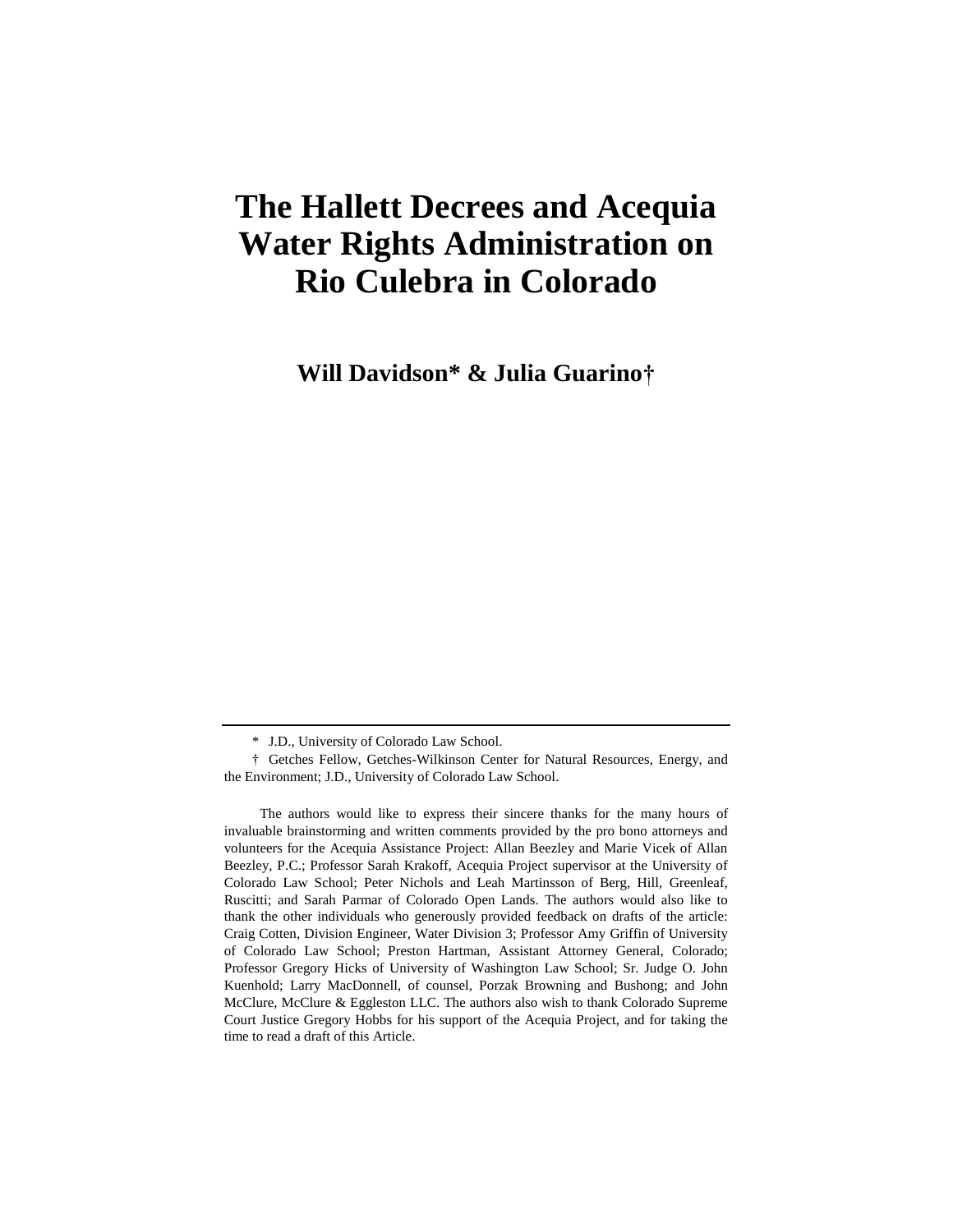# *Table of Contents*

|               | II. THE HISTORY AND EFFECTS OF THE HALLETT DECREES 224  |  |
|---------------|---------------------------------------------------------|--|
| A.            | Non-Indigenous Settlement in the Rio Culebra            |  |
|               |                                                         |  |
| <b>B.</b>     | Colorado Water Law and the 1889 General Stream          |  |
|               |                                                         |  |
| $\mathcal{C}$ |                                                         |  |
| D.            | The 1905 District 24 Supplemental Adjudication  244     |  |
| Е.            |                                                         |  |
|               |                                                         |  |
| Α.            | Vigil v. Swanson and the Legal Effect of the Hallett    |  |
|               |                                                         |  |
| B.            | The Type of Ownership Interests Created By the Hallett  |  |
|               |                                                         |  |
| C.            |                                                         |  |
| D.            |                                                         |  |
| Е.            | The Division Engineer's 1984 Abandonment List  259      |  |
|               |                                                         |  |
| A.            | The Freehold Interests Likely Are Subject to a          |  |
|               |                                                         |  |
| <b>B.</b>     | The Parciantes Likely Are Not Co-Tenants in the         |  |
|               | Freehold Interests, and It Is Thus Unlikely That Their  |  |
|               | Use of the Freehold Interests Prevented Abandonment 268 |  |
| C.            | The Parciantes Could Potentially Rebut a Presumption    |  |
|               | of Abandonment Through Adverse Possession 271           |  |
|               |                                                         |  |
|               |                                                         |  |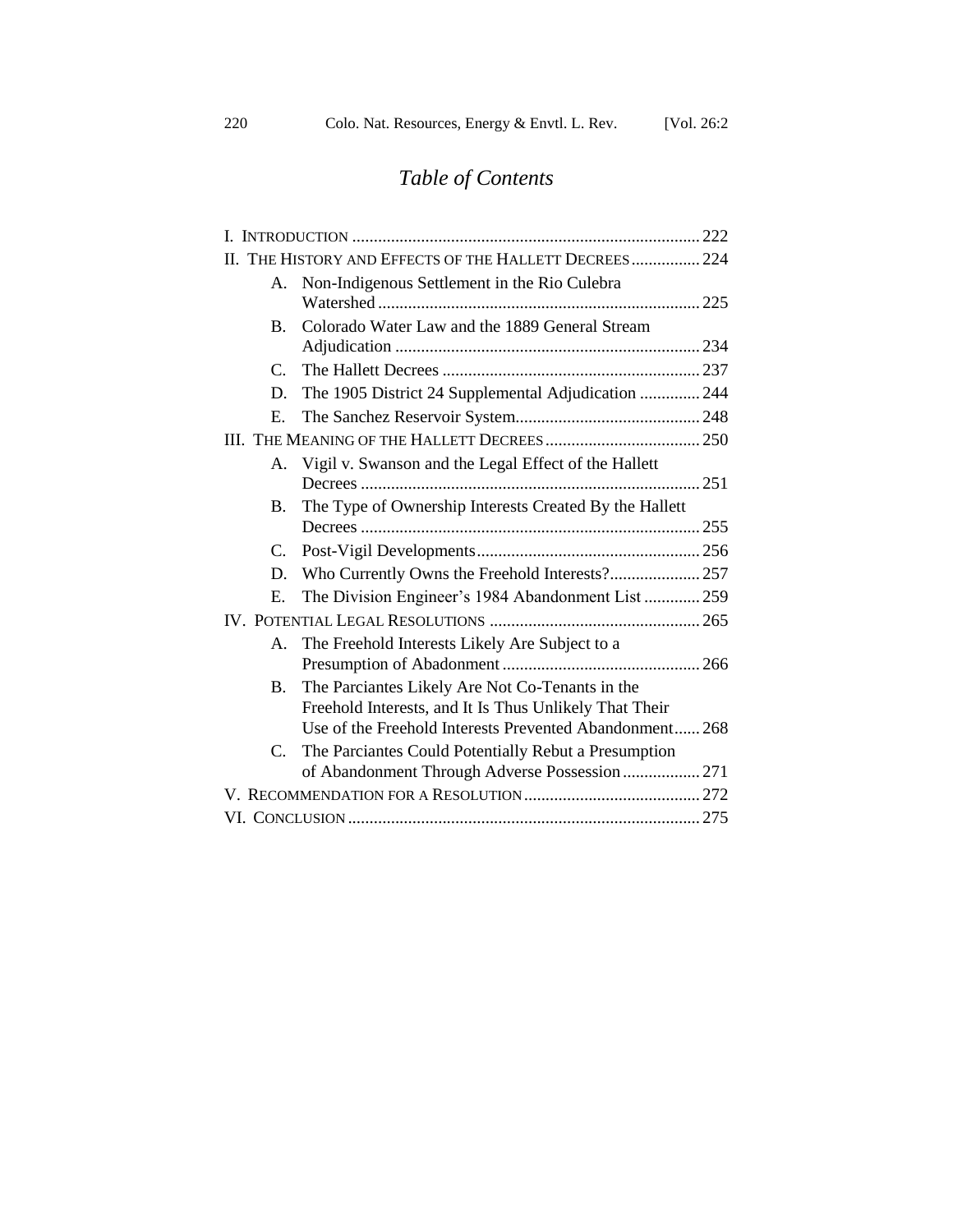<span id="page-2-0"></span>Figure 1: Colorado River Basins<sup>1</sup>



<sup>1</sup>*. Colorado Basins*, State of Colorado Department of Natural Resources Division of Water Resources, Mar. 16, 2005, *available at* http://water.state.co.us/ DWRIPub/DWR%20Maps/ColoradoRiverBasins.pdf.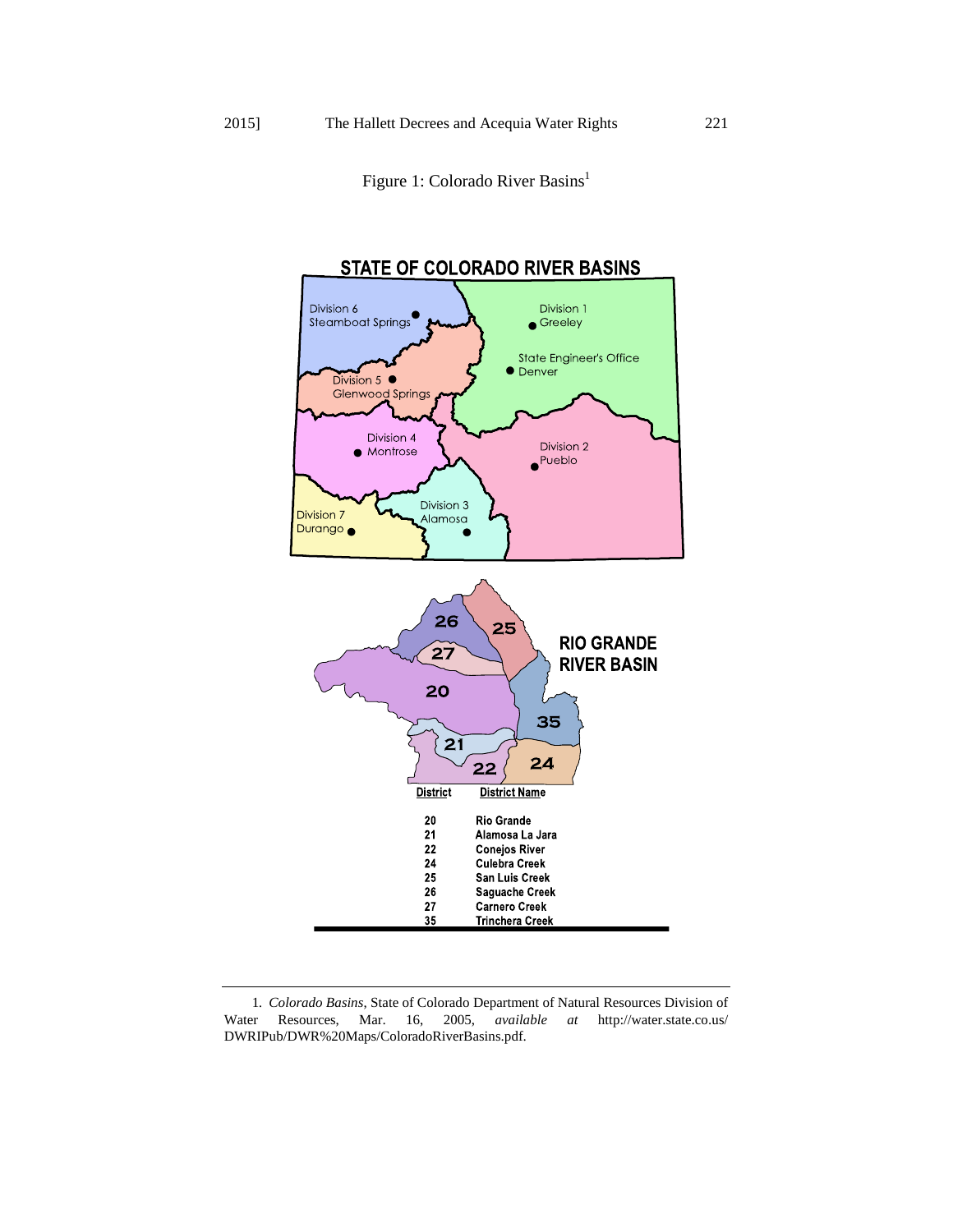# <span id="page-3-2"></span><span id="page-3-0"></span>I. INTRODUCTION

The San Luis Valley ("the Valley") is a broad, high-altitude valley in south-central Colorado, extending southward to the New Mexico state line. Two mountain ranges—the Sangre de Cristo Mountains to the east and the San Juan Mountains to the west—border the Valley. The Rio Culebra flows westward from its source in the Sangre de Cristos through the southeastern portion of the Valley toward the Rio Grande, to which it used to be tributary. A number of smaller tributary creeks feed the Rio Culebra, arising in the Sangre de Cristos and flowing into the Culebra on the valley floor west of the mountains. The San Luis Valley is home to the oldest and longest continually occupied non-native indigenous communities in the state of Colorado.<sup>2</sup> These communities, centered in and around the Culebra watershed, were founded by Hispanic settlers who moved from what is now New Mexico to occupy the Sangre de Cristo Land Grant—a million-acre tract of land the Mexican government granted to a Taos businessman.<sup>3</sup> Shortly before Mexico ceded sovereignty over the Valley to the United States in the aftermath of the Mexican-American War, the settlers established the first community irrigation ditches, known as acequias, along the Rio Culebra.<sup>4</sup> In the following decades, the Sangre de Cristo Grant was sold to Anglo-American investors. Subsequently, the Grant became the subject of international financial speculation and fueled grand dreams of development of the sort that touched many corners of the American West in the late nineteenth and early twentieth centuries.<sup>5</sup> In the San Luis Valley, making these dreams a reality would require land, water, and other resources—resources that the original settlers already claimed and used. Not surprisingly, conflict arose between the investors and the parciantes—the traditional users of the original Culebra acequias.

<span id="page-3-1"></span>This Article addresses one aspect of that conflict, a struggle over the right to use water from the Rio Culebra and its tributaries. This struggle

<sup>2.</sup> Tom I. Romero, II, *Uncertain Waters and Contested Lands: Excavating the Layers of Colorado's Legal Past*, 73 U. COLO. L. REV. 521, 534–35 (2002).

<sup>3</sup>*. Id.* at 569–71.

<sup>4</sup>*. See* Gregory A. Hicks & Devon G. Peña, *Customary Practice and Community Governance in Implementing the Human Right to Water: The Case of the Acequia Communities of Colorado's Rio Culebra Watershed*, 18 WILLAMETTE J. INT'L L. & DIS. RES. 185, 190 (2010).

<sup>5.</sup> Gregory A. Hicks & Devon G. Peña, *Community Acequias in Colorado's Rio Culebra Watershed: A Customary Commons in the Domain of Prior Appropriation*, 74 U. COLO. L. REV. 387, 426–27 (2003).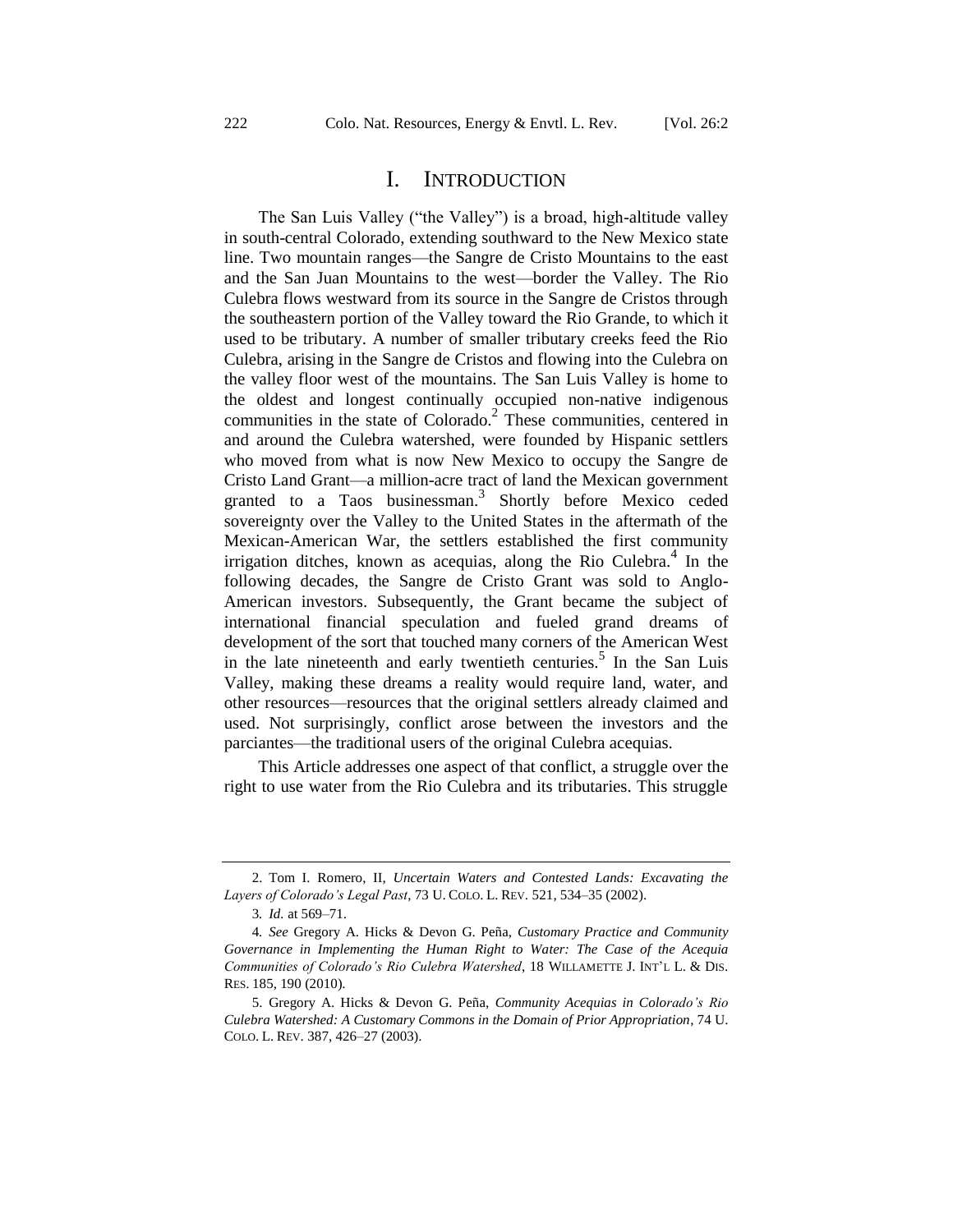<span id="page-4-0"></span>for water produced the Hallett Decrees,<sup>6</sup> which were issued by the United States Circuit Court for the District of Colorado in  $1900$ .<sup>7</sup> The Hallett Decrees transferred water rights belonging to the parciantes under Colorado law to the owner of the Sangre de Cristo Grant, the United States Freehold Land and Emigration Company ("Freehold").<sup>8</sup> Because the Decrees were entered by a federal court but purport to affect state water rights, their validity and effect became a source of controversy soon after they were entered.<sup>9</sup> Presently, the validity of the Decrees and ownership and use of the water rights they transferred to Freehold ("Freehold Interests") remains in controversy. Indeed, the issuance of the Hallett Decrees created more than a century of confusion and conflict over the administration of water rights in Colorado's Water District 24, the state water rights administration district that encompasses the Rio Culebra watershed.<sup>10</sup>

This Article chronicles the history of the Hallett Decrees from their inception to the present in an attempt to understand how the Decrees came to be, their legal validity and effect, and the practical effects the Decrees had on water rights administration in District 24 over the last 115 years. The main objective of this Article is to understand the Hallett Decrees and the conflicts they engendered in an attempt to facilitate an equitable resolution of this century-old dispute. A resolution could potentially benefit all parties by reducing the resentment and uncertainty that were stirred up by the Decrees and that have lingered in the Rio Culebra watershed for more than a century.

Ownership of the water rights transferred to Freehold under the Hallett Decrees passed through several entities during the first half of the twentieth century before the final entity with deeded ownership of the rights dissolved in 1956. Accordingly, this Article concludes that it is likely that no one has owned or legally used the majority of the Freehold Interests since 1956. However, parciantes on the Rio Culebra acequias assert that they have continued to use at least some portion of the Freehold Interests since 1900; use apparently facilitated during some periods by unofficial policies of the Division Engineer. Based on this

<sup>6.</sup> The decrees are known as the "Hallett Decrees" because Moses Hallett was the judge who entered them, but are also sometimes referred to as the "Freehold Decrees" after one of the parties, the United States Freehold Land and Emigration Company.

<sup>7.</sup> Decrees for Water from the Culebra River and Other Streams in Costilla County, Colorado 95 (C.C.D. Colo. July 17, 1900) [hereinafter Hallett Decrees].

<sup>8</sup>*. Id.* at 97.

<sup>9</sup>*. See infra* Part III.A.

<sup>10.</sup> District 24 is part of Colorado Water Division 3, the Rio Grande River Basin. The District lies in Costilla County, and is headquartered in Alamosa, Colorado. *See supra* not[e 1.](#page-2-0)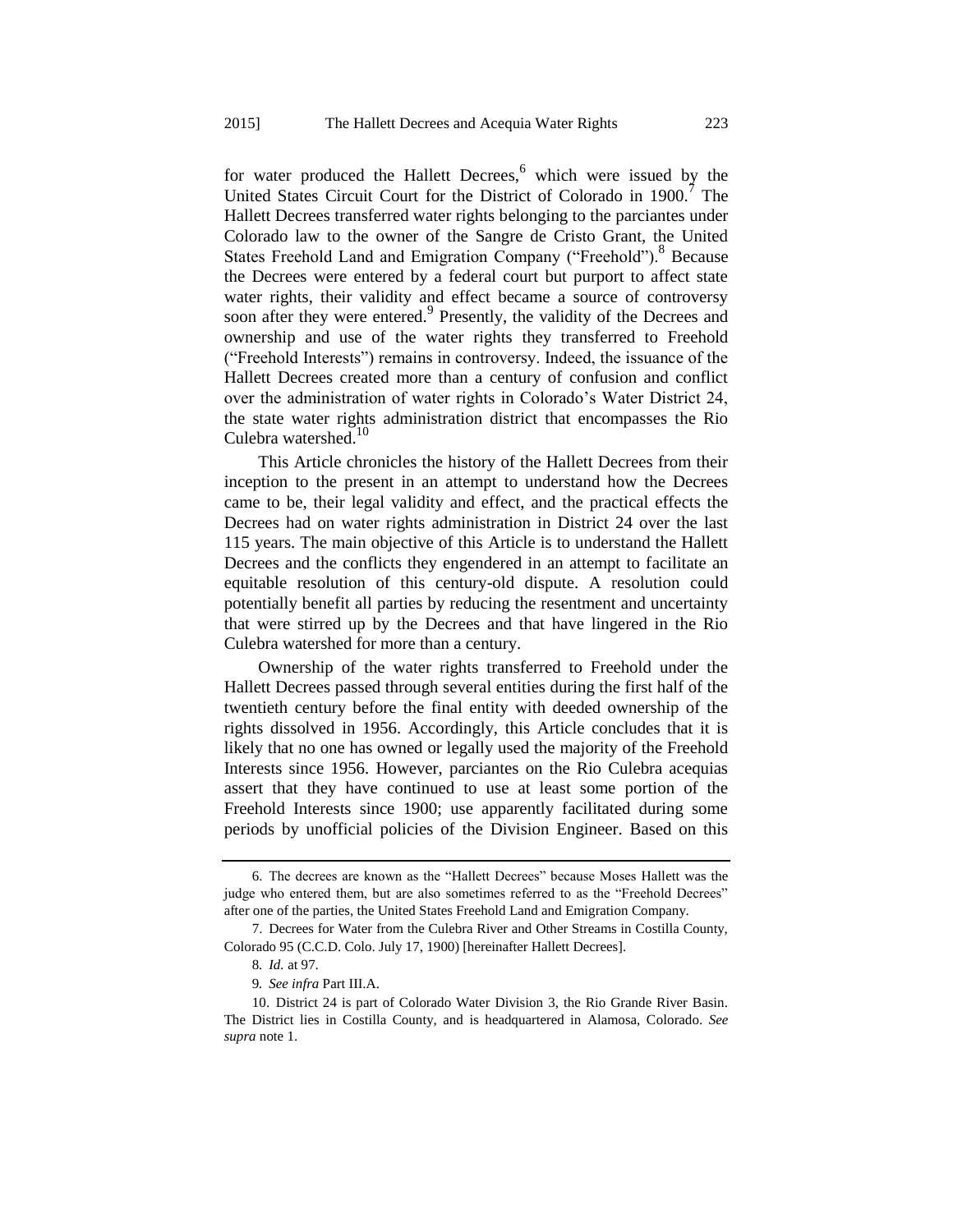use, the parciantes could bring adverse possession claims in an attempt to regain ownership of at least a portion of the Freehold Interests. This Article concludes, however, that adverse possession litigation would be complex, expensive, and contentious, and might or might not result in the transfer of some of the Freehold Interests to parciantes. In contrast, a negotiated settlement to preserve the status quo approved by a Colorado water court could prevent injury to other water rights users, reduce resentment and uncertainty, and likely return ownership of some of the Freehold Interests to parciantes on the original Culebra acequias.

This Article proceeds in six Parts. Following this introduction, Part II provides historical background for the Hallett Decrees, recounts the events that led to the entry of the Decrees, and describes water rights use and development in the Rio Culebra watershed in the decades following the Decrees. Part III then undertakes an analysis of the legal validity and effects of the Hallett Decrees. Part IV explores potential legal resolutions to the controversies engendered by the Hallett Decrees. Part V proposes a settlement resolution amongst the affected parties. Part VI provides a brief summary and conclusion.

# II. THE HISTORY AND EFFECTS OF THE HALLETT **DECREES**

This Part provides background information necessary for an understanding of the origins and effects of the Hallett Decrees and the current status of the Freehold Interests. Section II.A presents a brief account of the non-indigenous settlement of the Culebra watershed and introduces the two main players in the creation of the Hallett Decrees the original Hispanic settlers of the Culebra watershed and the United States Freehold Land and Emigration Company. Section II.B provides background information on Colorado water law and the first adjudication of water rights for the Rio Culebra watershed. Section II.C relates the story of the lawsuit that resulted in the Hallett Decrees. Section II.D covers the role the Freehold Interests played in the 1905 supplemental adjudication of water rights in Water District 24. Finally, Section II.E discusses the Sanchez Reservoir System—an extensive system of reservoirs and canals constructed by one of Freehold's successors in an attempt to make use of the Freehold Interests.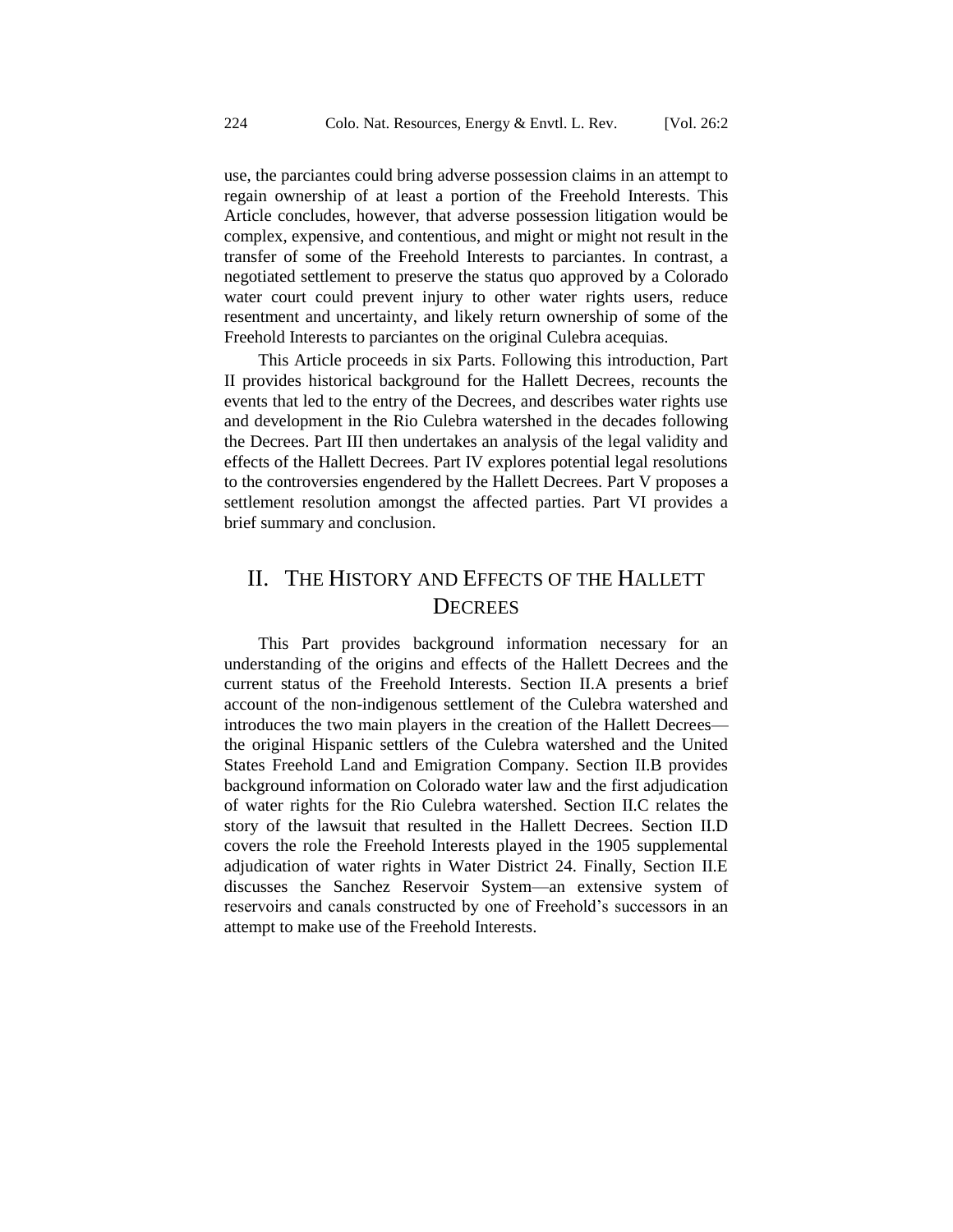#### <span id="page-6-2"></span>*A. Non-Indigenous Settlement in the Rio Culebra Watershed*

The following Section provides a brief overview of the history of European settlement on the Rio Culebra and the still largely Hispanic population that lives and farms in the area today.<sup>11</sup> The Culebra was originally settled by Hispanic emigrants from what is now New Mexico who employed traditional, communal methods of resource development and use. Soon after these settlers established themselves, however, investors from the Eastern United States purchased the majority of the land in the Culebra watershed, making the Culebra the subject of international financial speculation and plans for large-scale development. Friction between these different approaches to resource use and development led to a number of legal battles, one of which eventually produced the Hallett Decrees.

<span id="page-6-1"></span><span id="page-6-0"></span>Spain controlled what is now the Southwestern United States until 1821, when Mexico gained independence and took control of the territory.<sup>12</sup> Spanish military expeditions began exploring the San Luis Valley in the eighteenth century, but it was not until the opening of the Santa Fe Trail, also in 1821, that Spanish civilians began to follow.<sup>13</sup> Both the Spanish and Mexican governments encouraged agricultural settlement by making land grants to individuals and communities.<sup>14</sup> Settlers on such grants often established acequia irrigation communities,<sup>15</sup> in which long, narrow, privately owned parcels of land were laid out perpendicularly to a communally constructed and maintained irrigation ditch, or acequia.<sup>16</sup> This system guaranteed each family frontage on the acequia, grazing land, and upland access for gathering firewood and hunting game.<sup>17</sup> Acequia communities treated water as a communal resource, distributing it partially on the basis of

<sup>11.</sup> According to 2010 census data, the population of Costilla County, Colorado is 66% Hispanic or Latino, and 84.3% of the town of San Luis, Colorado is Hispanic or Latino. AMERICAN FACTFINDER, http://factfinder2.census.gov/faces/nav/jsf/pages/ community\_facts.xhtml (last visited May 12, 2014) [hereinafter 2010 Census Data].

<sup>12.</sup> ALAN KNIGHT, MEXICO: VOLUME II, THE COLONIAL ERA 330 – 331 (2002). Juan O'Donojú, a Spanish miliary official, signed the Treaty of Córdoba on August 24, 1821, but the Spanish monarchy did not officially recognize Mexican independence for another fifteen years. *Id.* 

<sup>13.</sup> Kenneth W. Knox, *The Costilla Creek Compact*, 6 U. DENV. WATER L. REV. 453, 453 (2003).

<sup>14.</sup> DEVON PEÑA, MEXICAN AMERICANS AND THE ENVIRONMENT: TIERRA Y VIDA 79– 81 (2005).

<sup>15.</sup> Hicks & Peña, *supra* not[e 4,](#page-3-0) at 391–92.

<sup>16.</sup> PEÑA, *supra* not[e 14,](#page-6-0) at 81.

<sup>17</sup>*. Id.*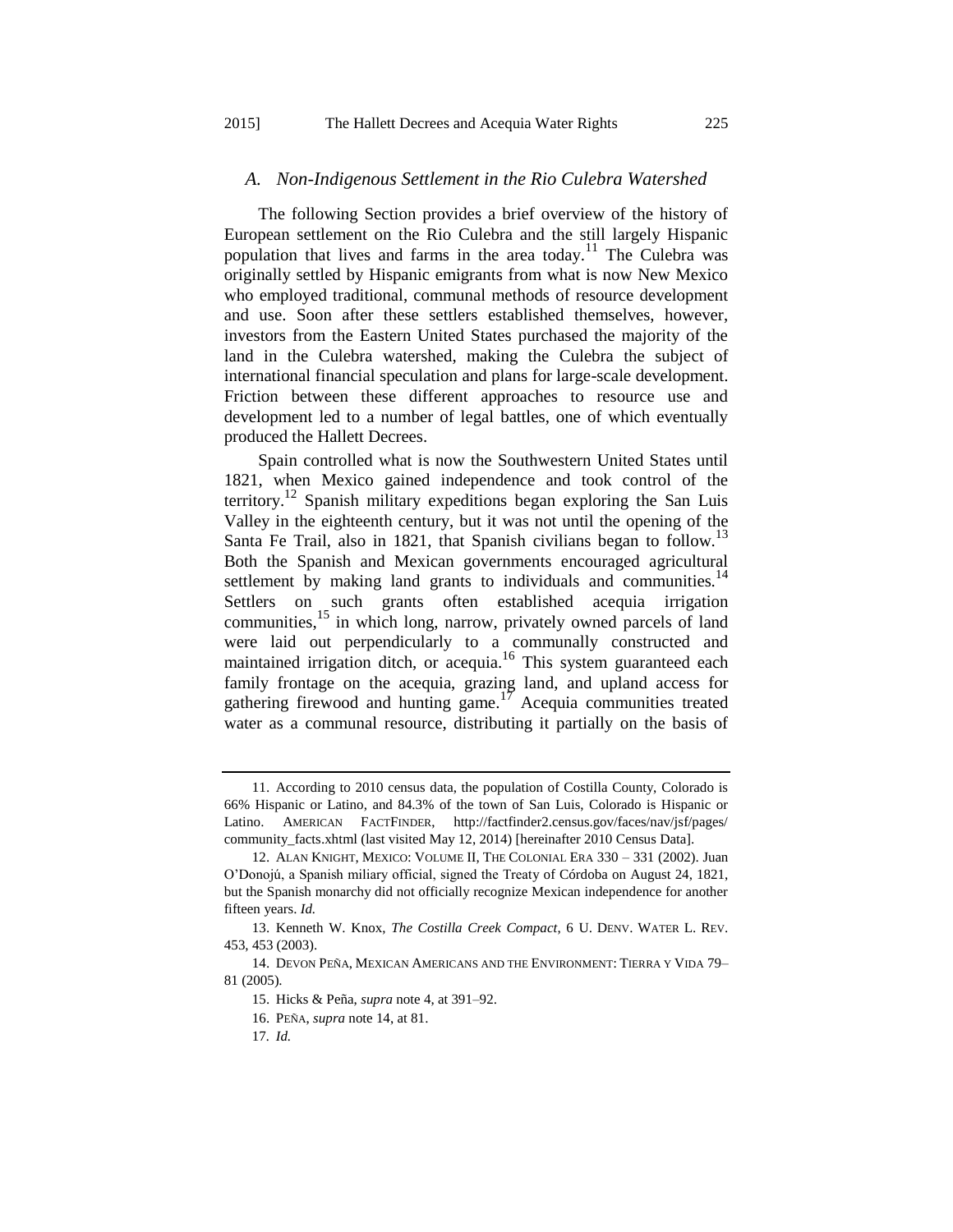equity and need.<sup>18</sup> Tracts of pasture and forestland were also held and utilized communally.<sup>19</sup> Many acequia communities are still in operation, and continue to employ principles of water sharing that have their origins in Arabic and Mesoamerican traditions.<sup>20</sup>

The ancestors of those who continue to irrigate in the Rio Culebra watershed today came to the area beginning in late 1840s to settle on the one-million acre Sangre de Cristo Land Grant. $^{21}$  In 1844, the Mexican government presented the grant to Steven Luis Lee, then governor of Taos, and Narciso Beaubien, the twelve-year-old son of Taos businessman Carlos Beaubien.<sup>22</sup> Following the Mexican-American War of 1846–48, the United States annexed the area through the Treaty of Guadalupe Hidalgo.<sup>23</sup> The Treaty allowed Mexican citizens in the acquired territory to become U.S. citizens if they chose to remain in the United States, and stated that property rights granted or held under Mexican law would be respected.<sup>24</sup> In 1856, the Surveyor General recommended that Congress confirm the Sangre de Cristo Grant as the property of Carlos Beaubien, who had acquired the Grant after the original grantees were killed in the Taos Uprising of  $1847<sup>25</sup>$  Congress acted on the Surveyor's recommendation on June 21, 1860, confirming the Grant to Beaubien in an Act entitled "An Act to confirm certain private land-claims in the Territory of New Mexico."<sup>26</sup>

As soon as he acquired the Sangre de Cristo Grant from the original grantees, Carlos Beaubien began recruiting settlers and establishing communities.<sup>27</sup> The first successful settlement of the Rio Culebra watershed occurred in the late 1840s, and by 1852 parciantes had constructed the first Rio Culebra acequia, the San Luis People's Ditch.<sup>28</sup> By the time the Rio Culebra became part of the newly formed Colorado

<sup>18.</sup> Hicks & Peña, *supra* not[e 4,](#page-3-0) at 392.

<sup>19</sup>*. Id.*

<sup>20</sup>*. See generally* Juan Estevan Arellano, *La Cuenca y la Querencia: The Watershed and the Sense of Place in the Merced and Acequia Landscape*, *in* THINKING LIKE A WATERSHED: VOICES FROM THE WEST (Jack Loeffler & Celestia Loeffler eds., 2012) (discussing the origins of "traditional agriculture" in the Rio Grande Basin).

<sup>21.</sup> Tameling v. U.S. Freehold & Emigration Co., 93 U.S. 644, 647 (1876); Hicks & Peña, *supra* not[e 5,](#page-3-1) at 407–08.

<sup>22.</sup> Knox, *supra* not[e 13,](#page-6-1) at 454.

<sup>23.</sup> Romero, *supra* not[e 2,](#page-3-2) at 535 n.70.

<sup>24</sup>*. See* Treaty of Peace, Friendship, Limits, and Settlement (Treaty of Guadalupe Hidalgo), U.S.-Mex., arts. VIII, IX, Feb. 2, 1848, 9 Stat. 922.

<sup>25</sup>*. Tameling*, 93 U.S. at 660; Hicks & Peña, *supra* not[e 5,](#page-3-1) at 408–09.

<sup>26</sup>*. Tameling*, 93 U.S. at 659–60.

<sup>27.</sup> Hicks & Peña, *supra* not[e 5,](#page-3-1) at 408–09.

<sup>28</sup>*. Id.*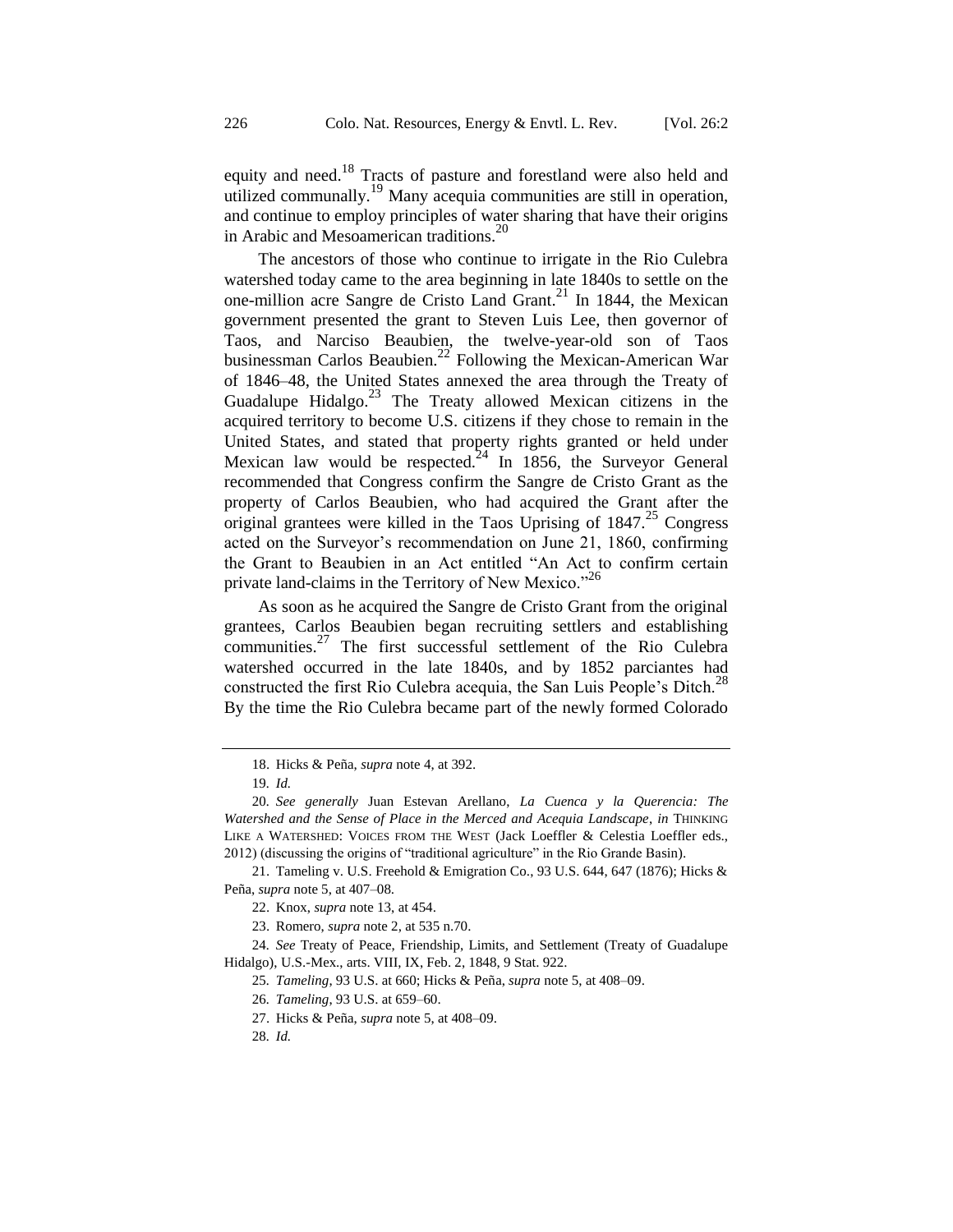Territory in 1861, more than 1,700 people lived in the watershed, and parciantes had constructed fourteen additional acequias.<sup>29</sup> In 1863, Beaubien provided deeds to the parciantes whom he had recruited to settle in the Culebra watershed.<sup>30</sup> At the same time, Beaubien executed the "Beaubien Document," which promised that "all the [parciantes] will have enjoyment of benefits of pastures, water, firewood and timber, always taking care that one does not injure another."<sup>31</sup>

<span id="page-8-2"></span>Not long after Spanish and Mexican parciantes established the original acequias on the Rio Culebra, Americans with different development ambitions began to buy up land in the area. After Carlos Beaubien's death in 1864, William Gilpin, then governor of the Colorado Territory, purchased the majority of the Sangre de Cristo Land Grant from Beaubien's estate.<sup>32</sup> In the sales agreement, Gilpin promised to give deeds to the original parciantes who had not yet received them, and to respect the "settlement rights" Beaubien had granted to the parciantes.<sup>33</sup> In total, Gilpin paid \$41,000 for the million-acre Grant—approximately four cents per acre.<sup>34</sup>

<span id="page-8-1"></span><span id="page-8-0"></span>Gilpin and his business associates planned to sell the Grant to investors, who would then profit by selling plots of land to new settlers and controlling vital resources such as timber and water.<sup>35</sup> An 1868 pamphlet published by a company Gilpin and his associates created to market the Grant stated that, while land would be sold to settlers for grazing or farming, "all minerals thereon, and the right of water and

<sup>29</sup>*. Id.* at 416–17.

<sup>30.</sup> Lobato v. Taylor, 71 P.3d 938, 943 (Colo. 2002).

<sup>31</sup>*. Id.* at 946–47.

<sup>32.</sup> Articles of Obligation and Agreement between William Gilpin and the executors of Charles Beaubien's will (Apr. 7, 1864), *in* COSTILLA COUNTY, COLORADO, RECORD BOOK 1, at 241(County Recorder's Office, San Luis, Colorado) (on file with authors) [hereinafter Articles of Obligation and Agreement].

<sup>33</sup>*. Id.*; *see also* Lobato, 71 P.3d at 943.

<sup>34.</sup> HERBERT O. BRAYER, WILLIAM BLACKMORE: THE SPANISH-MEXICAN LAND GRANTS OF NEW MEXICO AND COLORADO 1863–1878, 66–67 (1949).

<sup>35.</sup> Gilpin was a member of a generation that believed deeply in the Jeffersonian ideal of settlement, development, and the "yeoman farmer." *See* ALAN TRACHTENBERG, THE INCORPORATION OF AMERICA: CULTURE AND SOCIETY IN THE GILDED AGE 11–12 (2007). In his public speeches and writings, Gilpin resoundingly praised the progress of development throughout the United State's territory. *See generally* WILLIAM GILPIN, MISSION OF THE NORTH AMERICAN PEOPLE, GEOGRAPHICAL, SOCIAL, AND POLITICAL (1874). At that time, the federal government was also consistently encouraging settlement through programs such as the Homestead Act of 1862, ch. 75, §1, 12 Stat. 392 (1862) (repealed 1976).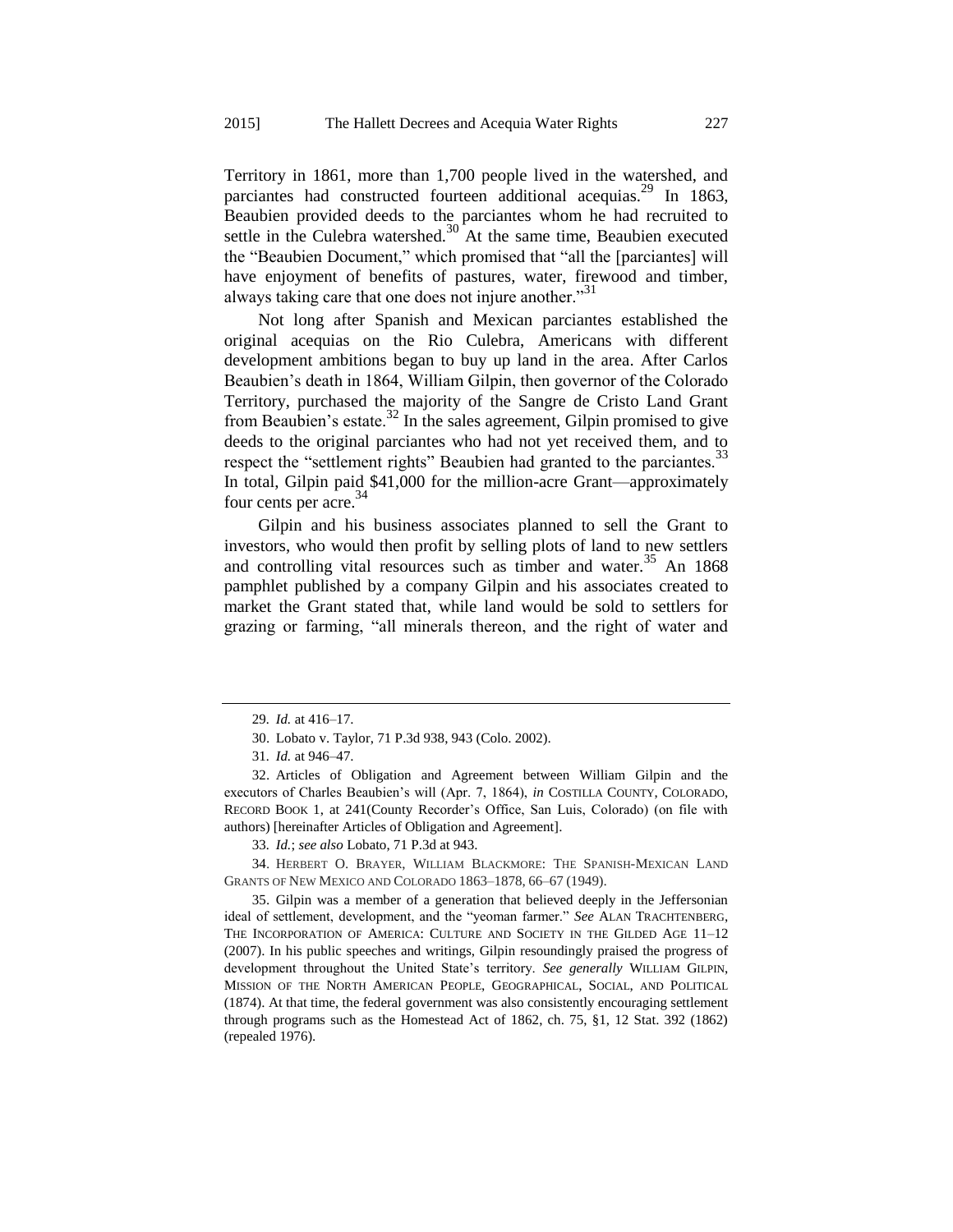timber for working the same [will] be reserved by the company.<sup>36</sup> Their attempts to sell off parts of the Grant in the Eastern U.S. were unsuccessful, however, so Gilpin and his associates attempted to market it to European investors. $37$  Reasoning that such investors would be more likely to buy shares in development companies than to purchase the Grant itself, in 1869 the group split the Grant into two "estates" and set about incorporating land companies to promote settlement on each estate.<sup>38</sup> They called the southern portion of the Grant, which encompassed the Rio Culebra watershed, the Costilla Estate.<sup>39</sup>

In their attempts to sell the Sangre de Cristo Grant, Gilpin and his associates entertained and promoted dreams of lush farms, rich mines, extensive development, and large profits. In an 1869 letter, one of Gilpin's associates speculated that once the Grant was accessible by railroad—which would surely be soon—its lands, mineral value aside, would be worth five dollars per acre, "and in five years they will be worth \$10 per acre."<sup>40</sup> Ferdinand Hayden, a government surveyor famous for his explorations of the West, surveyed the Grant and enthused: "I know of no region of the West more desirable for settlement than [the Sangre de Cristo Grant], combining as it does all of the elements of wealth and productiveness."<sup>41</sup> The Grant was "the finest agricultural district . . . west of the Missouri River," its mountains were "charged with ores of gold, silver, copper, lead and iron," and it would no doubt become "immensely valuable at no distant period."<sup>42</sup> Gilpin, a hyperbolic booster of the West's potential for development in general,<sup>43</sup> promoted Colorado and the Grant through his public speaking engagements in the U.S. and Europe.<sup>44</sup> Indeed, Gilpin's claims regarding

40. BRAYER, *supra* not[e 34,](#page-8-0) at 76 (quoting Letter from Charles Lambard to William Blackmore (Jan. 9, 1869)).

42*. Id.*

43*. See* WALLACE STEGNER, BEYOND THE HUNDREDTH MERIDIAN 2–5 (1982).

<sup>36.</sup> BRAYER, *supra* note 36, at 71 (quoting MORTON C. FISHER, DESCRIPTION OF THE PARKS OF COLORADO AND THE ESTATE OF THE COLORADO FREEHOLD LAND ASSOCIATION LIMITED 23 (1868)).

<span id="page-9-0"></span><sup>37</sup>*. Id.* at 70.

<sup>38</sup>*. Id.* at 76.

<sup>39.</sup> Hicks & Peña, *supra* note [5,](#page-3-1) at 426. The northern portion of the Grant, which is not addressed in this Article, was called the Trinchera Estate, and Gilpin and his associates incorporated the Colorado Freehold Land and Emigration Company to develop it. BRAYER, *supra* note 34, at 76.

<sup>41</sup>*. Id.* at 74 (quoting Letter from Professor F.V. Hayden (Dec. 5, 1868), *reprinted in* WILLIAM BLACKMORE, COLORADO: ITS RESOURCES, PARKS AND PROSPECTS AS A NEW FIELD FOR EMIGRATION; WITH AN ACCOUNT OF THE TRENCHARA AND COSTILLA ESTATES IN THE SAN LUIS PARK 196–200 (1869)).

<sup>44.</sup> GILPIN, *supra* not[e 35,](#page-8-1) at 215–23 app.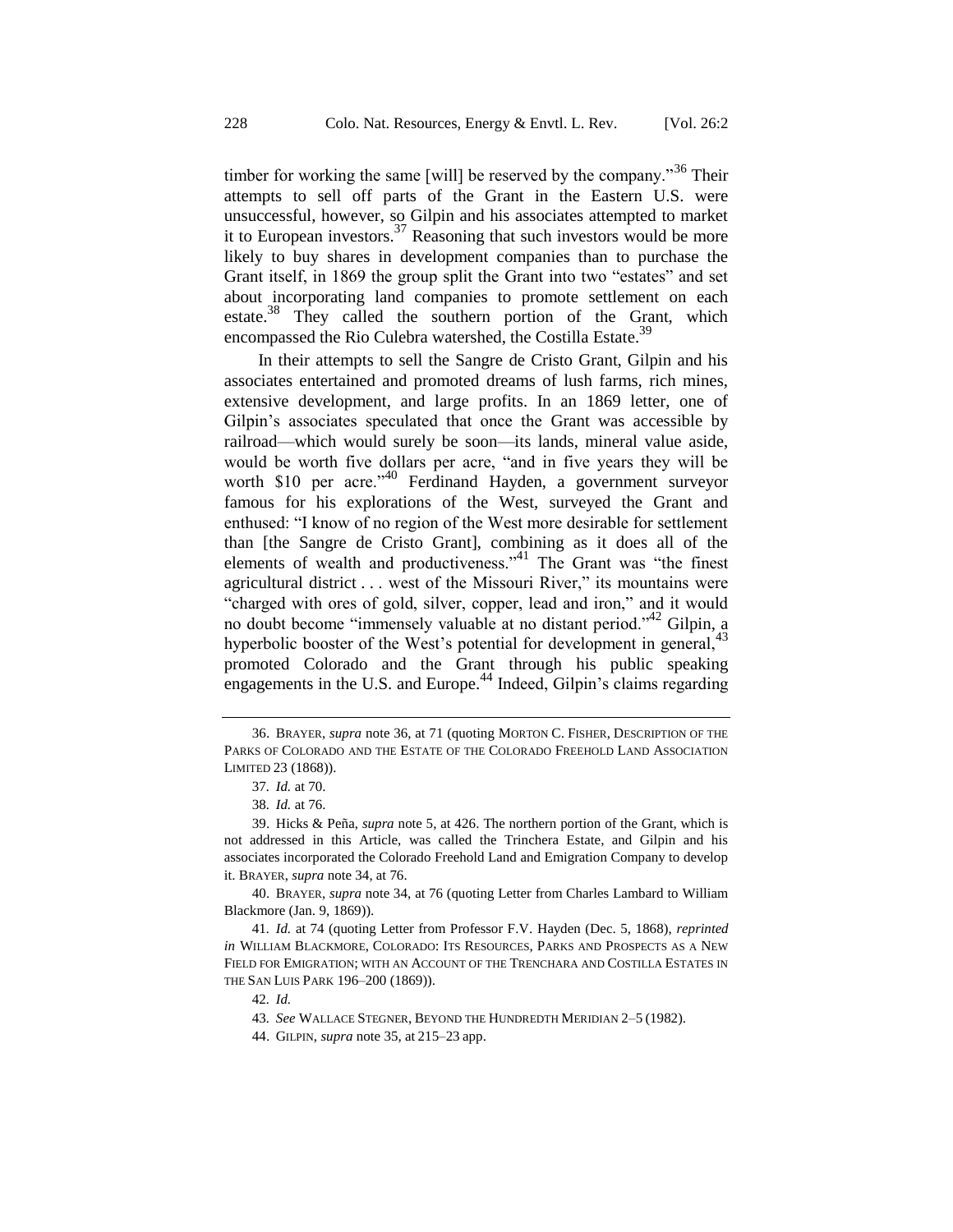the wonders and bright future of the San Luis Valley led Wallace Stegner to note that, according to Gilpin, "San Luis Park would in time become as renowned as the Vale of Kashmir."<sup>45</sup>

In early 1870, Gilpin and his associates incorporated the United States Freehold Land and Emigration Company in Colorado Territory.<sup>46</sup> Freehold's purpose was "to colonize, settle, improve and induce emigration to [the Costilla Estate]."<sup>47</sup> Gilpin and his associates quickly sold the Costilla Estate to Freehold, $48$  and induced a group of Dutch investors to purchase the company's bonds.<sup>49</sup> The Dutch investors, however, insisted that Freehold be incorporated through an act of the United States Congress, rather than merely under the laws of Colorado Territory.<sup>50</sup> Gilpin lobbied for congressional incorporation in Washington D.C., and after considerable political maneuvering and debate, a bill incorporating Freehold passed both the House and Senate.<sup>51</sup>

With congressional incorporation secured, plans to develop the Costilla Estate proceeded. Freehold seemed to view the Costilla Estate as a place where it could exercise sovereign-like control over political and economic life—a blank slate on which to realize its ambitions for development.<sup>52</sup> In 1871, Freehold representatives toured the Estate and

47. BRAYER, *supra* note [34,](#page-8-0) at 82 (quoting Certificate of Incorporation, *Book C.*, Office of the Secretary of State, Denver, Colorado).

48. Indenture between Freehold and Ambrose Burnside, Rudolph Burlage, and Ambrose Meyer (July 15, 1870), *in* COSTILLA COUNTY, COLORADO, RECORD BOOK 1, at 416 (County Recorder's Office, San Luis, Colorado) (stating that Freehold purchased the Costilla Estate from Morton Fischer on July 14, 1870, that the Costilla Estate comprises the southern 500,000 acres of the Sangre de Cristo Grant) (on file with authors). The legal description of the Costilla Estate contained in the indenture describes the Costilla Estate as being bounded on the west by the Rio Grande and on the east by the crest of the Sangre de Cristos. *See id.* The Estate extends south into modern day New Mexico, and north to just north of the Rio Culebra. *See id.*

<sup>45.</sup> STEGNER, *supra* note [43,](#page-9-0) at 4.

<sup>46.</sup> BRAYER, *supra* note [34,](#page-8-0) at 81. Many notable historical figures were involved in Freehold. *Id.* at 81–82. David H. Moffat, Jr., a prominent Denver banker and railroad promoter, after whom the Moffat Tunnel was named, was one of Freehold's incorporators. BRAYER, *supra* note 34, at 81; *see also* Ed Quillen, *Name that Pass*, DENVER POST, Apr. 18, 2010, http://www.denverpost.com/ci\_14893605. Among Freehold's original directors were civil war general Ambrose Burnside and General Robert C. Schenck, who at the time was the chairman of the Ways and Means Committee of the U.S. House of Representatives. BRAYER, *supra* not[e 34,](#page-8-0) at 82.

<sup>49.</sup> BRAYER, *supra* note [34,](#page-8-0) at 81.

<sup>50</sup>*. Id.* at 82–83.

<sup>51</sup>*. See id.* at 83–86. General Robert C. Schenck, both one of Freehold's directors and chairman of the House Ways and Means Committee, was instrumental in moving the Freehold incorporation bill through the House of Representatives. *Id.* at 85 n.56.

<sup>52</sup>*. See id.* at 95–98, 104–06.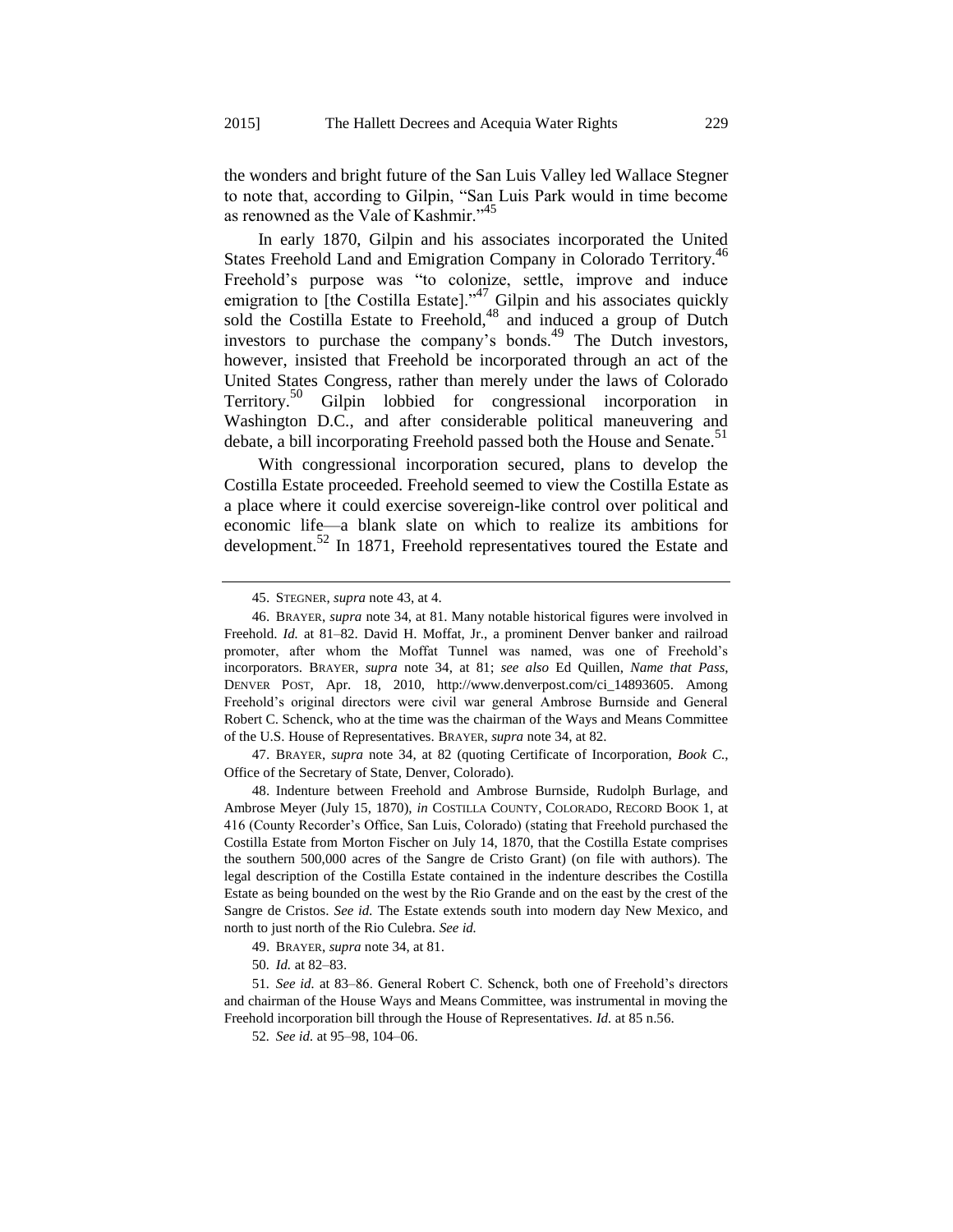made plans.<sup>53</sup> Roads would be constructed and homes built for prospective immigrants.<sup>54</sup> The company would purchase agricultural and industrial implements for immigrants to use and erect mills and shops.<sup>55</sup> A surveyor would be employed to map out a reservoir site and system of irrigation canals, which would be constructed as soon as possible.<sup>56</sup> On the sagebrush flats near the Rio Grande a townsite would be laid out, including a "scenic boulevard with grass and trees, two hundred feet in width and running along the river front for a distance one mile above and one mile below the townsite."<sup>57</sup> One representative predicted that the proposed town would become "the most important business centre of the district."<sup>58</sup>

Freehold intended to settle the Costilla Estate through a "colony" system like the one utilized in Greeley, Colorado.<sup>59</sup> The company arranged to hire "emigration agents" in Germany and Holland who would be paid "five dollars per head of family or adult" to recruit immigrants.<sup>60</sup> The company's directors appointed Gilpin to be "resident managing director" on the Costilla Estate, and directed him to build a "printing plant," publish a weekly newspaper, and "maintain . . . a library and museum."<sup>61</sup> Freehold intended to build an entire community from scratch, according to its own design. $62$  The degree of control the company sought to exercise is illustrated by its directors' decision to secure the election of one of its employees as county recorder of Costilla County.<sup>63</sup> This public servant/Freehold employee would be paid by the company and charged with "assisting Governor Gilpin in the selection of farms of such area and character as will be most suitable to the wants and requirements of the [immigrants]."<sup>64</sup>

Though Freehold treated the Costilla Estate as a blank slate for the purpose of making its development plans, by the early 1870s the original settlers and their patterns of land ownership and resource use were

- 62*. See id.* at 95–98, 104–06.
- 63. BRAYER, *supra* note [34,](#page-8-0) at 97.
- 64*. Id.*

<sup>53</sup>*. Id.* at 104–06.

<sup>54.</sup> BRAYER, *supra* note [34,](#page-8-0) at 104–06.

<sup>55</sup>*. Id.* at 98.

<sup>56</sup>*. Id.* at 104–06.

<sup>57</sup>*. Id.*

<sup>58</sup>*. Id.* at 106 (quoting Memorandum of matters discussed and arranged at a meeting of Gov. Gilpin, Mr. Squarey, Mr. Blackmore (Sept. 9, 1871)).

<sup>59.</sup> BRAYER, *supra* note [34,](#page-8-0) at 95.

<sup>60</sup>*. Id.* at 98.

<sup>61</sup>*. Id.* at 99.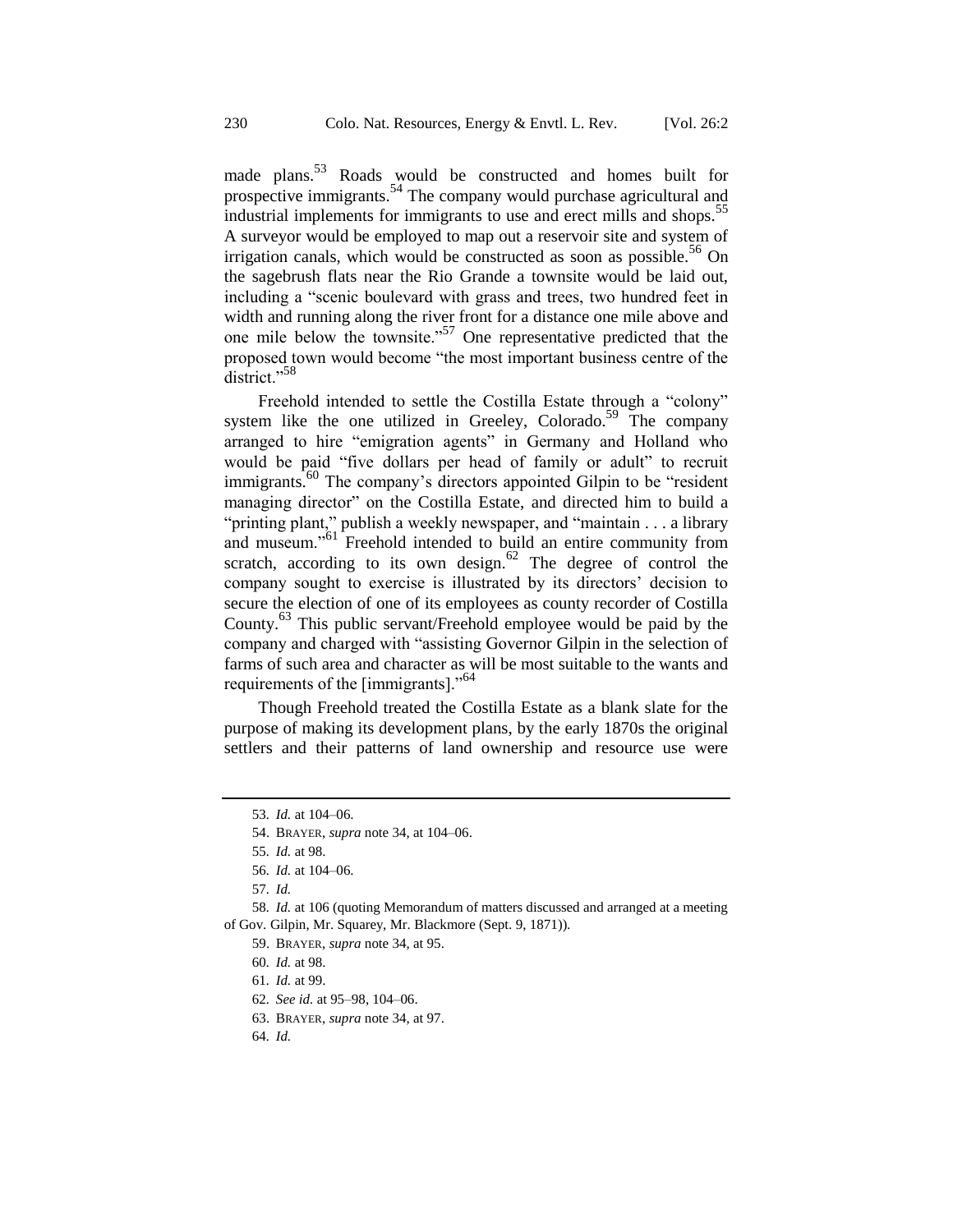already well established. $65$  The fact that communities already existed on the Costilla Estate was a frustrating reality; to establish its desired order, Freehold would need to find a way to either accommodate or erase the existing one.<sup>66</sup> Accordingly, at the same  $1871$  meeting at which Freehold's representatives outlined their plans for the Costilla Estate, they resolved to deal with the claims of the original parciantes, most of whom opposed Freehold's plans and disputed its title to the Estate.<sup>67</sup> The parciantes had settled on the best farmlands,  $68$  and to irrigate these lands had constructed acequias and appropriated vital water supplies.<sup>69</sup> In addition, the parciantes claimed the right to graze their livestock and cut timber on unoccupied lands.<sup>70</sup> Freehold recognized that the original parciantes recruited by Beaubien had rights to their individual plots of land, but also knew that it would need to limit the extent of the parcientes' claims to land and resources if its ambitions for the Costilla Estate were to be realized. $11$ 

<span id="page-12-0"></span>Freehold first attempted to deal with the parciantes' claims through negotiation. One of the main areas of dispute between Freehold and the parciantes was how the parciantes' claims to the land they had settled on would be recognized.<sup>72</sup> Carlos Beaubien had promised deeds to the parciantes he recruited, and issued deeds to some, but many parciantes had not received deeds from Beaubien before his death, and thus had no proof of their ownership.<sup>73</sup> This difficult situation was further complicated by Gilpin having promised, in purchasing the Sangre de Cristo Grant, to give deeds to the original parciantes who did not yet have them.<sup>74</sup> Yet another layer of complexity was added by the fact that, in the years after Gilpin acquired the Sangre de Cristo Grant, Hispanic settlers continued to push north onto the Grant from New Mexico.<sup>75</sup> These "squatters" could claim no title from Beaubien but were difficult to distinguish from original parciantes.<sup>76</sup> Though Freehold made efforts

- 71*. See id.* at 107–10.
- 72*. Id.* at 108–09.
- 73*. Id.* at 107.

74*. See* Articles of Obligation and Agreement, *supra* note [32](#page-8-2) and accompanying text.

<sup>65</sup>*. Id.* at 107–08.

<sup>66</sup>*. Id.*

<sup>67</sup>*. Id.* at 105–07.

<sup>68.</sup> BRAYER, *supra* not[e 34,](#page-8-0) at 108.

<sup>69</sup>*. Id.*; Decree, In the Matter of a Certain Petition for the Adjudication of Water Rights for Irrigation in Water Dist. No. 24, June 14, 1889 [hereinafter 1889 Decree].

<sup>70.</sup> BRAYER, *supra* note [34,](#page-8-0) at 108.

<sup>75.</sup> Hicks & Peña, *supra* not[e 5,](#page-3-1) at 426.

<sup>76</sup>*. See id.* at 427.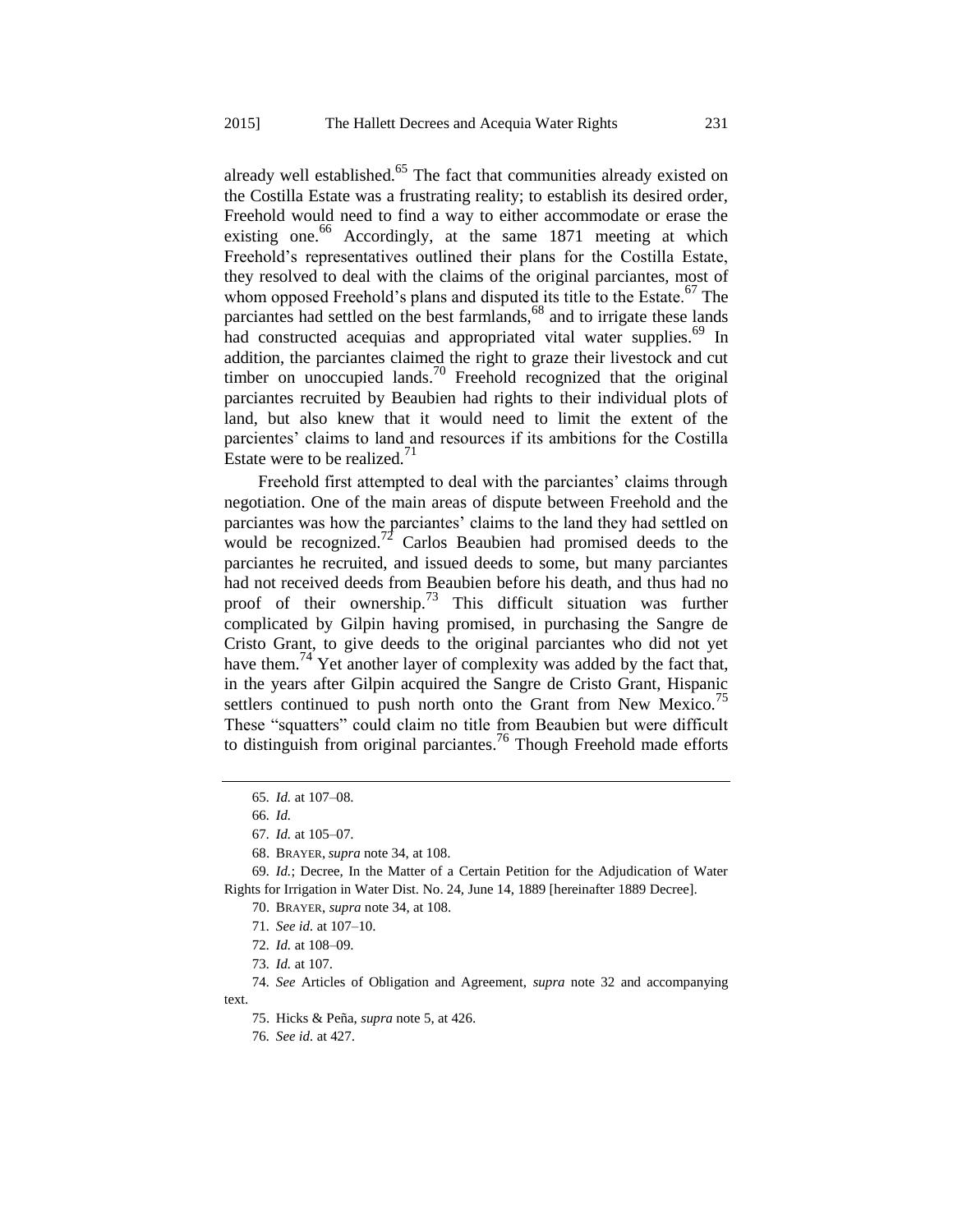to differentiate between original parciantes and later-arriving "squatters," Freehold officials generally viewed all of the Hispanic settlers as barriers to their plans for development.<sup>77</sup> The company eventually negotiated an agreement with the parciantes that provided for recognition of their claims to the lands on which they had settled, but the agreement fell apart because the parties could not agree on whether the parciantes would be allowed to graze livestock and cut timber on unoccupied lands.<sup>78</sup>

<span id="page-13-0"></span>When negotiation failed, Freehold turned to litigation. It initiated ejectment proceedings against some "squatters,"<sup>79</sup> and in 1890 challenged the parciantes' right to use the water of the Rio Culebra watershed in federal court.<sup>80</sup> This challenge pitted the parciantes' water rights—which they had acquired by using the waters of the Culebra and its tributaries, and which had been recognized in 1889 by a Colorado court applying the prior appropriation doctrine—against Freehold's assertion that its ownership of the Costilla Estate gave it the right to control the Estate's waters.<sup>81</sup> After ten years and a trip to the Eighth Circuit Court of Appeals (which included Colorado before the Tenth Circuit was created), Freehold's lawsuit was resolved by a series of consent decrees between Freehold and the parciantes on each acequia. In the decrees, the parciantes agreed to give Freehold a portion of the water rights they had obtained under state law in  $1889$ .<sup>82</sup> These decrees are commonly known as the "Freehold Decrees" or the "Hallett Decrees," after Freehold or Judge Moses Hallett, the federal judge who approved them.<sup>83</sup> After the Hallett Decrees were entered in 1900, Freehold and its

<span id="page-13-1"></span><sup>77</sup>*. Id.* at 427.

<sup>78.</sup> BRAYER, *supra* note [34,](#page-8-0) at 109–10. The issue of the rights of the original parciantes and their successors to graze livestock and cut timber on open areas of the Costilla Estate was finally resolved in *Lobato v. Taylor*, 71 P.3d 938 (Colo. 2002), in which the Colorado Supreme Court ruled that the descendants of the original settlers had the right to graze livestock and cut timber on a privately held ranch encompassing a large portion of the mountainous uplands of the Costilla Estate.

<sup>79</sup>*. Tameling*, 93 U.S. at 660–61.

<sup>80.</sup> Complaint at 4, Vigil v. Swanson, (Costilla Cnty. Dist. Ct. 1914).

<sup>81</sup>*. See* 1889 Decree, *supra* note [69.](#page-12-0) The 1889 Decree is discussed in detail *infra* in Section II(b).

<sup>82.</sup> Hallett Decrees, *supra* note [7;](#page-4-0) 1889 Decree, *supra* note [69.](#page-12-0)

<sup>83.</sup> Judge Hallett was "the 'John Marshall' of the Colorado legal system." Romero, II, *supra* note [2,](#page-3-2) at 521 (quoting Golding Fairfield, *The Original "Rush to the Rockies,"* 36 DICTA 131, 138 (1959)). Hallett came to Colorado in 1860 as part of the gold rush, and was appointed Chief Justice of the Colorado Territorial Supreme Court in 1866. John L. Kane, Jr., *Moses Hallett*, COLO. LAW., July 1998, at 17. President Andrew Johnson appointed Hallett Chief Justice at the request of the territorial legislature, which wanted a judge familiar with local mining and irrigation issues and specifically requested that Hallett be appointed. *Id.* As Chief Justice, Hallett lived in Pueblo and rode a circuit that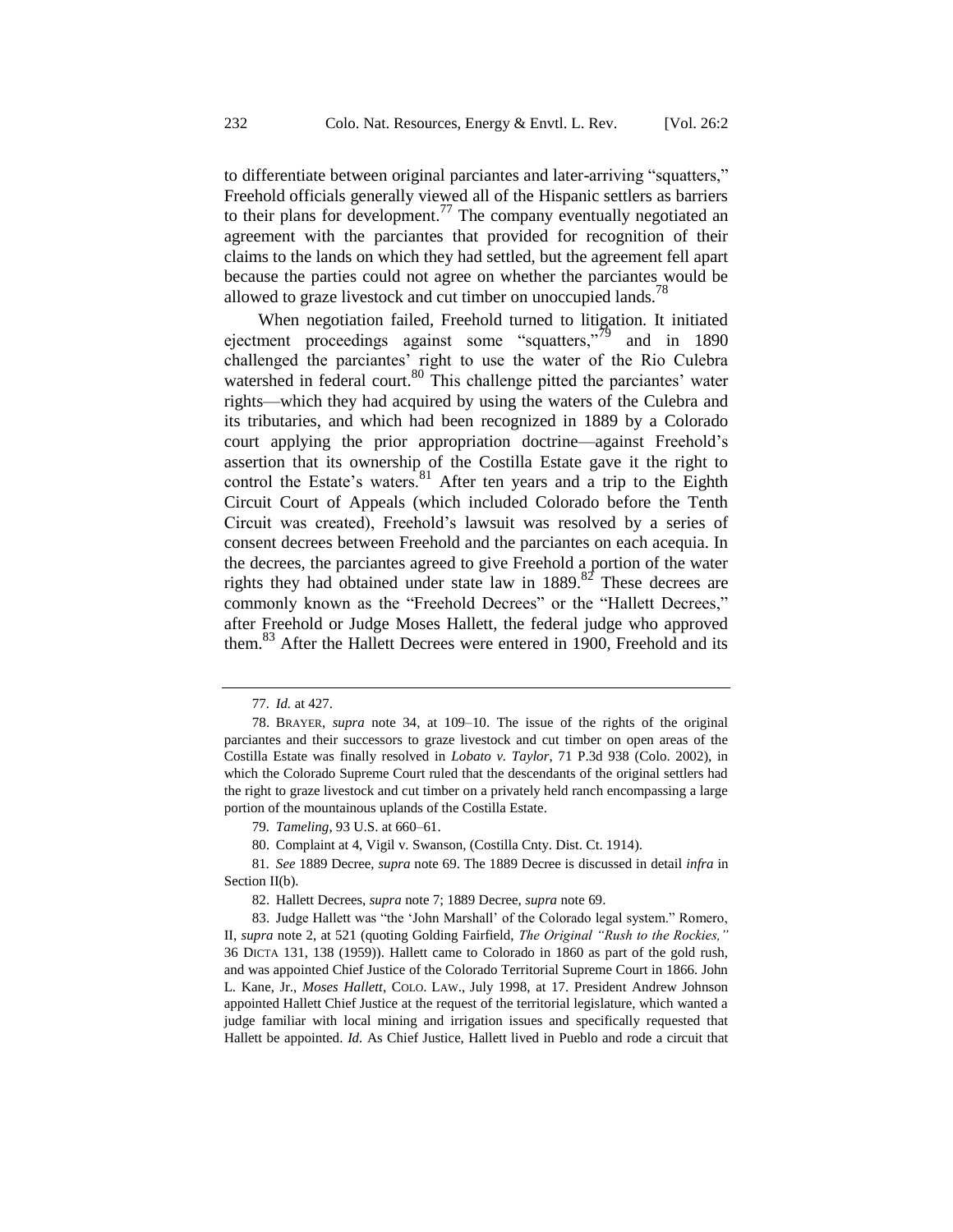successors and the parciantes on the original Rio Culebra acequias fought over whether the decrees were valid, how they should be interpreted, and whether or how Colorado water officials could enforce them.<sup>84</sup>

Today, Freehold no longer exists, and the status of the water rights it acquired through the Hallett Decrees is unclear. In spite of Freehold and its successors' efforts to attract European and Anglo farmers to the Costilla Estate, the communities on the Rio Culebra have remained primarily Hispanic.<sup>85</sup> Today, approximately 240 families irrigate more than 24,000 acres of land in the Rio Culebra watershed, many using traditional acequia irrigation practices.<sup>86</sup> These families continue to grow traditional crops such as heirloom potato, corn, and bean varieties that are adapted to the high altitude, dry climate, and short growing season on the Rio Culebra.<sup>87</sup> Although Colorado courts have considered two major legal disputes concerning the effects of the Hallett Decrees, many issues surrounding the Decrees remain unresolved, and the Hallett Decrees continue to cast a shadow of doubt over the status of water rights on the Rio Culebra.

Before this Part turns to an examination of the Hallett Decrees and their effects, the following Section provides necessary background on Colorado water law and describes the event that sparked the litigation that led to the Hallett Decrees: the original 1889 adjudication of water rights on the Rio Culebra.

included the San Luis Valley, where Hispanic residents knew him as "*el juez severo*," or, "the strict judge." *Id.* at 18. When Colorado became a state in 1876, President Grant appointed Hallett as the first federal district judge for the District of Colorado, a position in which he served until 1906. *Id.* Hallett also served as the first dean of the University of Colorado Law School. *Id.* at 19.

<sup>84</sup>*. See* discussion *infra* of *Vigil v. Swanson* in Part III.A.

<sup>85</sup>*. See* 2010 Census Data, *supra* not[e 11.](#page-6-2)

<sup>86</sup>*. See* Rio Culebra Cooperative, *Our Traditions: Acequias*, http://www.rioculebra.com/acequias.html (last visited Oct. 4, 2014).

<sup>87.</sup> Hicks & Peña, *supra* not[e 4,](#page-3-0) at 189.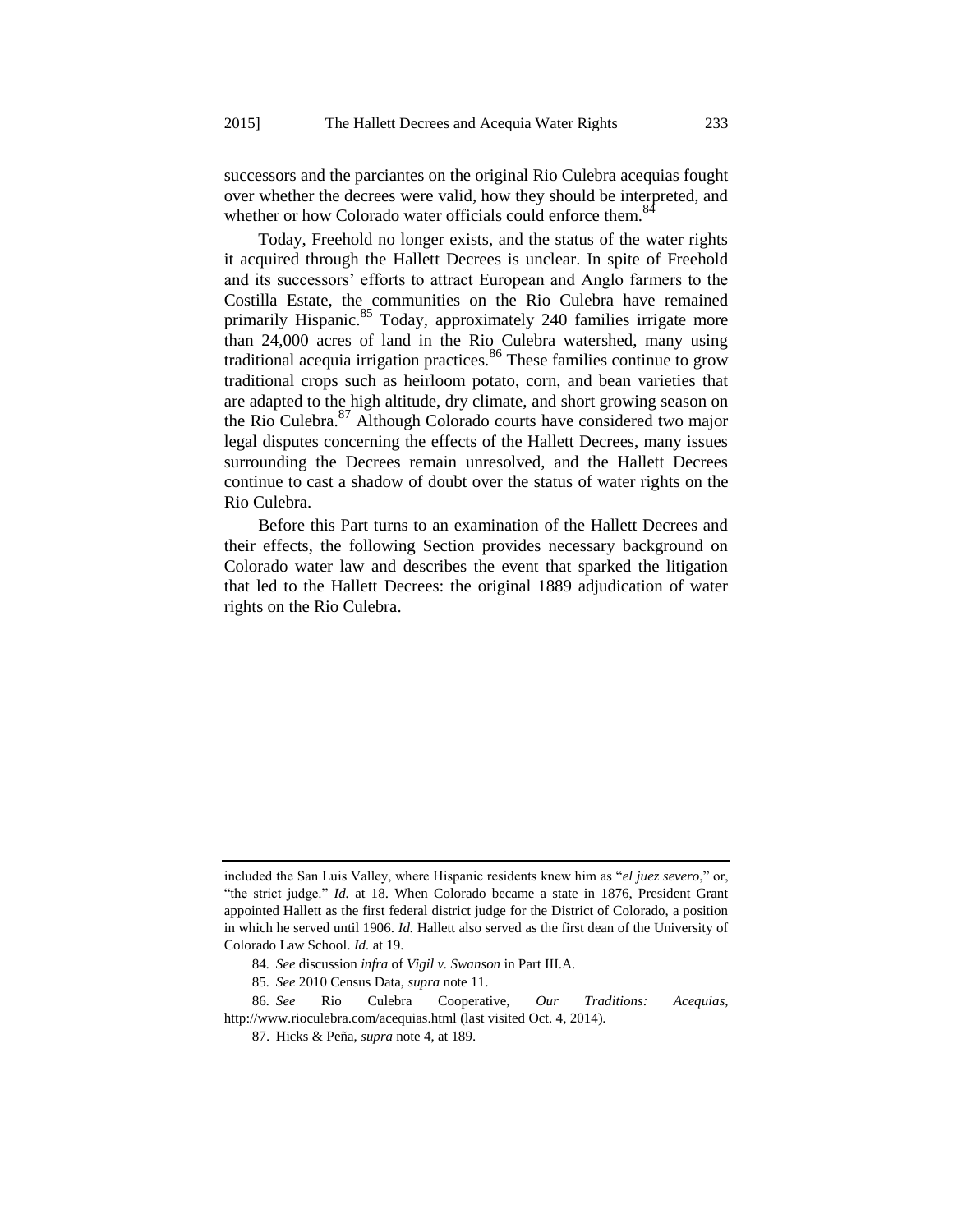# *B. Colorado Water Law and the 1889 General Stream Adjudication*

In Colorado, a water right is created by diverting and beneficially using unappropriated water.<sup>88</sup> A water right cannot be enforced until it has been adjudicated in state water court.<sup>89</sup> In an adjudication, the court considers evidence regarding when water use began and how much water has been used, and enters a decree that establishes both the amount of water available under a water right and the right's priority in the relevant stream system. $90$  Once the water court enters the decree, state officials use the information in the decree to administer water to users.<sup>91</sup>

Colorado's General Assembly first created a comprehensive system for adjudicating water rights in the Adjudication Acts of 1879 and 1881.<sup>92</sup> The Adjudication Acts divided Colorado into water districts and

90. COLO. REV. STAT. § 37-92-304(7) (2014) ("The judgment and decree shall give the names of the applicants with respect to each water right or conditional water right involved, the location of the point of diversion or place of storage, the means of diversion, the type of use, the amount and priority, and other pertinent information.").

91. COLO. REV. STAT. § 37-92-501(1) (2014) ("The state engineer and the division engineers shall administer, distribute, and regulate the waters of the state in accordance with the constitution of the state of Colorado, the provisions of this article and other applicable laws, and written instructions and orders of the state engineer, in conformity with such constitution and laws.").

92. Act of Feb. 19, 1879, § 19, 1879 Colo. Sess. Laws 94; Act of Feb. 23, 1881, § 1, 1881 Colo. Sess. Laws 142. The system of adjudication created by the Adjudication Acts is no longer in place, having been replaced by the enactment of the Water Rights Determination and Administration Act in 1969. Water Right Determination and Administration Act of 1969, COLO. REV. STAT. §§ 37-92-101 to -602 (2014). However, because all adjudications relevant to the Hallett Decrees took place prior to 1969, the

<sup>88.</sup> Coffin v. Left Hand Ditch Co., 6 Colo. 443, 449-50 (1882) (seminal case upholding "prior appropriation" as the governing doctrine for water allocation in Colorado).

<sup>89.</sup> Concerning Application for Water Rights of Turkey Canon Ranch Ltd. Liab. Co.*,* 937 P.2d 739, 749 (Colo. 1997) ("The actual award of a decree, or formal adjudication of the water right, is therefore generally a condition precedent to any effort to enforce that right by calling out a junior user."); *see also* Empire Lodge Homeowners' Ass'n v. Moyer, 39 P.3d 1139, 1149 (Colo. 2001) ("Colorado early recognized the interlocking nature of appropriation, adjudication, and administration. The 1879 and 1881 Acts provided for courts to adjudicate irrigation water rights and the water officials to administer them in priority. The 1903 Act provided for the adjudication and administration of rights and their priorities for all beneficial uses, not just irrigation. The 1919 Act required adjudication of water rights; if not adjudicated, they were deemed abandoned. The 1943 Act provided for original and supplemental adjudications for water rights to be brought in the district court where the water diversions were located. The purpose of each of these acts was to make clear that adjudication was required in order to obtain the benefits of priority administration" (*citations omitted*)).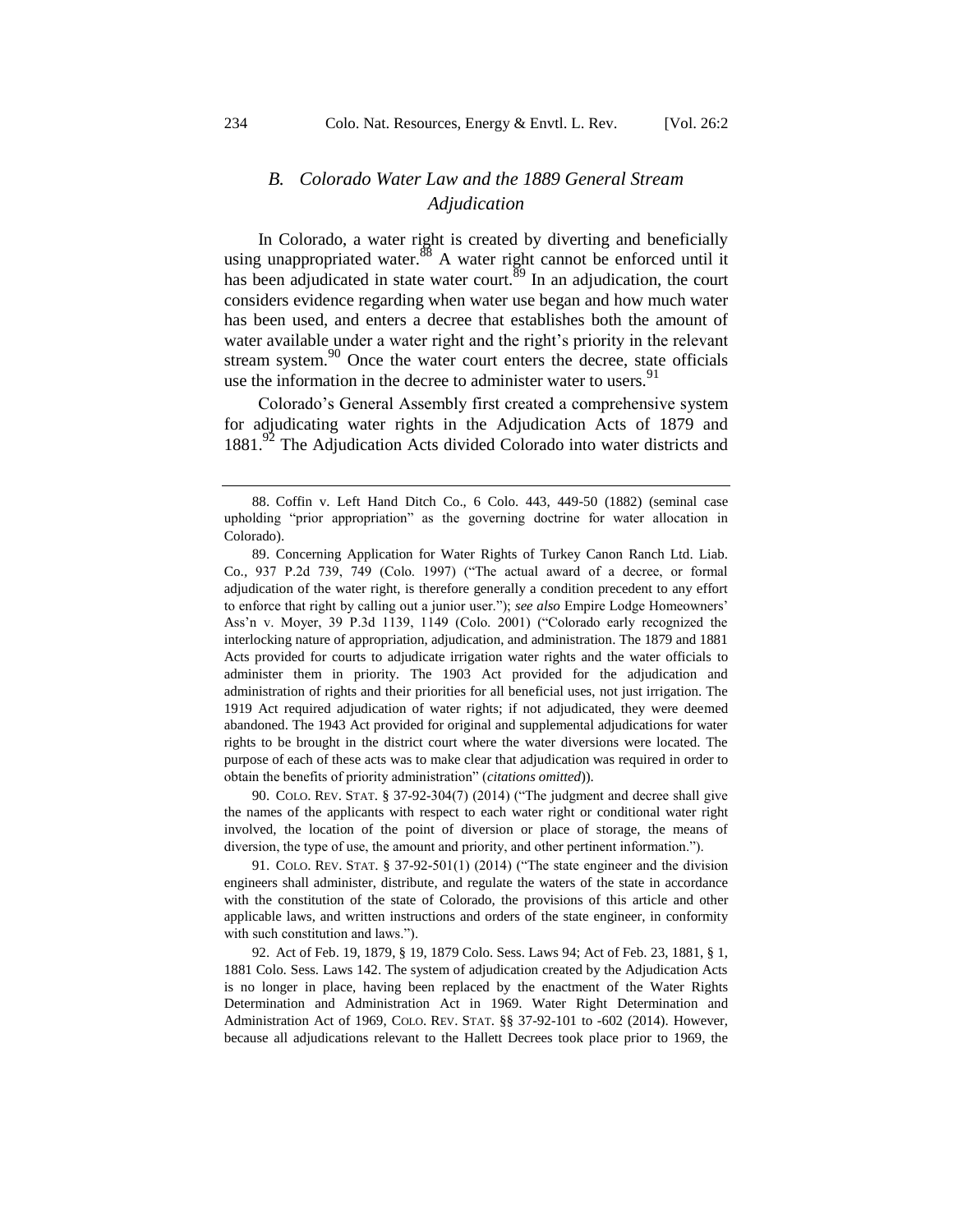<span id="page-16-0"></span>granted state district courts jurisdiction over water-rights adjudications.<sup>93</sup> To adjudicate a water right under the 1881 Adjudication Act, a water user filed a claim in the district court associated with the water district where he used water. $94$  Filing such a claim triggered a "general adjudication" in which all previously un-adjudicated claims for water rights in the water district were determined simultaneously.<sup>95</sup> All water users in the district received notice of the adjudication and were joined in the case.<sup>96</sup> The district court evaluated the claim of each water user who appeared and entered a single decree laying out the amount and priority of each user's water right.<sup>97</sup> If a water user did not participate in a general adjudication, the user's right was not adjudicated or included in the decree and remained unenforceable.<sup>98</sup> In 1905, the General Assembly passed a law providing for supplementary water rights adjudications in which water rights that were not adjudicated in water districts' original general adjudications could be claimed and decreed.<sup>99</sup>

In addition to setting a water right's amount and priority, decrees from original and supplemental adjudications also describe the location where water is diverted from the natural stream, usually the type of use to which the water is put, and sometimes the location where or the

93. Act of Feb. 19, 1879, § 19, 1879 Colo. Sess. Laws 94, 99; Act of Feb. 23, 1881, § 1, 1881 Colo. Sess. Laws 142.

94. Act of Feb. 23, 1881, § 1, 1881 Colo. Sess. Laws 142.

95. O'Neill v. N. Colorado Irr. Co., 139 P. 536, 537 (1914), *aff'd,* 242 U.S. 20 (1916) ("The 1879 and 1881 irrigation statutes divide the natural streams of the state into units, called water districts, and provide for obtaining a general adjudication decree in each district settling the priorities of all the ditches in the district, and create the office of water commissioner in each district, and make it his duty to distribute the water to the ditches of the district according to the decreed priorities."). Though the filing of a claim triggered a general adjudication, there could be significant delay between when a claim was filed and when a general adjudication took place. *See*, *e.g.*, Deed from Costilla Estate Co. to San Luis Power and Water (Apr. 15, 1909), *in* COSTILLA COUNTY, COLORADO, RECORD BOOK 74, at 365 (County Recorder's Office, San Luis, Colorado) (showing that filings were made for water rightrights for the Sanchez Reservoir System in 1908 and 1909) [hereinafter Deed from Costilla Estate Co. to San Luis Power]; *see also* In the Matter of the Adjudication of Priorities of Water Rights for Irrigation, Power, Seepage Rights, Domestic Rights, and Reservoir Storage Purposes in Water Dist. No. 24, of the State of Colorado, No. 885 (Costilla Cnty. Dist. Ct., Feb. 11, 1935) (showing that the claimed rights were not adjudicated until 1935) [hereinafter 1935 Decree].

96. Act of Feb. 23, 1881, § 26, 35, 1881 Colo. Sess. Laws 142, 156, 160.

97*. Id.*

adjudication system created by the Adjudication Acts is the system most relevant to this article.

<sup>98.</sup> Nichols v. McIntosh*,* 34 P. 278, 280–81 (Colo. 1893).

<sup>99.</sup> Act of Apr. 10, 1905, ch. 111, § 2, 1905 Colo. Sess. Laws 243.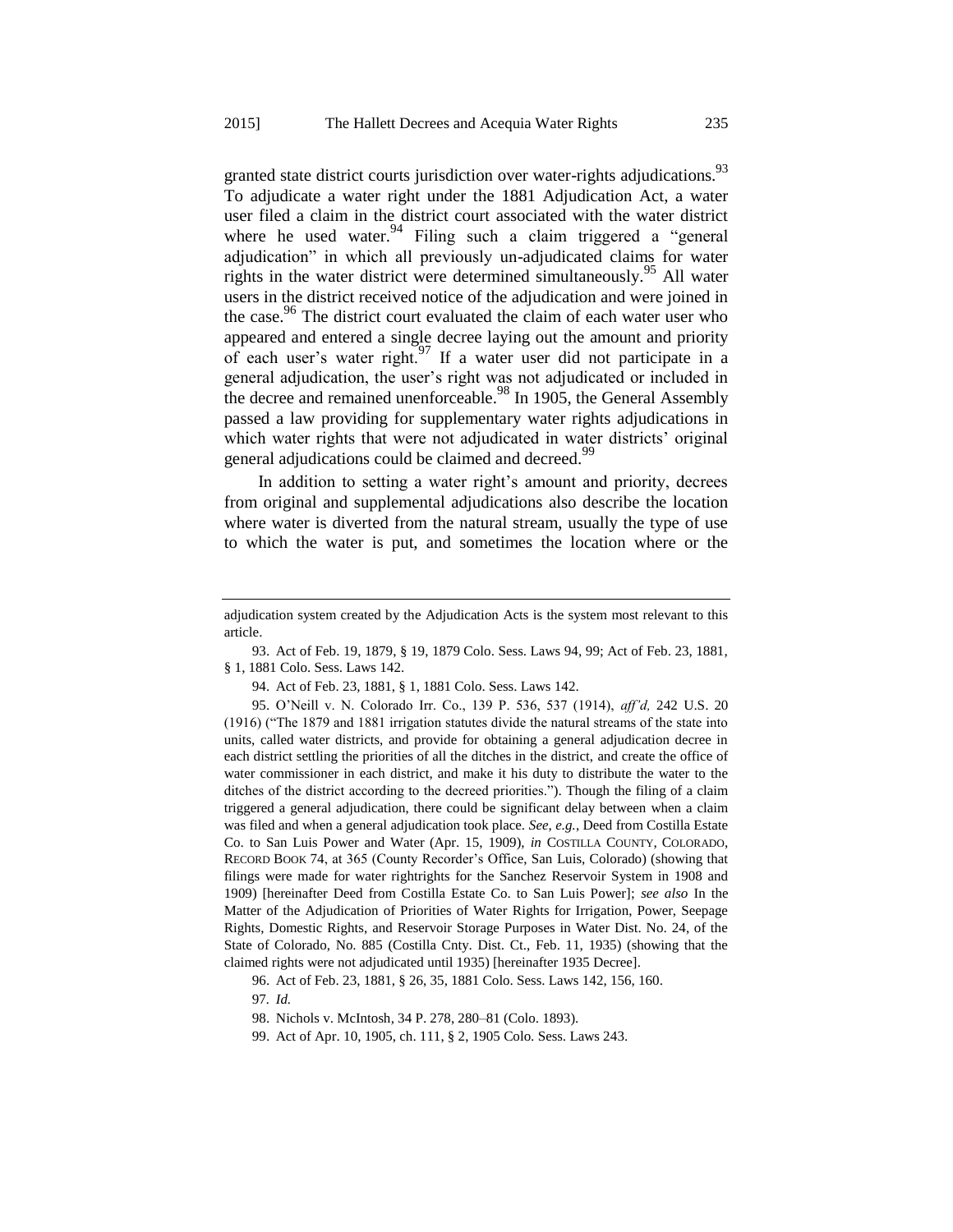<span id="page-17-0"></span>number of acres on which the water is used.<sup>100</sup> A water right's place of diversion, place of use, or type of use may all be changed, but such changes have required court approval since  $1899$ .<sup>101</sup> In addition to being changed, water rights may be sold, either in combination with, or separately from, the land with which they are associated.<sup>102</sup>

The original general adjudication of water rights in Colorado's Water District 24 took place in the late  $1880s$ , with the Costilla County District Court issuing its final decree on June  $14$ ,  $1889$ .<sup>104</sup> The decree awarded water rights to parciantes on the original Rio Culebra acequias, listed in Table 1 below, with most acequias receiving a right to use one cubic foot per second ("cfs") of water for each forty acres "cultivated under and irrigated from" the acequia.<sup>105</sup> Although Freehold owned the Costilla Estate (and thus much of the land on the Rio Culebra) at the time of the 1889 adjudication, it did not claim and was not decreed rights to a significant amount of water.<sup>106</sup> Freehold only appears in the 1889 decree as one of thirteen claimants on the Montez Ditch, which irrigated a total of twelve acres and was decreed a water right to one  $cfs.<sup>107</sup>$ 

102. Arnold v. Roup, 157 P. 206, 210 (Colo. 1916). A document conveying land can convey water rights without expressly mentioning them, but only if the water rights are considered appurtenant to the land. CORBRIDGE & RICE, *supra* note [100,](#page-17-0) at 239. Appurtenance depends on the intent of the grantor as determined by the circumstances surrounding the conveyance, including whether the water rights have historically been used on the conveyed land and whether water rights are necessary for beneficial use and enjoyment of the land. *Id.* at 240–42.

103. 1889 Decree, *supra* not[e 69.](#page-12-0) Water District 24 encompasses the Rio Culebra in addition to the Rio Grande and its tributaries. *Id.* at 7.

104*. Id.*

105*. See id.* at 1–30. The 1889 decree lists the names of the parciantes who used water on each of the acequias that were granted water rights under the decree. *Id.* It is not clear if all of these parciantes were original settlers who held deeds from Beaubien. It is possible that some of them may have arrived in the Rio Culebra watershed after Beaubien sold the Sangre de Cristo Grant in 1864 and before the 1889 original adjudication. Others may have arrived before Beaubien sold the Sangre de Cristo Grant but may not have received deeds from Beaubien. If the parciantes did not hold deeds from Beaubien, Freehold arguably owned the land that the parciantes obtained water rights by irrigating.

106*. See id.*

107*. Id.* at 11.

<sup>100.</sup> JAMES N. CORBRIDGE JR. & TERESA A. RICE, VRANESH'S COLORADO WATER LAW 234–35 (rev. ed. 2006).

<sup>101</sup>*. See* COLO. REV. STAT. § 37-92-305(3) (2014); Act of Apr. 6, 1899, § 1, 1899 Colo. Sess. Laws 235, 235-36.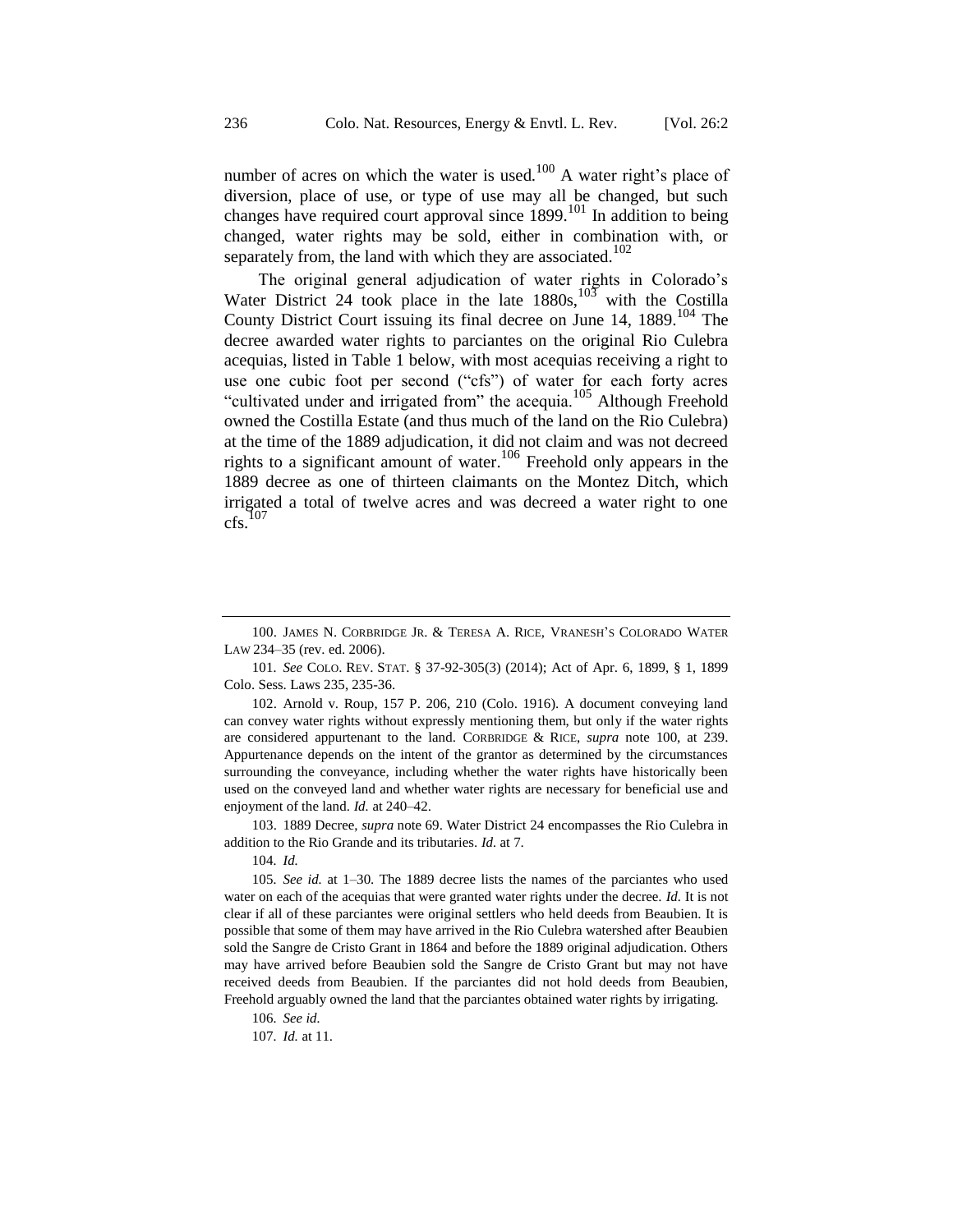| <b>Name of Acequia</b> | 1889<br><b>Decreed</b> | <b>Acreage</b>  | Acres per 1 |
|------------------------|------------------------|-----------------|-------------|
|                        | <b>Water Right</b>     | irrigated<br>by | cfs         |
|                        |                        | acequia         |             |
| San Luis People's      | 23.00                  | 900             | 39.13       |
| San Pedro              | 19.50                  | 780             | 40          |
| Montez                 | 1.00                   | 12              | 12          |
| Vallejos               | 17.00                  | 670             | 39.41       |
| San Acacio             | 46.00                  | 1,850           | 40.21       |
| Cerro                  | 40.00                  | 1,586           | 39.65       |
| Francisco              | 12.50                  | 490             | 38.4        |
| Sanchez                |                        |                 |             |
| <b>Mestas</b>          | 4.50                   | 170             | 37.78       |
| San Francisco          | 16.00                  | 637             | 39.81       |
| <b>Little Rock</b>     | 1.00                   | 21              | 21          |
| Torcido                | 1.00                   | 33              | 33          |
| Abundo Martin          | 3.50                   | 138             | 39.43       |
| Guadalupe Vigil        | 4.00                   | 167             | 41.75       |
| J. M. J. Maez          | 1.50                   | 60              | 40          |
| Pando                  | 1.25                   | 50              | 40          |
| Guadalupe              | 5.25                   | 207             | 39.43       |
| Sanchez                |                        |                 |             |

**Table 1: Water rights decreed to various acequias in 1889 general adjudication (in cubic feet per second ("cfs"))<sup>108</sup>**

#### *C. The Hallett Decrees*

Although Freehold did not seek significant water rights of its own in the 1889 adjudication, it apparently perceived the rights the 1889 Decree awarded to the original Culebra acequias as a threat. Soon after the 1889 Decree was issued, the company sought to prevent the parciantes on the original acequias from exercising their decreed water rights. On June 19, 1890, Freehold filed eleven complaints against the parciantes in the United States Circuit Court for the District of Colorado.<sup>109</sup> This Section

<sup>108</sup>*. Id.* at 6–7.

<sup>109.</sup> Complaint, Vigil v. Swanson, *supra* note [80,](#page-13-0) at 4. In these suits, Freehold was represented by Charles J. Hughes, Jr. Hallett Decrees, *supra* note [7.](#page-4-0) Hughes was a prominent Denver lawyer, representing high profile clients including "David Moffat's The First National Bank of Denver, the International Trust Company, The Denver Union Water Company, Denver Tramway, the Adolph Coors Company, the Great Western Sugar Company . . . [and] several railroads." Eli Wald, *The Other Legal Profession and*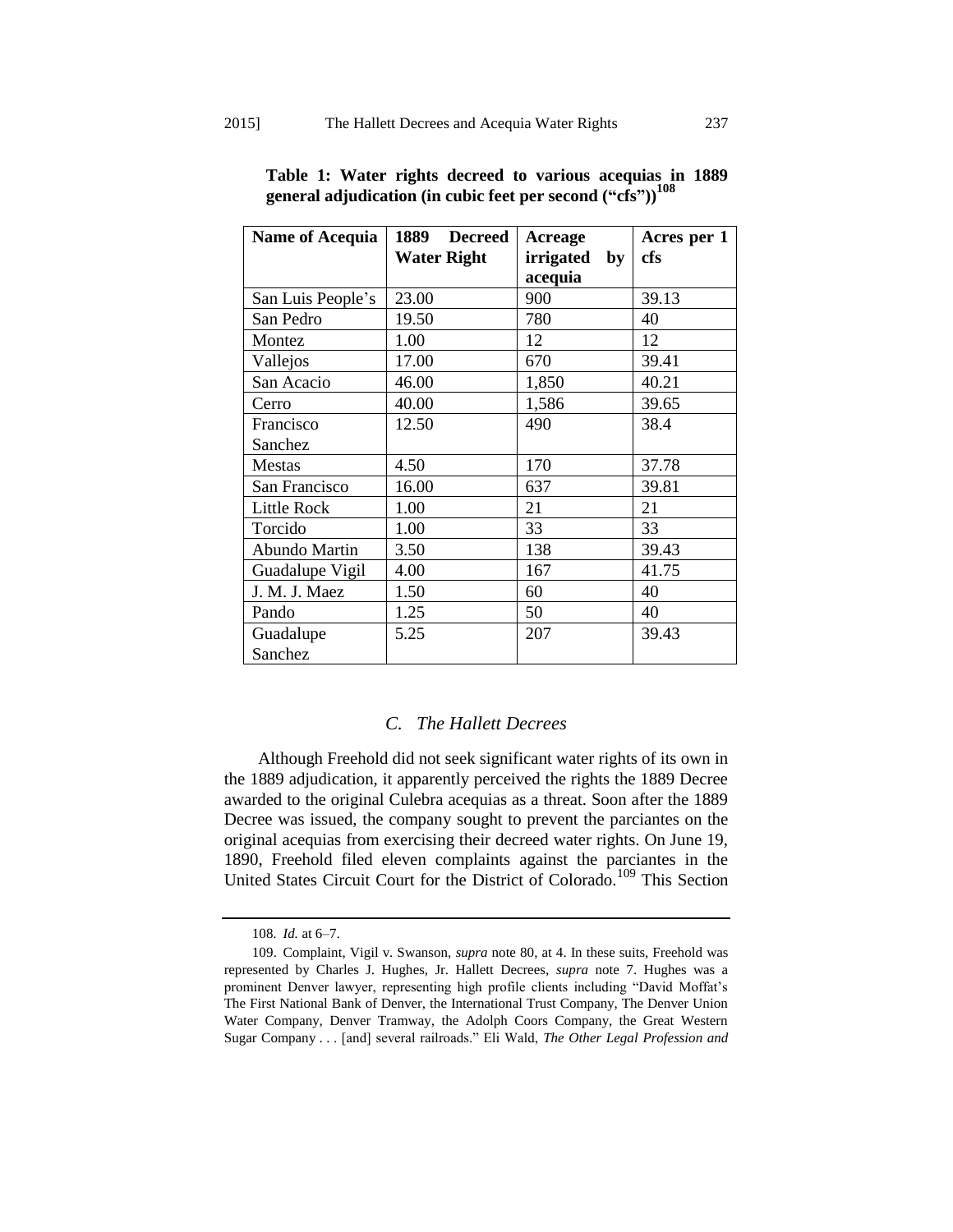relates how these complaints led to the entrance of the Hallett Decrees. Part III, below, addresses the meaning and validity of the Decrees.

<span id="page-19-0"></span>In its complaints, Freehold asserted that it held water rights in the Rio Culebra because: (1) such rights were conveyed by the Mexican government along with the Sangre de Cristo Grant, or by the U.S. government as a result of its confirmation of the Grant; and (2) it owned riparian land along the Culebra.<sup>110</sup> Freehold also alleged that the parciantes had no right to use water from the Culebra, and that the amounts of water the parciantes claimed under the 1889 Decree were more than the parciantes needed or had ever actually used.<sup>111</sup> As a remedy, Freehold sought to enjoin the parciantes from using water from the Culebra and its tributaries unless the parciantes could prove that they had a legal right to use the water. $112$ 

The parciantes objected to Freehold's complaints, arguing that Freehold had failed to state a cause of action because it failed to demonstrate that it had water rights superior to those held by the parciantes, or any water rights at all. $^{113}$  The parciantes also argued that the federal circuit court did not have jurisdiction to decide the case because Colorado state courts have exclusive jurisdiction over statebased water rights cases. $114$  On January 14, 1898, the Circuit Court for the District of Colorado upheld the parciantes' demurrer and dismissed

*the Orthodox View of the Bar: The Rise of Colorado's Elite Law Firms*, 80 U. COLO. L. REV. 605, 645 (2009). In 1909, Hughes was elected to the United States Senate. *Id.*

<sup>110.</sup> Complaint, U.S. Freehold Land & Emigration Co. v. Gallegos (C.C.D. Colo. June 19, 1890) (reproduced in its entirety in: Complaint, Vigil v. Swanson, *supra* note [80\)](#page-13-0).

<sup>111</sup>*. Id.* At the time, advances in the science of irrigation engineering were driving policy changes, and likely Freehold was basing at least some of its claims on developing stadardized practices for irrigation in the West that attempted to reduce waste and encourage development and settlement. In his landmark 1903 book *Irrigation Institutions*, Elwood Mead points to the previously standard practice in Colorado courts of approving one cfs per 80 acres of land irrigated, and asserts that such decrees provided three to fifty times as much water as necessary for proper irrigation. ELWOOD MEAD, IRRIGATION INSTITUTIONS: A DISCUSSION OF THE ECONOMIC AND LEGAL QUESTIONS CREATED BY THE GROWTH OF IRRIGATED AGRICULTURE IN THE WEST 154 (1903). In light of this developing standardization, Gilpin and his associates likely felt that they were both behaving with generosity and were backed by a scientifically sound understanding of the needs of irrigators in Colorado when they sought a reduction of the parciantes' 1889 Decree rights.

<sup>112.</sup> Complaint, U.S. Freehold Land & Emigration Co. v. Gallegos, *supra* not[e 110.](#page-19-0)

<sup>113.</sup> Demurer, U.S. Freehold Land and Emigration Co. v. Gallegos (C.C.D. Colo. Aug. 2, 1890) (reproduced in: Complaint, Vigil v. Swanson, *supra* not[e 80\)](#page-13-0).

<sup>114</sup>*. Id.*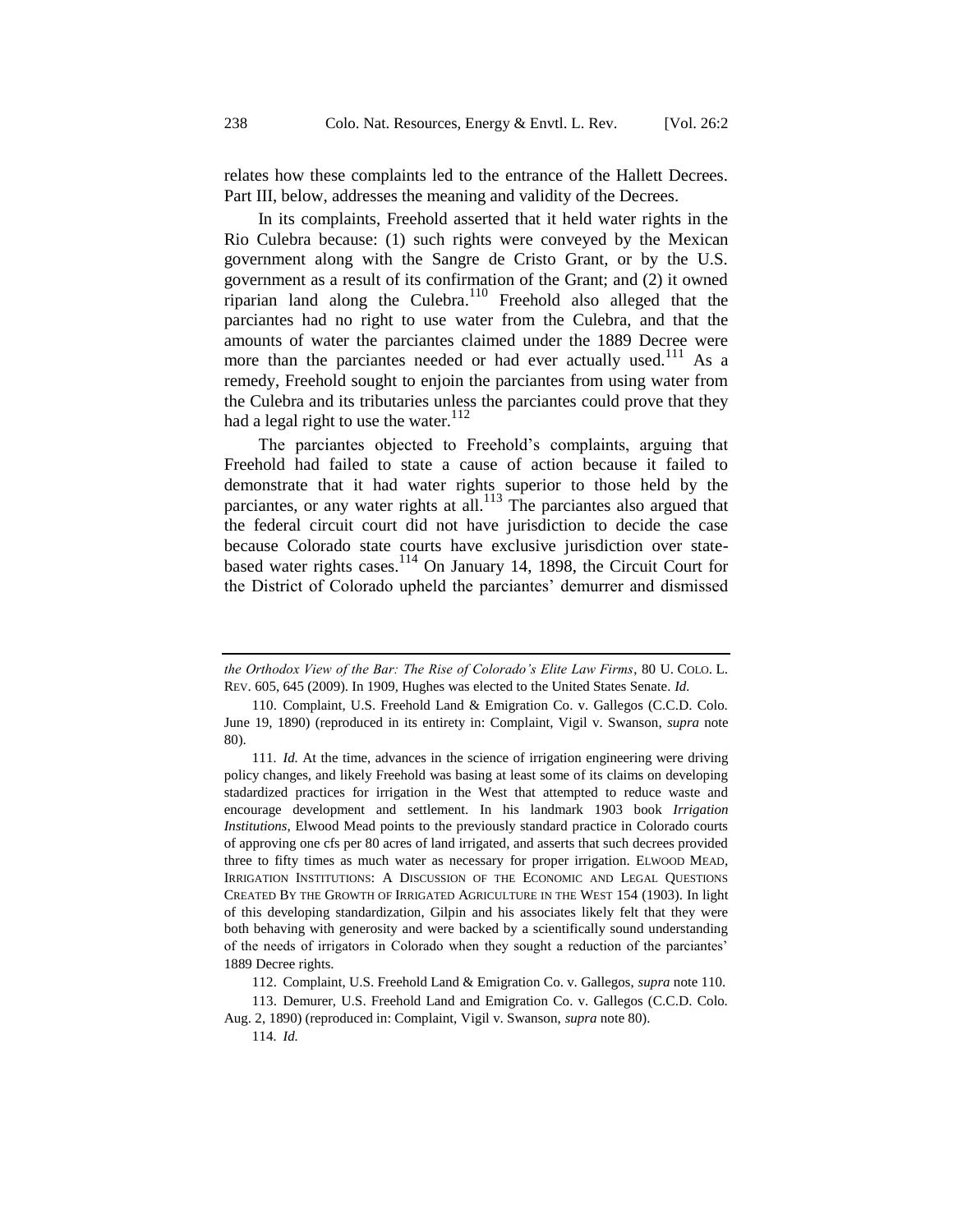Freehold's complaints.<sup>115</sup> The Circuit Court's rejection of Freehold's arguments was significant enough that a number of Colorado newspapers reported on it.<sup>116</sup> The Colorado Transcript stated that the decision was of "great importance" because it followed Colorado statutory law—which embraced prior appropriation—rather than the common law—which employed the riparian doctrine.<sup>117</sup>

<span id="page-20-0"></span>Freehold appealed to the U.S. Court of Appeals for the Eighth Circuit, which reversed the Circuit Court's dismissal and remanded the suits to the Circuit Court for trial.<sup>118</sup> Before the trial took place, however, the parciantes reached settlement agreements with Freehold. Accordingly, the merits of Freehold's claims for water rights were not evaluated.<sup>119</sup> Under an early draft of the settlement agreement, the parciantes would have agreed to modify the 1889 Decree "by some appropriate proceedings" such that each acequia would be entitled to one cfs for each eighty acres irrigated, rather than one cfs for each forty acres

117*. Irrigation Decision*, COLO. TRANSCRIPT (Golden), Jan. 19, 1898, at 2 ("The decision also establishes the principle that priority of appropriation is of greater effect in determining ownership than claims by virtue of riparian rights, the statutes of the state, rather than the common law, governing the question."). Colorado courts had already established that prior appropriation, rather than the riparian doctrine, was the law in Colorado by the time of the Circuit Court's decision. *See* Coffin v. Left Hand Ditch Co., 6 Colo. 443 (1882). Accordingly, the perception that the Circuit Court's decision was significant likely resulted from the fact that it, as a federal court, followed Colorado law in favoring prior appropriation.

118*.* Freehold, 89 F. at 774.

119. Although Freehold's claims were never evaluated, at least one legal scholar argues that they were likely without merit. Gregory Hicks and Devon Peña note that the U.S. Supreme Court held in *Boquillas Land & Cattle Co. v. Curtis*, 213 U.S. 339 (1909) "that parties with confirmed land grants acquired water rights either under state or territorial law or retained water rights granted under the law of the predecessor sovereign," but that congressional confirmation created no new water rights. Hicks  $\&$ Peña, *supra* note [5,](#page-3-1) at 431–32 n.140. Because grants of riparian public domain lands did not convey water rights under Colorado law, and because Hicks and Peña interpret Mexican law as holding that grants of land did not include grants of water rights, Hicks and Peña argue that Freehold's claims were based on "misapprehensions of law." *Id.* Interestingly, Judge Moses Hallett, who approved the Hallett Decrees, served on the Colorado Territorial Supreme Court from 1866 to 1876 and was originally appointed to that court by President Andrew Johnson because he lived in Colorado and understood "the unique legal problems of mining and irrigation." Kane, *supra* note [83,](#page-13-1) at 17. Accordingly, it is likely that Hallett was familiar with Colorado water law and prior appropriation.

<sup>115.</sup> Complaint, Vigil v. Swanson, *supra* note [80;](#page-13-0) U.S. Freehold Land & Emigration Co. v. Gallegos, 89 F. 769, 770 (8th Cir. 1898).

<sup>116</sup>*. E.g.*, *Judge Riner Says Farmers Using Water Have Rights Superior to the Riparian Proprietors*, SUMMIT CNTY. J. (Breckenridge), Jan. 22, 1898, at 7; *Irrigation Decision*, COLO. TRANSCRIPT (Golden), Jan. 19, 1898, at 2.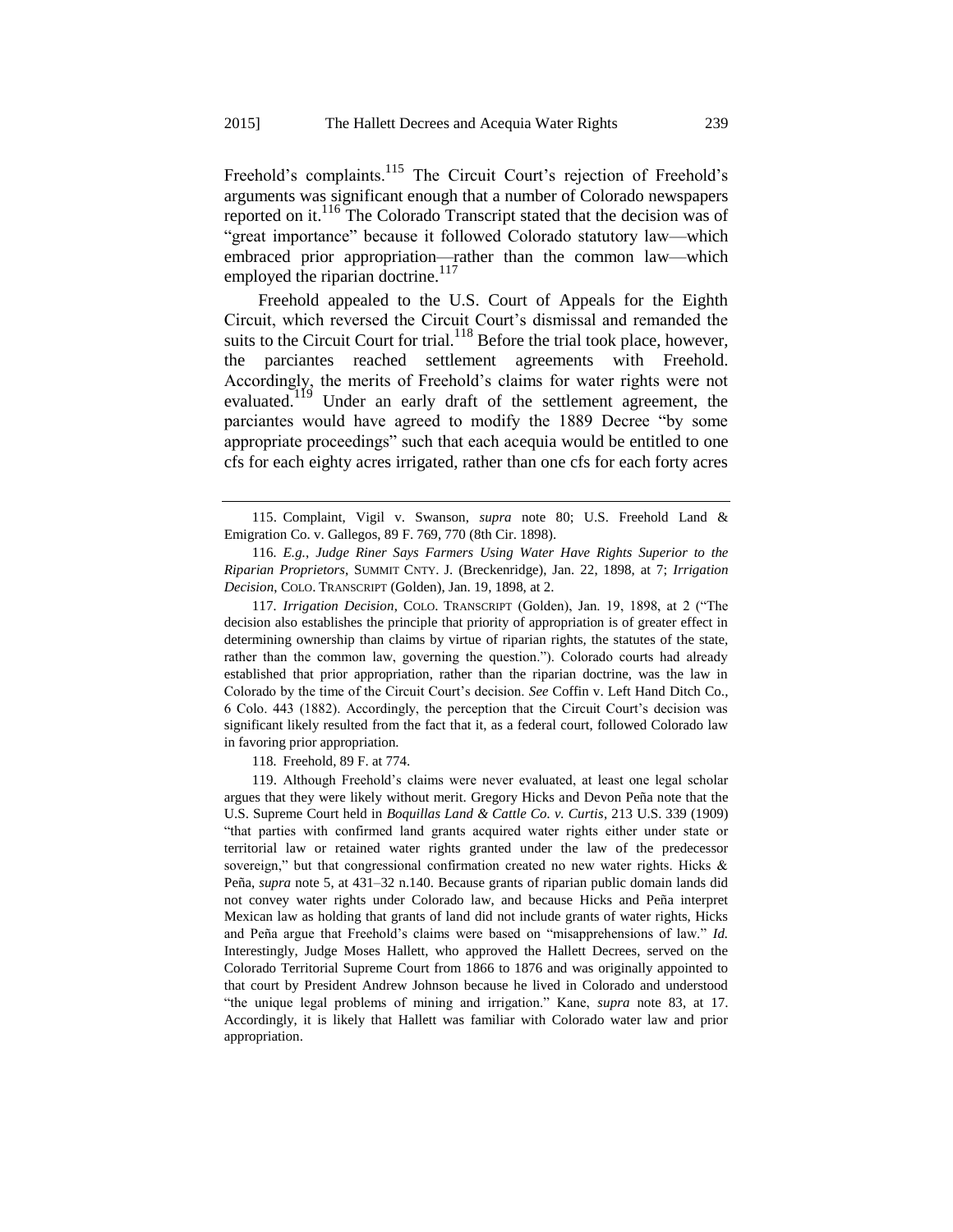irrigated.<sup>120</sup> The extra water would be "released and abandoned ... turned back into the stream or streams from which it is taken, and . . . made subject to future appropriations by parties other than [the parciantes]."<sup>121</sup> This language suggests that Freehold's initial goal in the Hallett proceedings was not to obtain the parciantes' water rights, but simply to free up water supplies by limiting the parciantes' use of water. In the final agreement memorialized in the Hallett Decrees, however, the parciantes agreed to give the extra water to Freehold instead of abandoning it. As a result, under the settlement agreement, the parciantes granted Freehold a total of 91.1 cfs of the 197 cfs decreed to the original Rio Culebra acequias in 1889.<sup>122</sup> On July 17, 1900, Judge Moses Hallett of the United States Circuit Court for the District of Colorado entered a series of decrees approving the settlement agreements between Freehold and each acequia.<sup>1</sup>

As illustrated in Table 2, the Hallett Decrees allowed most of the acequias to retain one cfs of water for every eighty acres of land irrigated.<sup>124</sup> The Hallett Decrees also revised the number of acres irrigated by most of the acequias from the acreage listed in the 1889 Decree.

124*. Id.* at 1–35; Complaint, Vigil v. Swanson, *supra* note [80,](#page-13-0) at 13–14. As shown in Table 1 above, the 1889 Decree granted most acequias approximately one cfs for every 40 acres of irrigated land. The complaint in *Vigil v. Swanson* alleges that Freehold convinced the parciantes that one cfs was sufficient to irrigate 80 acres of land as part of Freehold's efforts to induce the parciantes to agree to the settlement memorialized in the Hallett Decrees. *Id.* at 14.

<sup>120.</sup> Draft Settlement Agreement (May 1900) (available at the Van Diest Collection, Tutt Library, Colorado College, Box 81, Bound Copybook 1) [hereinafter the Van Diest Collection].

<sup>121</sup>*. Id.*

<sup>122.</sup> Complaint, Vigil v. Swanson, *supra* not[e 80,](#page-13-0) at 10–11.

<sup>123.</sup> Hallett Decrees, *supra* note [7.](#page-4-0) The several decrees were essentially the same, with each decree laying out how much of its 1889 decreed water right a particular acequia granted to Freehold. *Id.* The decrees state that Freehold "is the owner by virtue of the premise and agreements of the parties hereto, and the stipulations filed by them herein, and by this decree, and entitled to take from the [particular river/stream] [ ] cubic feet per second of time of the waters flowing therein . . . being a portion of the waters heretofore decreed" to the Rio Culebra acequias by the 1889 Decree. *Id.* at 2. The decrees also say that the rights and claims of the parciantes "to all water acquired by them [under the 1889 Decree] by virtue of Priority No. [ ] over and above [the amount of water retained by each acequia] are, by the agreements of the parties and the stipulation herein, and by this decree, transferred, assigned, and set over to" Freehold. *Id.* The decrees stated that the portion of the 1889 rights retained by the parciantes would have a higher priority than those granted to Freehold. *Id.* at 3.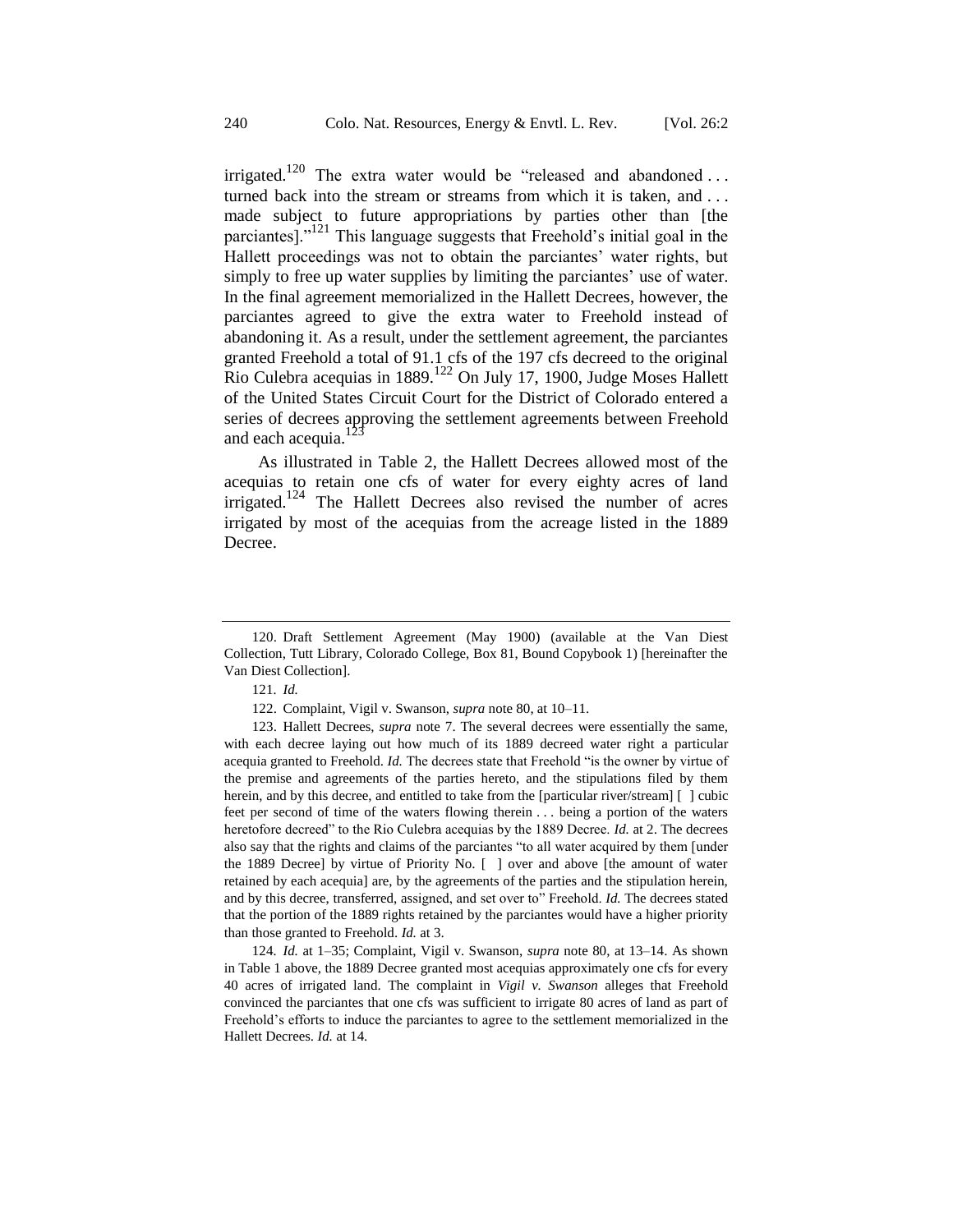| <b>Name</b><br>of<br>Acequia | Water<br>awarded<br>by 1889<br>decree | Water<br>retained<br>by<br>parciantes | Water<br>granted<br>to<br>Freehold | Acreage<br>irrigated<br>by<br>acequia<br>per 1889<br>decree | Acreage<br>irrigated<br>by<br>acequia<br>per<br><b>Hallett</b> | Acres per<br>one cfs of<br>water<br>retained<br>by<br>acequia |
|------------------------------|---------------------------------------|---------------------------------------|------------------------------------|-------------------------------------------------------------|----------------------------------------------------------------|---------------------------------------------------------------|
|                              |                                       |                                       |                                    |                                                             | <b>Decrees</b>                                                 | (based on                                                     |
|                              |                                       |                                       |                                    |                                                             |                                                                | <b>Hallett</b>                                                |
|                              |                                       |                                       |                                    |                                                             |                                                                | Decrees)                                                      |
| San Luis                     | 23.00                                 | 13.50                                 | 9.5                                | 900                                                         | 1,080                                                          | 80                                                            |
| People's                     |                                       |                                       |                                    |                                                             |                                                                |                                                               |
| San Pedro                    | 19.50                                 | 10.50                                 | 9.00                               | 780                                                         | 840                                                            | 80                                                            |
| Montez                       | 1.00                                  | .25                                   | .75                                | 12                                                          | 12                                                             | 48                                                            |
| Vallejos                     | 17.00                                 | 8.50                                  | 8.50                               | 670                                                         | 680                                                            | 80                                                            |
| San Acacio                   | 46.00                                 | 23.25                                 | 22.75                              | 1,850                                                       | 1,860                                                          | 80                                                            |
| Cerro                        | 40.00                                 | 22.50                                 | 17.50                              | 1,586                                                       | 1,800                                                          | 80                                                            |
| Francisco<br>Sanchez         | 12.50                                 | 6.25                                  | 6.25                               | 490                                                         | 500                                                            | 80                                                            |
| Mestas                       | 4.50                                  | 2.25                                  | 2.25                               | 170                                                         | 180                                                            | 80                                                            |
| San<br>Francisco             | 16.00                                 | 10.00                                 | 6.00                               | 637                                                         | 800                                                            | 80                                                            |
| Little Rock                  | 1.00                                  | .25                                   | .75                                | 21                                                          | 21                                                             | 84                                                            |
| Torcido                      | 1.00                                  | .50                                   | .50                                | 33                                                          | 40                                                             | 80                                                            |
| Abundo<br>Martin             | 3.50                                  | 1.75                                  | 1.75                               | 138                                                         | 140                                                            | 80                                                            |
| Guadalupe<br>Vigil           | 4.00                                  | 2.50                                  | 1.50                               | 167                                                         | 200                                                            | 80                                                            |
| J. M. J.<br>Maez             | 1.50                                  | .75                                   | .75                                | 60                                                          | 60                                                             | 80                                                            |
| Pando                        | 1.25                                  | .65                                   | .60                                | 50                                                          | 50                                                             | 76.92                                                         |
| Guadalupe<br>Sanchez         | 5.25                                  | 2.5                                   | 2.75                               | 207                                                         | 200                                                            | 80                                                            |

# **Table 2: Amounts of water retained by parciantes and granted to Freehold under the Hallett Decrees (in cfs)**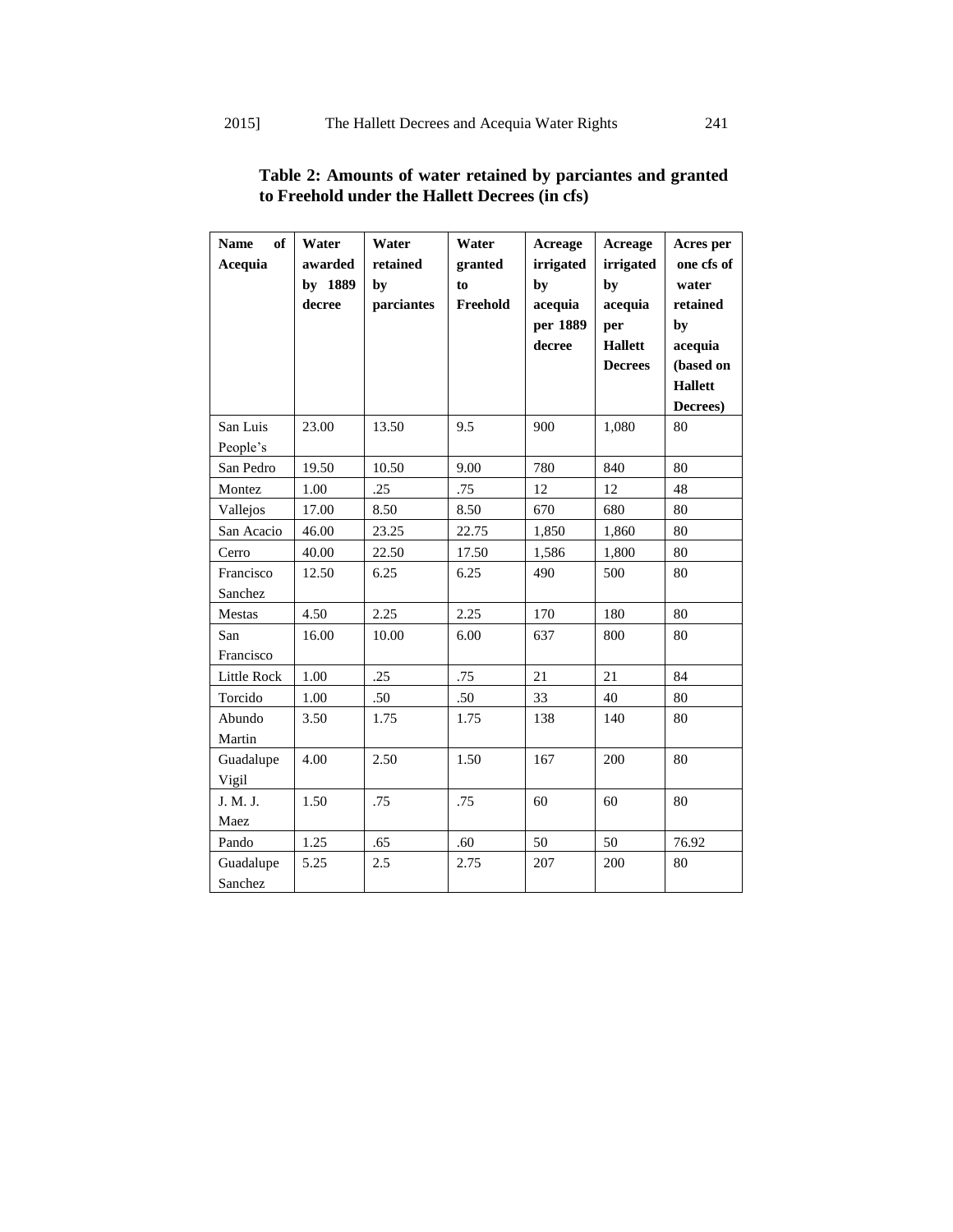Why did the parciantes agree to give Freehold a large portion of their water rights? It is possible that the parciantes involved in the settlement negotiations felt, at the time, that the Hallett Decrees were strategic in that they provided certainty around issues of land and water rights over which they were having ongoing conflicts with Freehold.<sup>125</sup> Alternatively, Gregory Hicks and Devon Peña argue that the settlement memorialized in the Hallett Decrees may have resulted from Freehold's influence over the committee that negotiated the settlement on behalf of the parciantes.<sup>126</sup> This "citizens' committee" consisted of William H. Meyer, A. A. Salazar, and Louis Cohn, all of whom were prominent merchants in Costilla County.<sup>127</sup> Both Meyer and Salazar were friends of Edmund Van Diest, who was Freehold's resident manager on the Costilla Estate at the time of the Hallett Decrees.<sup>128</sup>

In the months leading up to the settlement, Van Diest took an active interest in the business of the merchants on the citizens' committee and even proposed that they go into business with him. In February 1899 Van Diest sent a letter to Cohn, Salazar, and Meyer's father Ferdinand, who was also a local merchant.<sup>129</sup> The letter emphasized the risks that Van Diest perceived in extending too much credit to the merchants' Hispanic customers.<sup>130</sup> The following month, Van Diest sent William Meyer a copy of a "proposition" apparently meant for all local merchants, suggesting the consolidation of local general stores into a single

127*. Id.*

<sup>125.</sup> First, is possible that the parciantes sought to avoid the expense and uncertainty of adjudicating the validity of their water rights in federal court. Though Freehold's claim to hold water rights derived from the company's ownership of the Costilla Estate was questionable at the time, and though later court decisions revealed it to be without merit, at the time of the Hallett Decrees such issues were not clearly settled. *See supra* note [119.](#page-20-0) Second, because Freehold disputed some parciantes' title to the land the parciantes occupied, it could also be argued that the Hallett settlement was attractive to at least some parciantes because the settlement constituted an implicit recognition of their right to occupy their land. This argument is weakened, however, by the fact that Freehold and its successors sold land served by acequias affected by the Hallett Decrees to parciantes in the years after the Hallett Decrees. *See infra* Part II(d).

<sup>126.</sup> Hicks & Peña, *supra* not[e 5,](#page-3-1) at 435–36.

<sup>128</sup>*. Id*. (citing Letter from Edmund Van Diest to W.H. Meyer (Dec. 7, 1903) (available at the Van Diest Collection, Box 82, Folder A)); Letter from Edmund Van Diest to Delfino Salazar (A. A. Salazar's son) (Apr. 29, 1919) (available at the Van Diest Collection, Box 81, Bound Copybook 1).

<sup>129.</sup> Hicks & Peña, *supra* note [5,](#page-3-1) at 435–36*.* (citing Letter from Edmund Van Diest to Fred Meyer (Feb. 23, 1899) (available at the Van Diest Collection, Box 83, Copybook of letters dated Dec. 13, 1898 through Sept. 3, 1899).

<sup>130</sup>*. See id.*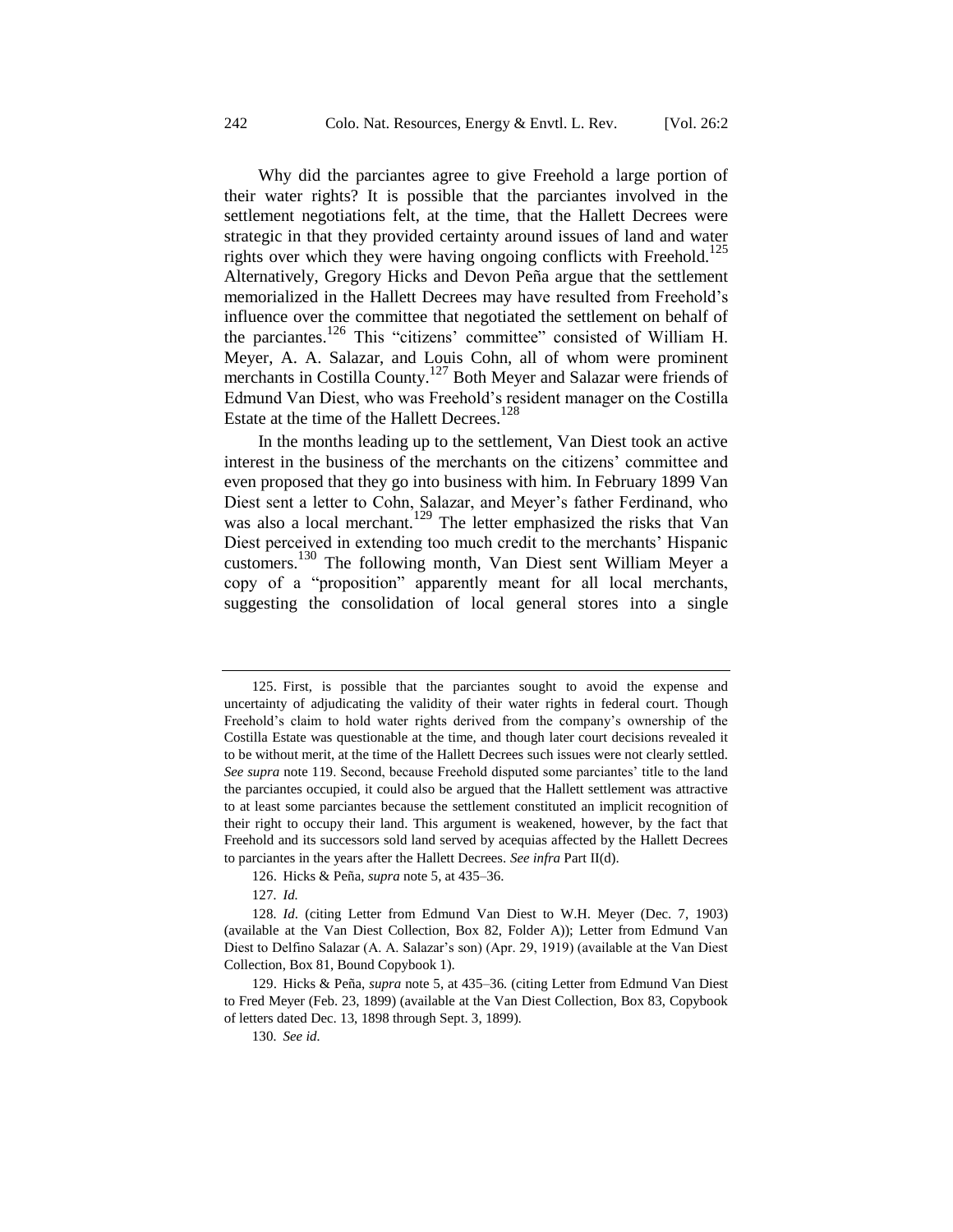business.<sup>131</sup> The formerly independent merchants would own stock in, and be paid employees of, the new company.<sup>132</sup> Van Diest argued that the consolidated business would benefit the merchants by allowing for "[r]eduction in credit business, and control of debtors," as well as "cheaper buying, by the ability to buy in larger quantities."<sup>133</sup> He further noted that "[t]he tendency of all enterprise is to a concentration of effort," because "in union there is strength," and "every businessman does readily realize the benefits obtainable from the withdrawal of his neighbor's competition."<sup>134</sup> The proposition closed by suggesting a meeting to discuss details, including "what stores will be allowed to come into the combination."<sup>135</sup> It is not clear whether the members of the citizens' committee accepted Van Diest's proposition, or, if they did, whether it influenced the committee's actions in negotiating the Hallett settlement. It does appear, however, that Van Diest was attempting to align the committee's interests with his own, and by extension, with those of Freehold.

It is unclear whether the Hallett Decrees resulted in Freehold obtaining a legal right to use any water. The Decrees state that Freehold can take water from the Rio Culebra and its tributaries, but do not specify particular sites for diversion or use.<sup>136</sup> At the time the Hallett Decrees were entered, as now, Colorado water rights were decreed for use through a specific diversion structure and in a specific location, and their place and manner of use could not be legally changed without approval by a state court.<sup>137</sup> Accordingly, without court approval, Freehold could

<sup>131.</sup> Letter from Edmund Van Diest to William H. Meyer (Mar. 23, 1899) (available at the Van Diest Collection, Box 81, Bound Copybook 1) (the letter itself does not show William H. Meyer's name and is worded as if addressed to a group of people; the copybook index, however, indicates that the letter was sent to William H. Meyer).

<sup>132</sup>*. Id.*

<sup>133</sup>*. Id.*

<sup>134</sup>*. Id.*

<sup>135</sup>*. Id.*

<sup>136.</sup> Hallett Decrees, *supra* not[e 7.](#page-4-0)

<sup>137.</sup> Act of Apr. 6, 1899, § 1, 1899 Colo. Sess. Laws 235, 235-36; City of Englewood v. Burlington Ditch, Reservoir & Land Co., 235 P.3d 1061, 1068 (Colo. 2010). ("The right to change the use of a water right is an important stick in the bundle of rights that constitute a Colorado water right. It is not, however, absolute, as it must be balanced against the competing interests of other holders of vested water rights, including their right to 'the continuation of stream conditions as they existed at the time they first made their appropriation.' *Farmers Reservoir & Irrigation Co. v. City of Golden,* 44 P.3d 241, 245 (Colo. 2002). As such, changes in water rights cannot be made 'in any manner other than through judicial approval, following statutorily authorized procedures.' *Fort Lyon Canal Co. v. Catlin Canal Co.,* 642 P.2d 501, 506 (Colo. 1982) (citations omitted).").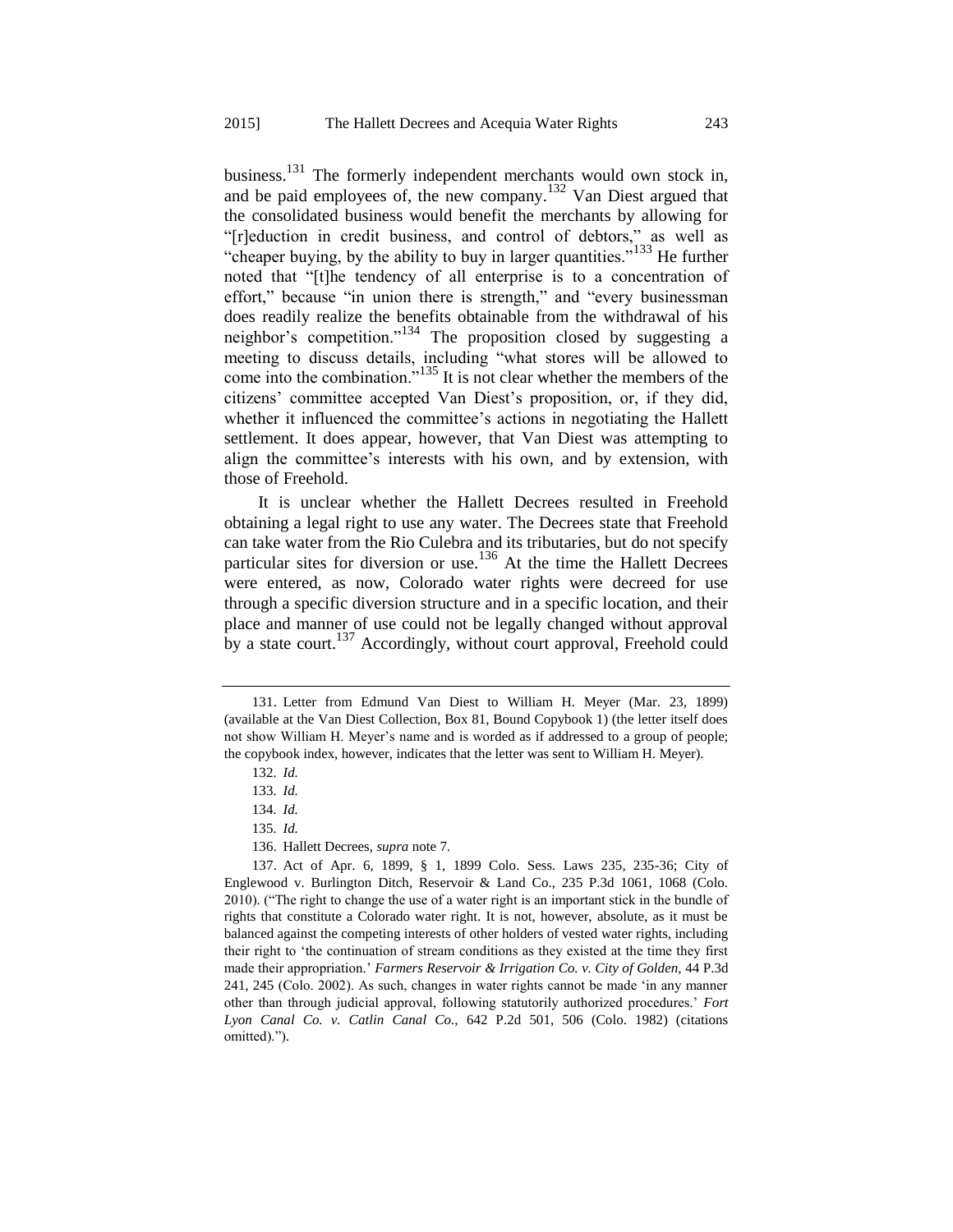not legally use the Freehold Interests at locations other than the acequias to which the Interests were originally decreed. Some of the possible solutions to this issue are addressed in Parts IV and V, below. The following two Sections, however, examine how the Freehold Interests were used in the years following the Hallett Decrees.

#### <span id="page-25-0"></span>*D. The 1905 District 24 Supplemental Adjudication*

In 1905, the Colorado District Court for Costilla County conducted a supplemental adjudication to determine previously unadjudicated water rights on the Rio Culebra.<sup>138</sup> This Section examines some of the claims and assertions made by various parties to the 1905 adjudication in order to shed light on how the Freehold Interests were used in the years following the Hallett Decrees. Although none of the Freehold Interests were directly at issue in the 1905 adjudication, evidence introduced in the adjudication suggests that in the years following the Hallett Decrees Freehold and its successor leased and sold small portions of the Freehold Interests. In general, however, the 1905 adjudication demonstrates that Freehold and its successors thought they possessed power to grant the right to use water regardless of whether they owned adjudicated water rights, and likely did not believe that they were transferring portions of the Freehold Interests every time they purported to grant someone the right to use water.

As of 1902, Freehold had been unable to realize the majority of its development ambitions. Although the company had made plans to construct a water storage and distribution system soon after acquiring the Freehold Interests, its plans were thwarted, at least in part by a series of dry years.<sup>139</sup> Freehold had also failed to attract significant numbers of immigrants to the Costilla Estate.<sup>140</sup> In debt and unable to make money by selling parcels to immigrants, Freehold sold the entire Estate to the Costilla Land Investment Company ("Costilla Investment") in 1902.<sup>141</sup> The conveyances through which Costilla Investment obtained the

<sup>138.</sup> Decree, In the Matter of the Adjudication of the Priorities of Right to the Use of Water for Irrigating and Other Purposes in Water Dist. No. 24, No. 536 (Costilla Cnty. Dist. Ct., Dec. 14, 1905) [hereinafter 1905 Decree].

<span id="page-25-1"></span><sup>139.</sup> Hicks & Peña, *supra* not[e 5,](#page-3-1) at 437.

<sup>140.</sup> BRAYER, *supra* not[e 34,](#page-8-0) at 123.

<sup>141.</sup> Warranty deed from Freehold to Harry C. Watt (Aug. 7, 1902), *in* COSTILLA COUNTY, COLORADO, RECORD BOOK 43, at 453 (County Recorder's Office, San Luis, Colorado) (conveying Colorado portion of the Costilla Estate); Quit-Claim Deed from Harry C. Watt to Costilla Investment (Aug. 26,1903), *in* COSTILLA COUNTY, COLORADO, RECORD BOOK 46, at 106 (County Recorder's Office, San Luis, Colorado) (conveying Colorado portion of the Costilla Estate).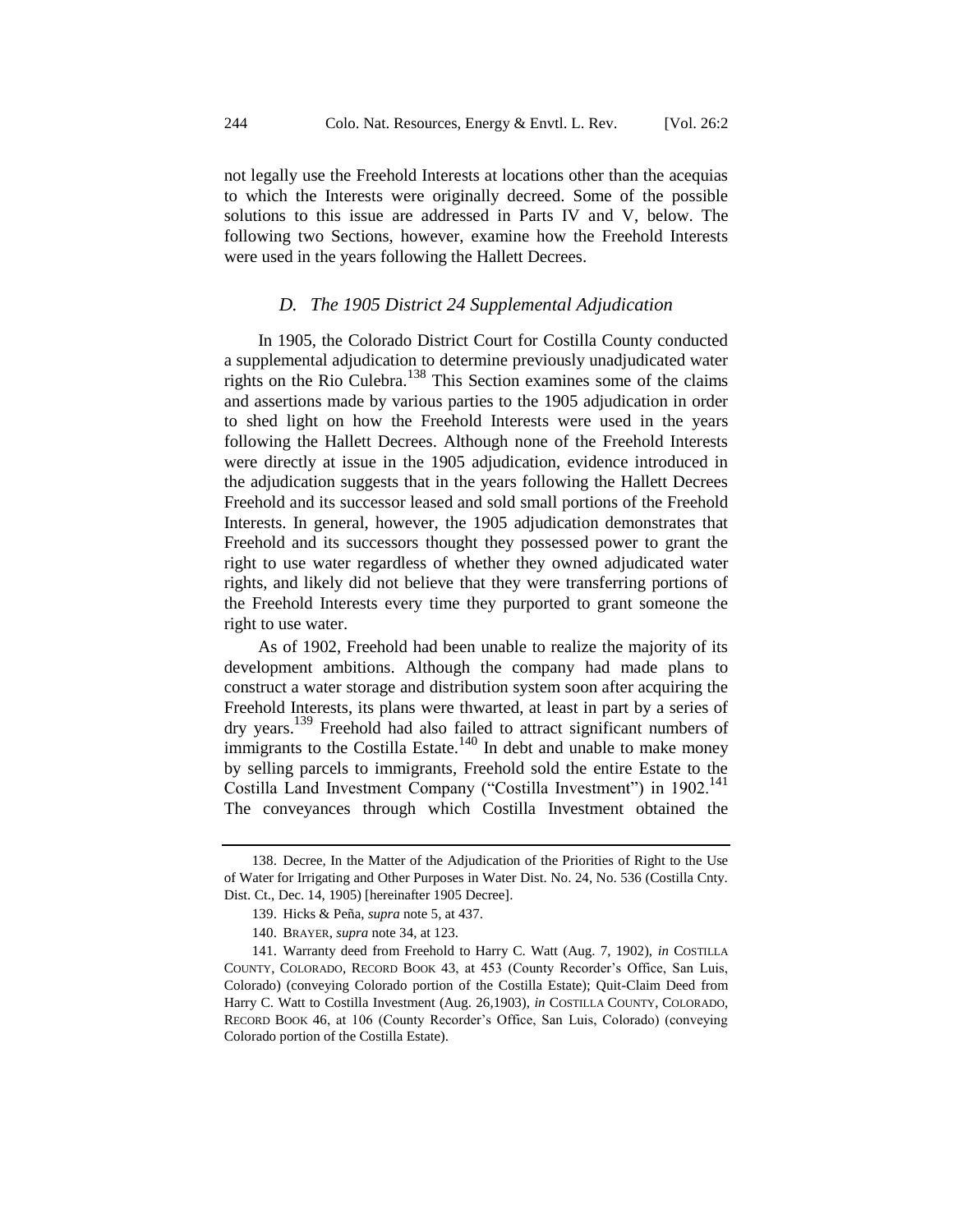<span id="page-26-1"></span>Costilla Estate did not specifically mention water rights, but included all hereditaments and appurtenances.<sup>142</sup>

<span id="page-26-0"></span>Costilla Investment did not file any claims for water rights in the 1905 adjudication, but did participate, offering evidence and testimony.<sup>143</sup> Some of the claims filed in the adjudication indicate that Costilla Investment was selling small portions of the Freehold Interests. The San Luis People's Ditch introduced a deed, executed in May of 1905, from Costilla Investment to J. M. Salazar for 189 acres of land lying under the San Luis People's Ditch.<sup>144</sup> In addition to land, the deed conveyed 1.6 cfs of water from the Rio Culebra "such water being in recognition of and not a conveyance in addition to the water rights belonging to the above described land, under [the Hallett Decrees]."<sup>145</sup> The San Luis People's Ditch claimants stated that the land conveyed to Salazar by the deed was the only land that Costilla Investment had owned along the San Luis People's Ditch.<sup>146</sup> The Vallejos ditch also claimed additional water based on deeds from Costilla Investment and Freehold conveying land and the right to use water on that land.<sup>147</sup> Accordingly, Freehold and Costilla Investment may have sold small portions of the Freehold Interests. In addition to selling portions of the

143. Transcript of Evidence Offered Generally, In the Matter of the Adjudication of the Priorities of Right to the Use of Water for Irrigating and Other Purposes in Water Dist. No. 24, No. 536, at 5–9 (Costilla Cnty. Dist. Ct., Dec. 14, 1905) [hereinafter Transcript of Evidence 1905].

144. Abstract of Evidence at 106, 109–10, In the Matter of the Adjudication of the Priorities of Right to the Use of Water for Irrigating and Other Purposes in Water Dist. No. 24, No. 536 (Costilla Cnty. Dist. Ct., Dec. 14, 1905) [hereinafter Abstract of Evidence].

<sup>142.</sup> Warranty deed from Freehold to Harry C. Watt (Aug. 7, 1902), *in* COSTILLA COUNTY, COLORADO, RECORD BOOK 43, at 453 (County Recorder's Office, San Luis, Colorado) (conveying Colorado portion of the Costilla Estate); Quit-Claim Deed from Harry C. Watt to Costilla Investment (Aug. 26,1903), *in* COSTILLA COUNTY, COLORADO, RECORD BOOK 46, at 106 (County Recorder's Office, San Luis, Colorado) (conveying Colorado portion of the Costilla Estate).

<sup>145</sup>*. Id.* at 109–10. It is not clear whether the water right referred to in the deed is part of the water right left to the parciantes under the Hallett decree or part of the water right granted to Freehold. The fact that Costilla Investment was Freehold's successor and was conveying the water right suggests that the water right in the deed was a part of the right Freehold obtained through the Hallett Decrees and subsequently sold to Costilla Investment. However, the fact that the deed characterizes the water right as "belonging to the above described land" could suggest that the right was a portion of the rights the Hallett Decrees left to the parciantes. The Hallett Decrees do not describe any particular land that Freehold's rights are to be used on, but do describe land that the parciantes are "entitled" to apply their water to. Hallett Decrees, *supra* note [7,](#page-4-0) at 2.

<sup>146.</sup> Abstract of Evidence, *supra* not[e 151,](#page-27-0) at 106.

<sup>147</sup>*. Id.* at 106, 109–10, 164.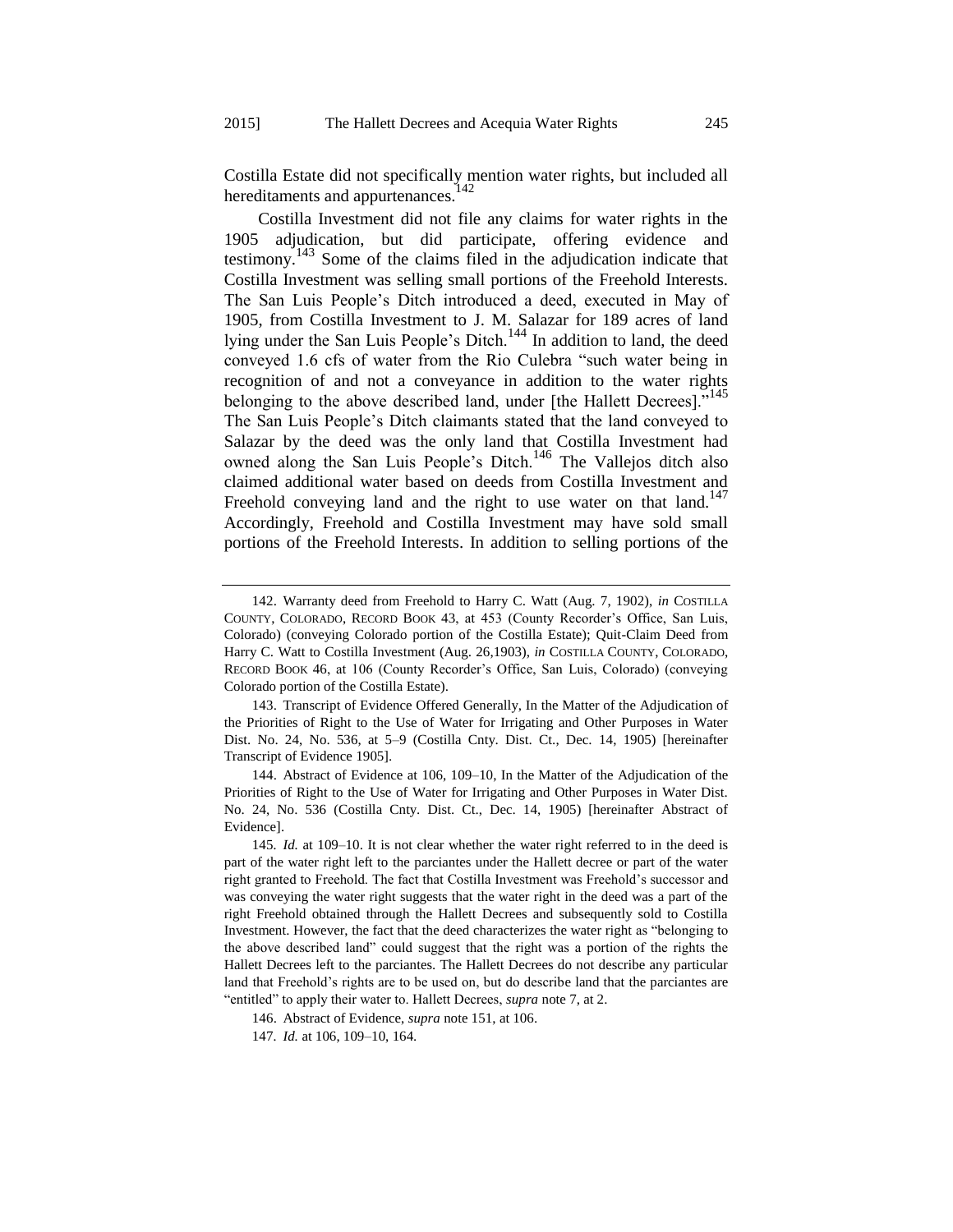<span id="page-27-0"></span>Freehold Interests, Freehold and Costilla Investment also may have been leasing them. One issue disputed in the adjudication proceedings was whether or not Freehold or Costilla Investment had ever put the Freehold Interests to use.<sup>148</sup> A. A. Salazar, who claimed to have lived on the Rio Culebra for over forty years (and who had served as a member of the citizens' committee that negotiated the Hallett Decrees for the parciantes), testified that Freehold and Costilla Investment had never constructed any irrigation ditches or applied any water to District 24 land.<sup>149</sup> Costilla Investment did not contest that it had not constructed any ditches or diverted any water itself, but claimed to be using the Freehold Interests "through its tenants."<sup>150</sup> As evidence, Costilla Investment introduced sixty-seven leases of agricultural land on the Culebra between itself or Freehold and third parties.<sup>151</sup> Some of these leases granted the lessee the right to use specified amounts of water from the Culebra and its tributaries, but none of them mentioned the 1889 Decree or the Hallett Decrees, or specified particular diversion structures that water was to be taken through.<sup>152</sup> In fact, all of the leases examined for this Article that explicitly granted the right to take water from the Culebra and its tributaries were issued prior to the entry of the Hallett Decrees, at a time when Freehold held no adjudicated water rights apart from a portion of the one cfs decreed to the Montez Ditch.<sup>153</sup> Accordingly, while Costilla Investment claimed that it was using the Freehold Interests through its tenants, the company apparently did not take pains to document its use of the Freehold Interests in its leases. Indeed, the company's leasing practices suggest that the company thought it had the authority to grant its lessees the right to use water regardless of whether it possessed any adjudicated water rights.

<sup>148.</sup> Transcript of Evidence 1905 at 2, 14.

<sup>149</sup>*. Id.* at 2.

<sup>150</sup>*. Id.* at 14.

<sup>151.</sup> Transcript of Evidence 1905, *supra* note [143,](#page-26-0) at 5; Abstract of Evidence at 181.

<sup>152.</sup> Abstract of Evidence, *supra* note [151,](#page-27-0) at 181–84. Sixteen of the sixty-seven leases were reviewed for this Article. All sixteen leases were made between 1900 and 1904 and had terms of three to five years. *Id.* Four of the sixteen leases specifically included water for the irrigation of the leased land on the basis of one cfs per 80 acres. *Id.* These leases do not specify particular acequias from which the water was to be taken. *Id.* Twelve of the sixteen leases do not mention water, but state that the land is leased for "agricultural purposes." *Id.* All of the leases that mention water were executed prior to the entrance of the Hallett Decrees on July 17, 1900. *Id.* All of the leases that do not mention water were executed after the entrance of the Hallett Decrees. *Id.* It is not clear whether this is merely a coincidence, or if Freehold's lease writing practices changed as a result of the Hallett Decrees.

<sup>153</sup>*. Id.*; *see* 1889 Decree, *supra* not[e 69.](#page-12-0)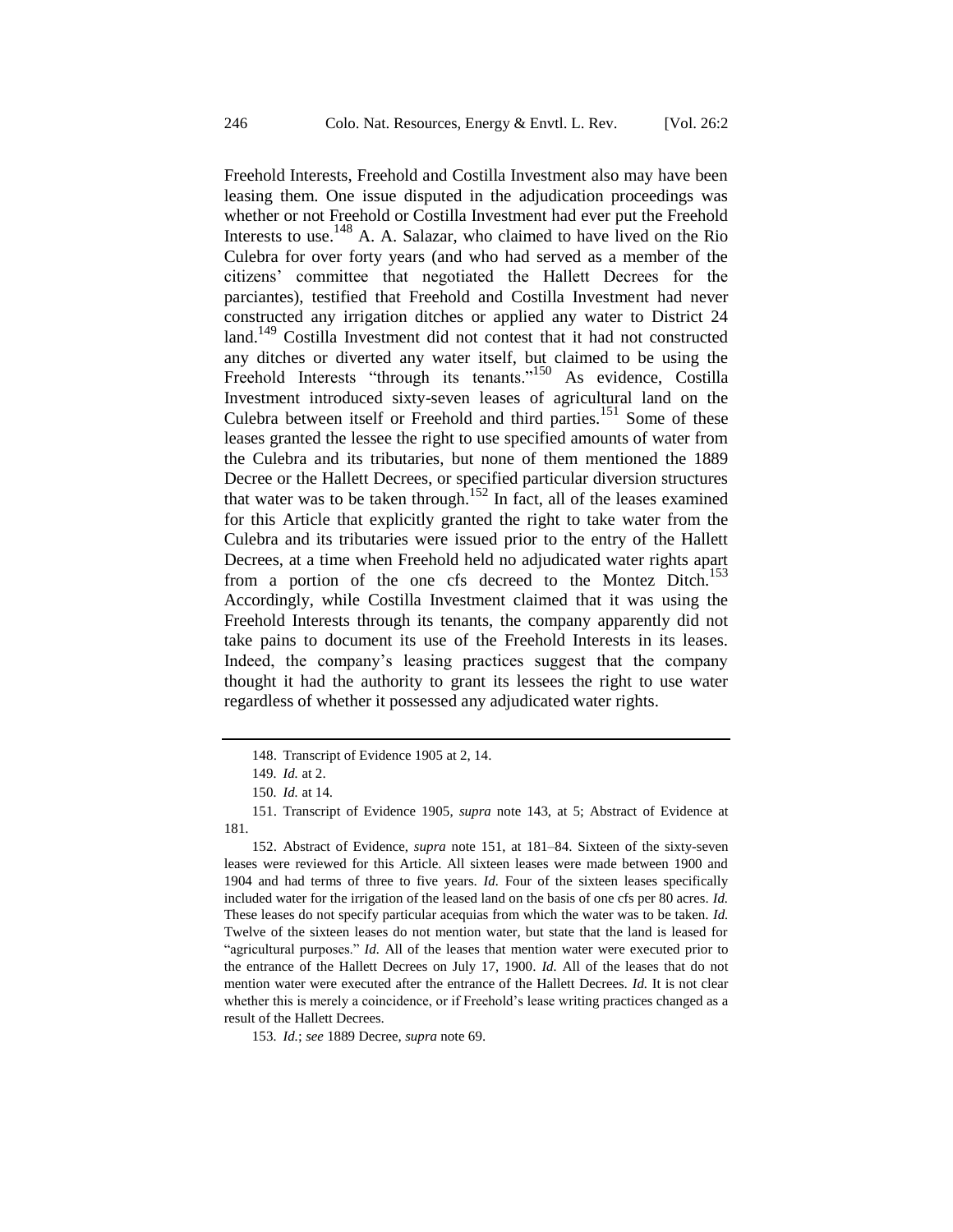In general, it appears that no one was paying close attention to legal niceties such as who had the power to create water rights or where the water rights that Freehold or Costilla Investment purported to be granting were coming from. In giving testimony in support of the application of the Eastdale Reservoir Number 1 to take water from the Culebra, a trustee of the reservoir company stated that Freehold had agreed to allow the reservoir company to take twenty cfs from the Culebra outside of irrigation season.<sup>154</sup> The examining lawyer asked the trustee whether this water was "to be taken from the water that [Freehold] claim[s] to be decreed to them by the United States Court," and the trustee replied, "they don't say what water."<sup>155</sup> Though the trustee went on to say that he believed Freehold had already appropriated the water it agreed to let the reservoir company use,<sup>156</sup> the 1905 decree granted the reservoir company the right to take water from the Culebra under new, junior priorities, demonstrating that the court treated the diversions as new appropriations rather than as transfers of the Freehold Interests.<sup>157</sup>

The claims and testimony offered in the 1905 adjudication indicate that up until at least 1905, Freehold and Costilla Investment did not build diversion structures or directly put any of the Freehold Interests to use.<sup>158</sup> Instead, the companies used the Freehold Interests as the basis for granting their lessees and grantees rights to use water from the Rio Culebra watershed.<sup>159</sup> However, Freehold granted rights to use water from the Culebra prior to the Hallett Decrees,<sup>160</sup> and Costilla Investment appears to have believed that it was improper for the state to decree water rights to Costilla Estate water users unless Costilla Investment had first deeded such users the right to use water.<sup>161</sup> These facts indicate that the companies thought they possessed power to grant rights to water

<sup>154.</sup> Transcript of Testimony Offered for Eastdale No. 1 Ditch and Reservoir at 2, 18, In the Matter of the Adjudication of the Priorities of Right to the Use of Water for Irrigating and Other Purposes in Water Dist. No. 24, No. 536 (Costilla Cnty. Dist. Ct., Dec. 14, 1905).

<sup>155</sup>*. Id.* at 18.

<sup>156</sup>*. Id.*

<sup>157.</sup> 1905 Decree, *supra* not[e 138,](#page-25-0) at 35–36.

<sup>158.</sup> Transcript of Evidence 1905, *supra* not[e 143,](#page-26-0) at 4–5.

<sup>159</sup>*. Id.* at 14.

<sup>160</sup>*. See* Abstract of Evidence, *supra* not[e 151,](#page-27-0) at 164–73.

<sup>161.</sup> Memorandum itemizing Costilla Investment's objections to the 1905 Decree (Nov. 11, 1907) (available at the Van Diest Collection, Box 50, Folder 325) (Asserting that the Antonio Valdez Ditch should have been awarded one cfs rather than three and 19/80 cfs because the company had granted two claimants a total of one cfs, and the other claimants were only lessees. Also, objecting to the Aban Sanchez Ditch being decreed one and 21/30 cfs because all of the water used by the ditch was "used on company ground; some by renters, some by squatters").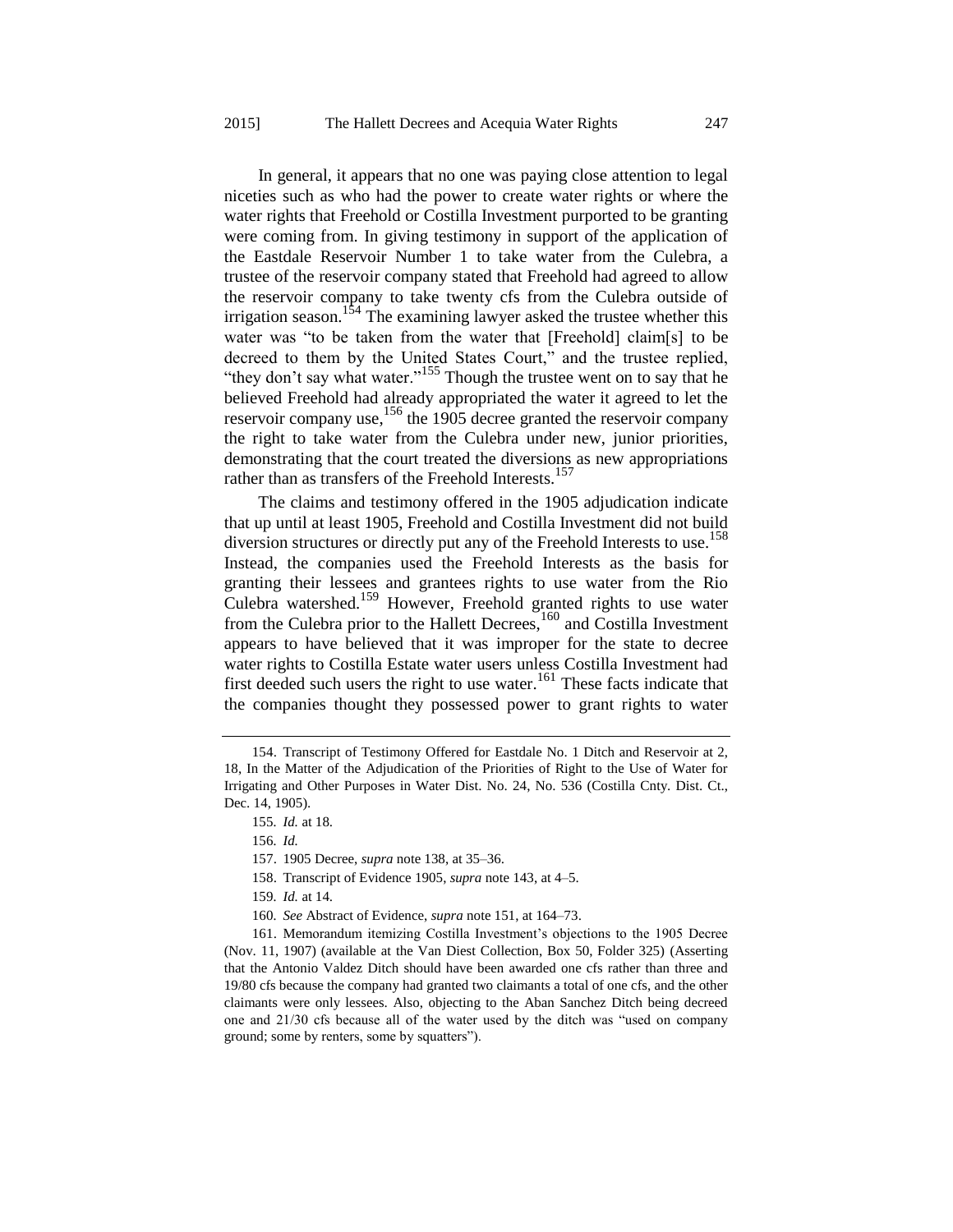from the Rio Culebra system even if they did not possess any adjudicated water rights, perhaps as a consequence of their ownership of the Costilla Estate. Accordingly, Freehold and Costilla Investment likely did not believe they were transferring a portion of the Freehold Interests every time they granted someone the right to use water. In addition, because Colorado water rights may only be used at their decreed place of use and through their decreed point of diversion,  $162$  where Freehold and Costilla Investment granted or leased the right to use water on lands that could not be irrigated by the Hallett acequias, the companies could not have been granting or leasing the Freehold Interests.

Thus, the 1905 adjudication indicates that Costilla Investment likely was using at least some of the Freehold Interests through its tenants, and had transferred other portions of the Interests through land sales. Part V, below, discusses the implications of leases and deeds granted by Freehold and Costilla Investment for the current legal status of the Freehold Interests. The next Section discusses the construction of an extensive water storage and distribution system on the Costilla Estate and an attempt to utilize the Freehold Interests to supply water for the system.

#### *E. The Sanchez Reservoir System*

After the 1905 adjudication, momentum toward development began to build again, and plans to construct an extensive water storage and distribution system in the Culebra watershed finally came to fruition with the construction of the Sanchez Reservoir System.<sup>163</sup> In 1908, Costilla Investment transferred the Costilla Estate and all of its water rights to yet another company—the Costilla Estate Development Company ("Costilla Estate Co.").<sup>164</sup> Costilla Estate Co. recorded deeds with the State

<sup>162</sup>*. See* COLO. REV. STAT. § 37-92-304(7) (2014); COLO. REV. STAT. § 37-92- 501(1) (2014).

<sup>163.</sup> The Sanchez system consists of the following structures: The Culebra-Sanchez Canal, the Sanchez Reservoir, the Culebra-Eastdale Canal, the Eastdale No. 1 Reservoir, the Eastdale No. 2 Reservoir, the Culebra-Cerritos Canal, the Cerritos Reservoir, the Romero Ditch, and the Mesita Reservoir.

<sup>164.</sup> Quit-claim deed from Costilla Investment to Franklin Brooks (Nov. 11 1908), *in* COSTILLA COUNTY, COLORADO, RECORD BOOK 55, at 164 (County Recorder's Office, San Luis, Colorado) (conveying entire Costilla Estate and "all water rights, water privileges, appropriations, priorities, adjudications, ditches, canals, laterals and water privileges of every kind or nature whatsoever, thereon situate, thereto belonging, appendant or appurtenant, or therewith used and enjoyed"); Quit-claim Deed from Franklin Brooks to Costilla Estate Co. (Dec. 19, 1908), *in* COSTILLA COUNTY, COLORADO, RECORD BOOK 55, at 164 (County Recorder's Office, San Luis, Colorado) (conveying the same).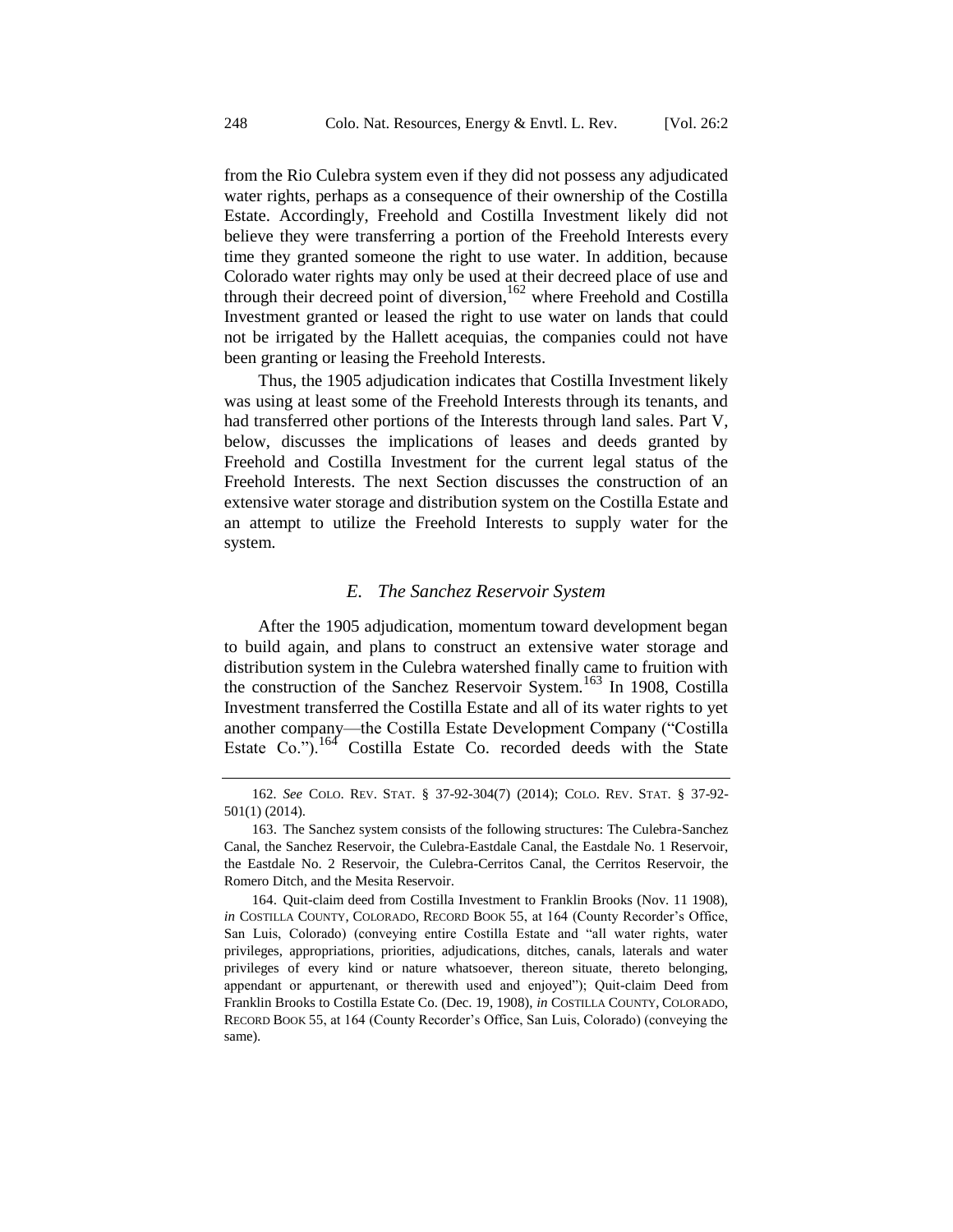Engineer for most of the major elements of the Sanchez system in 1908 and 1909,<sup>165</sup> and the construction of the majority of the system was completed between 1907 and 1912.<sup>166</sup>

<span id="page-30-0"></span>The Sanchez System was designed to take water from the Rio Culebra and its tributaries and transport it to the Sanchez Reservoir through a feeder ditch known as the Culebra-Sanchez Canal.<sup>167</sup> Water would be stored in Sanchez Reservoir until needed and then released back into the Rio Culebra.<sup>168</sup> The released water would be transported downstream by the Culebra and then re-diverted into various distribution ditches.<sup>169</sup> Water diverted into the distribution ditches would be used by customers or diverted into one of the system's downstream reservoirs for further storage.<sup>170</sup>

The construction of the Sanchez System was part of a new wave of investment, optimism, and boosterism regarding the Costilla Estate.<sup>171</sup> Costilla Estate Co. was one of a group of companies "capitalized . . . for a total of \$10,000,000" that would use the "abundant water supply" of the Estate to provide water and power to the surrounding area, allowing development of "800,000 acres of agricultural land" both within and outside of the Estate.<sup>172</sup> In addition, a railroad through the Costilla Estate that would "open[] vast territory" was planned.<sup>173</sup> Unsurprisingly, renewed conflict over water followed close on the heels of this renewed interest in development.

By the time the Sanchez System was complete, Costilla Estate Co. had sold the water rights it obtained through its purchase of the Costilla Estate to the San Luis Power and Water Company ("San Luis

<sup>165.</sup> Deed from Costilla Estate Co. to San Luis Power and Water, *supra* not[e 95,](#page-16-0) at 365 (conveying water rights and infrastructure, including most major elements of the Sanchez system).

<sup>166.</sup> Statement of Claim for the Sanchez System of Reservoirs and Ditches, In the Matter of the Adjudication of the Priorities of Water Rights in Water Dist. No. 24, No. 885 (Costilla Cnty. Dist. Ct., May 21, 1926) [hereinafter Sanchez Statement of Claim]; Transcript of Evidence at 49, In the Matter of the Adjudication of the Priorities of Water Rights in Water Dist. No. 24, No. 885 ( Costilla Cnty. Dist. Ct., Feb. 11, 1935) [hereinafter Transcript of Evidence 1935].

<sup>167.</sup> Sanchez Statement of Claim, *supra* note [166,](#page-30-0) at 2–3.

<sup>168</sup>*. Id.*

<sup>169</sup>*. Id.*

<sup>170</sup>*. Id.*

<sup>171</sup>*. See, e.g.*, *Railway for Costilla Grant*, KIOWA CNTY. PRESS (Eads), July. 9, 1909, at 1.

<sup>172</sup>*. Id.*

<sup>173</sup>*. Id.*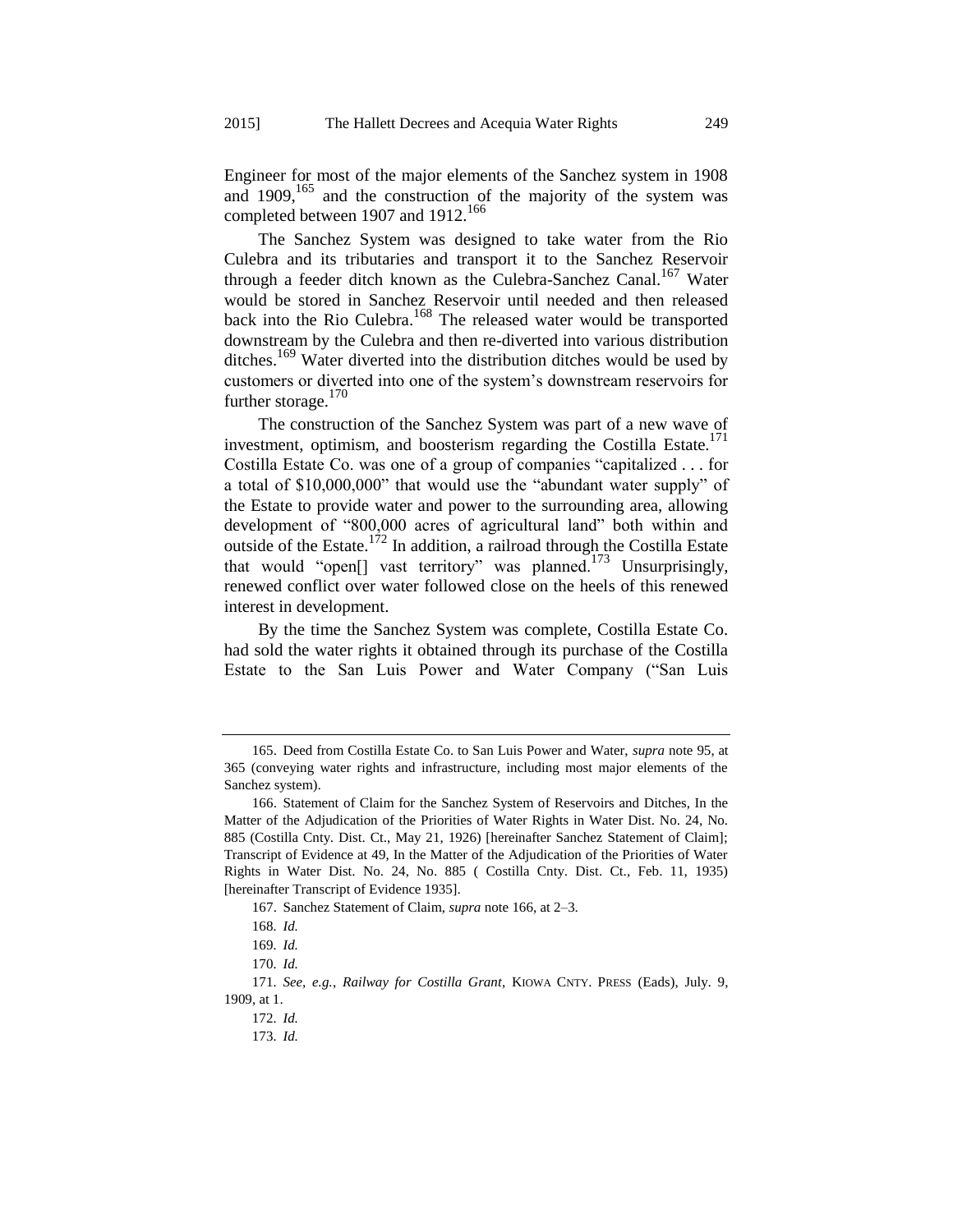<span id="page-31-0"></span>Power").<sup>174</sup> San Luis Power apparently convinced the Division Engineer and Water Commissioner responsible for distributing water on the Rio Culebra to allow it to divert the entire 91.1 cfs granted to Freehold under the Hallett Decrees into the Sanchez System through the Culebra-Sanchez Canal.<sup>175</sup> It was most likely this action that sparked the next round in the legal fight to control the waters of the Rio Culebra—a 1914 suit filed in the Costilla County District Court by parciantes on the original acequias captioned *Vigil v. Swanson*. <sup>176</sup> In ruling on the parciantes claims in the case, the *Vigil* court was required to interpret the meaning of the Hallett Decrees.

### III. THE MEANING OF THE HALLETT DECREES

Since their inception, the Hallett Decrees have created confusion in the Rio Culebra community. This Part chronicles the community's attempts to interpret the meaning and effects of the Decrees, from *Vigil v. Swanson*, in which a Colorado court explained the Decrees' legal effect, to the 1984 Abandonment Proceedings that ended in further confusion. This Part also describes the type of ownership interests created by the Hallett Decrees and explains the results of a title search conducted by the authors in an attempt to determine the current ownership status of the Freehold Interests.

<sup>174.</sup> Quit-claim Deed from Costilla Investment to Franklin Brooks (Nov. 11, 1908), *in* COSTILLA COUNTY, COLORADO, RECORD BOOK 55, at 164 (County Recorder's Office, San Luis, Colorado) (conveying entire Costilla Estate and "all water rights, water privileges, appropriations, priorities, adjudications, ditches, canals, laterals and water privileges of every kind or nature whatsoever, thereon situate, thereto belonging, appendant or appurtenant, or therewith used and enjoyed"); Quit-claim Deed from Franklin Brooks to Costilla Estate Development Corporation ("Costilla Estate Co.") (Dec. 19, 1908), *in* COSTILLA COUNTY, COLORADO, RECORD BOOK 55, at 164 (County Recorder's Office, San Luis, Colorado) (conveying the same); Deed from Costilla Estate Co. to San Luis Power, *supra* note [95](#page-16-0) (conveying all rights to the surface and ground water of the Costilla Estate that Costilla Estate Co. possessed as the successor of Charles Beaubien, including Costilla Estate Co.'s rights as "riparian proprietor" or "owners of the watershed or drainage area," and also conveying the Sanchez reservoir system and "the waters therein stored and to be stored and therein flowing and to flow and all rights of any kind or nature in and to the same according to all and every the adjudicated priorities thereof or appropriations thereon under any decrees or title").

<sup>175</sup>*. See* Order Findings and Decree, Vigil v. Swanson, at 3 (Costilla Cnty. Dist. Ct., Mar. 26, 1917) [hereinafter Order Findings and Decree].

<sup>176.</sup> Complaint, Vigil v. Swanson, *supra* not[e 80.](#page-13-0)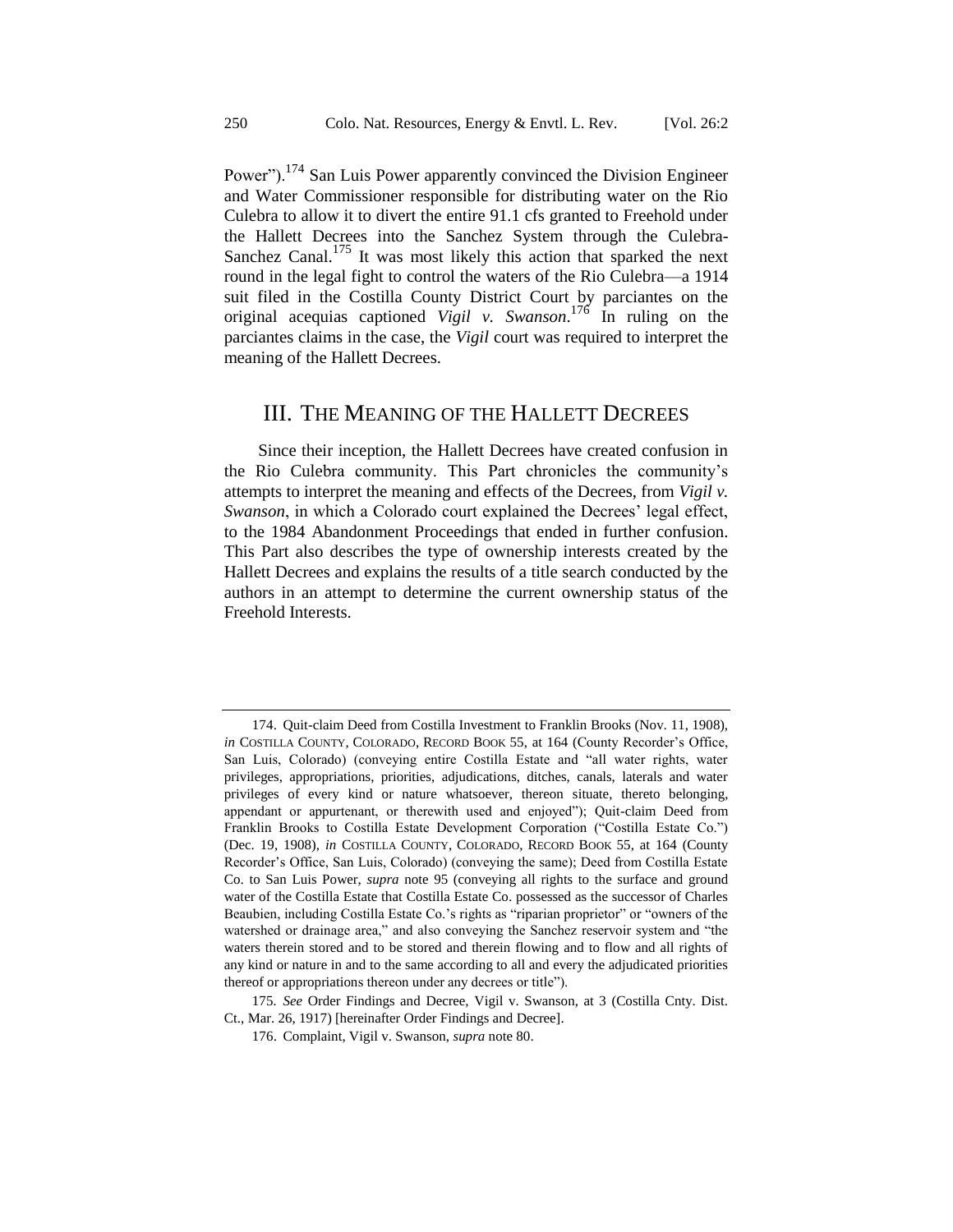#### *A.* Vigil v. Swanson *and the Legal Effect of the Hallett Decrees*

In *Vigil v. Swanson*, a group of Costilla County parciantes (the majority of whom were parciantes of the original Culebra acequias) sued the Colorado Division Engineer and Water Commissioner for Water District 24, seeking to enjoin them from enforcing the Hallett Decrees.<sup>177</sup> The plaintiff parciantes claimed that San Luis Power had convinced the Engineer and Commissioner to rely on the Hallett Decrees in administering the waters of District 24 rather than distributing water in accordance with the existing Costilla County District Court decrees.<sup>178</sup> The plaintiff parciantes asked the court to enjoin the Engineer and Commissioner from enforcing the Hallett Decrees, and to force the Engineer and Commissioner to administer District 24 only in accordance with the 1889 and 1905 state decrees.<sup>179</sup> The plaintiff parciantes argued that the Hallett Decrees were invalid because the U.S. Circuit Court for the District of Colorado lacked subject-matter jurisdiction to enter decrees concerning Colorado water rights.<sup>180</sup> They also asserted that even if the Hallett Decrees were valid, the decrees only gave Freehold the right to appropriate water and seek an adjudicated water right under Colorado law, which neither Freehold nor its successors had done.<sup>181</sup> It appears that the parciantes' goal was to regain control of the Freehold Interests, or at least to force San Luis Power to obtain a Colorado state decree before the company could use the Interests in the Sanchez Reservoir System.

The *Vigil* court entered its opinion on March 26, 1917.<sup>182</sup> The court held that the Hallett Decrees "were valid and binding adjudications" between the parties thereto, and their successors in interest.<sup>183</sup> but that the Engineer and Commissioner had "no right to regard any decree, save the decrees of this court entered for that especial purpose, in the

<sup>177</sup>*. Id.*; 1889 Decree, *supra* not[e 69.](#page-12-0)

<sup>178.</sup> Complaint, Vigil v. Swanson, *supra* note [80,](#page-13-0) at 15–16 (stating that San Luis Power had filed copies of the Hallett Decrees with the Costilla County Recorder and District Court and had convinced the Water Commissioner "to recognize [the Hallett Decrees] as binding and lawful adjudications of priorities to the use of water in said Water District 24").

<sup>179</sup>*. Id.* at 24–25.

<sup>180</sup>*. Id*. at 14–15.

<sup>181</sup>*. Id.* at 14–16, 22. Though the plaintiff parciantes alleged that San Luis Power and its predecessors had never put water to use or constructed diversion works, evidence submitted to obtain water rights for the Sanchez Reservoir system indicates that the system had been constructed and was in use by 1912, two years before the parciantes filed their complaint in *Vigil*. Transcript of Evidence 1935, *supra* not[e 166,](#page-30-0) at 49.

<sup>182.</sup> Order Findings and Decree, *supra* not[e 175.](#page-31-0)

<sup>183</sup>*. Id.* at 3.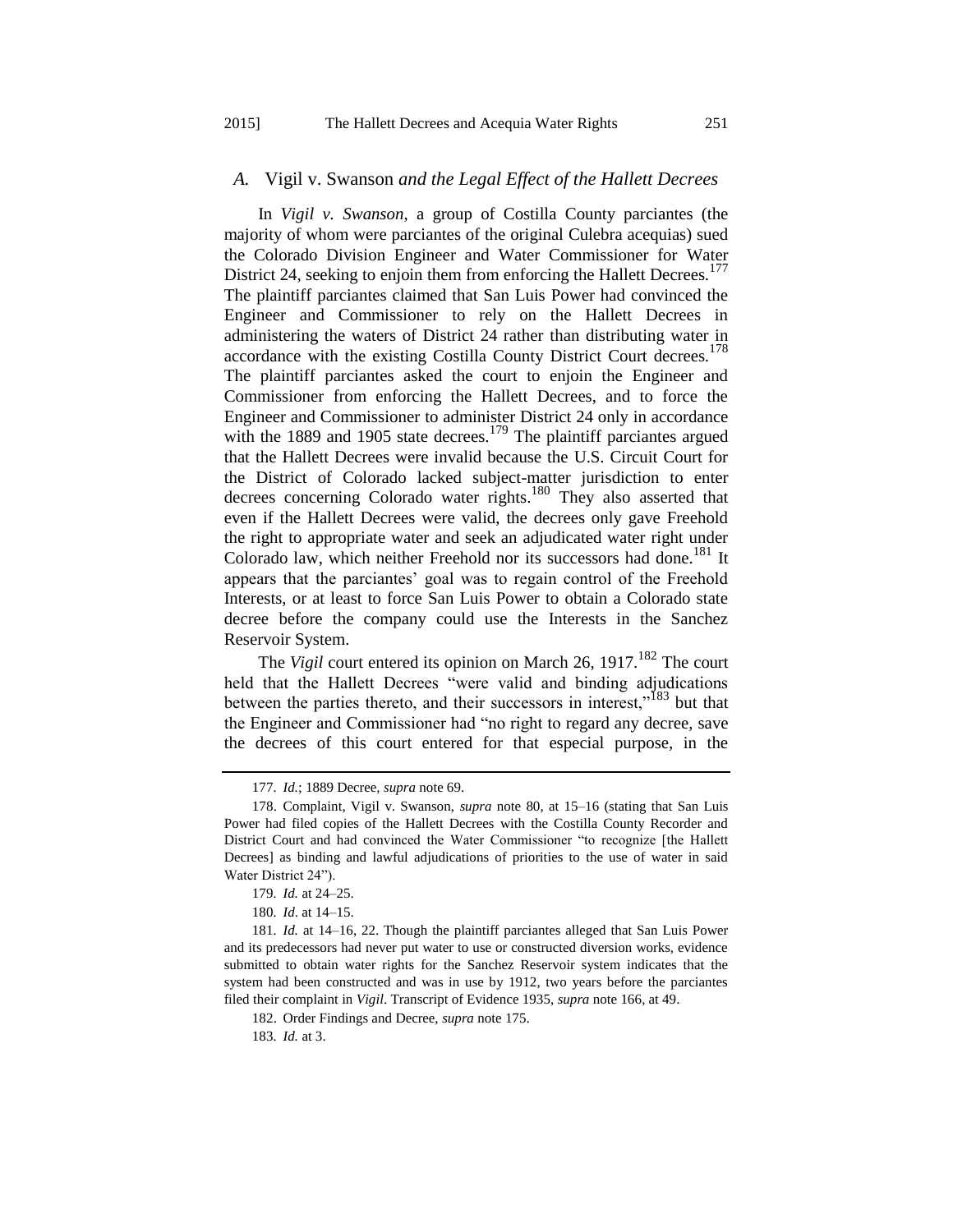distribution of the waters of  $\dots$  district 24.<sup> $n^{184}$ </sup> The court also found that San Luis Power had "wrongfully persuaded" the Engineer and Commissioner to deliver the Freehold Interests at the head gate of the Culebra-Sanchez Canal, and ordered the officials "to distribute the waters of the Culebra river, and its tributaries, in accordance with the [1889 and 1905] decrees of this court."<sup>185</sup>

The *Vigil* court's ruling that the Hallett Decrees were binding on the parties and their successors but could not be used by state officials in determining how to distribute water is in accordance with federal and Colorado case law. As explained in the *Vigil* opinion, the Circuit Court for the District of Colorado had sufficient jurisdiction to approve the Hallett Decrees. In Colorado, the state water court system has jurisdiction over all state-based water rights, including the adjudication of priorities and changes in water rights.<sup>186</sup> At the time that Freehold filed suit against the Rio Culebra parciantes, however, federal courts had special statutory jurisdiction over suits filed by federally chartered corporations.<sup>187</sup> This special statutory jurisdiction gave the federal circuit court power to hear Freehold's case because Freehold was federally chartered.<sup>188</sup> Even with this special statutory jurisdiction, however, the federal court did not have the power to alter a state water rights decree by reducing or invalidating the parciantes' water rights.<sup>189</sup> In the case that produced the Hallett Decrees, however, the Eighth Circuit held that the question of law was not the validity of the parciantes water rights, but

187. "It is contended that the circuit court had no jurisdiction, because the bill contains no allegation of the diverse citizenship of the parties, or of any other jurisdictional ground. But it has an averment that the appellant is a corporation organized under an act of congress (16 Stat. 192), and that fact makes this a case 'arising under the laws of the United States,' and confers jurisdiction upon the federal court." U.S. Freehold Land & Emmigration Co. v. Gallegos, 89 F. 769, 771 (8th Cir. 1898) (citations omitted). This federal statute has since been repealed. *See* Am. Nat'l Red Cross v. S.G., 505 U.S. 247, 251 (1992).

188. Order Findings and Decree, *supra* not[e 175,](#page-31-0) at 3.

189. Weiland v. Reorganized Catlin Consol. Canal Co.*,* 156 P. 596, 597 (Colo. 1916) ("The statutes designate the District Court vested with exclusive jurisdiction to adjudicate priorities to the use of water for irrigation in a water district. When jurisdiction for that purpose has attached and a decree is entered, the statutes on that subject necessarily inhibit any other court of coordinate jurisdiction from modifying, reviewing, or construing such decree; otherwise there could be, in effect, more than one decree, by different courts, affecting the same priority to the use of water in the same water district, which it is the object of the statutes to avoid."); *see also* City of Grand Junction v. City & Cnty. of Denver, 960 P.2d 675, 681 (Colo. 1998); Hazard v. Joseph W. Bowles Reservoir Co., 287 P. 854, 855 (Colo. 1930).

<sup>184</sup>*. Id.*

<sup>185</sup>*. Id.*

<sup>186</sup>*. See* In re Tonko v. Mallow, 154 P.3d 397, 404 (Colo. 2007).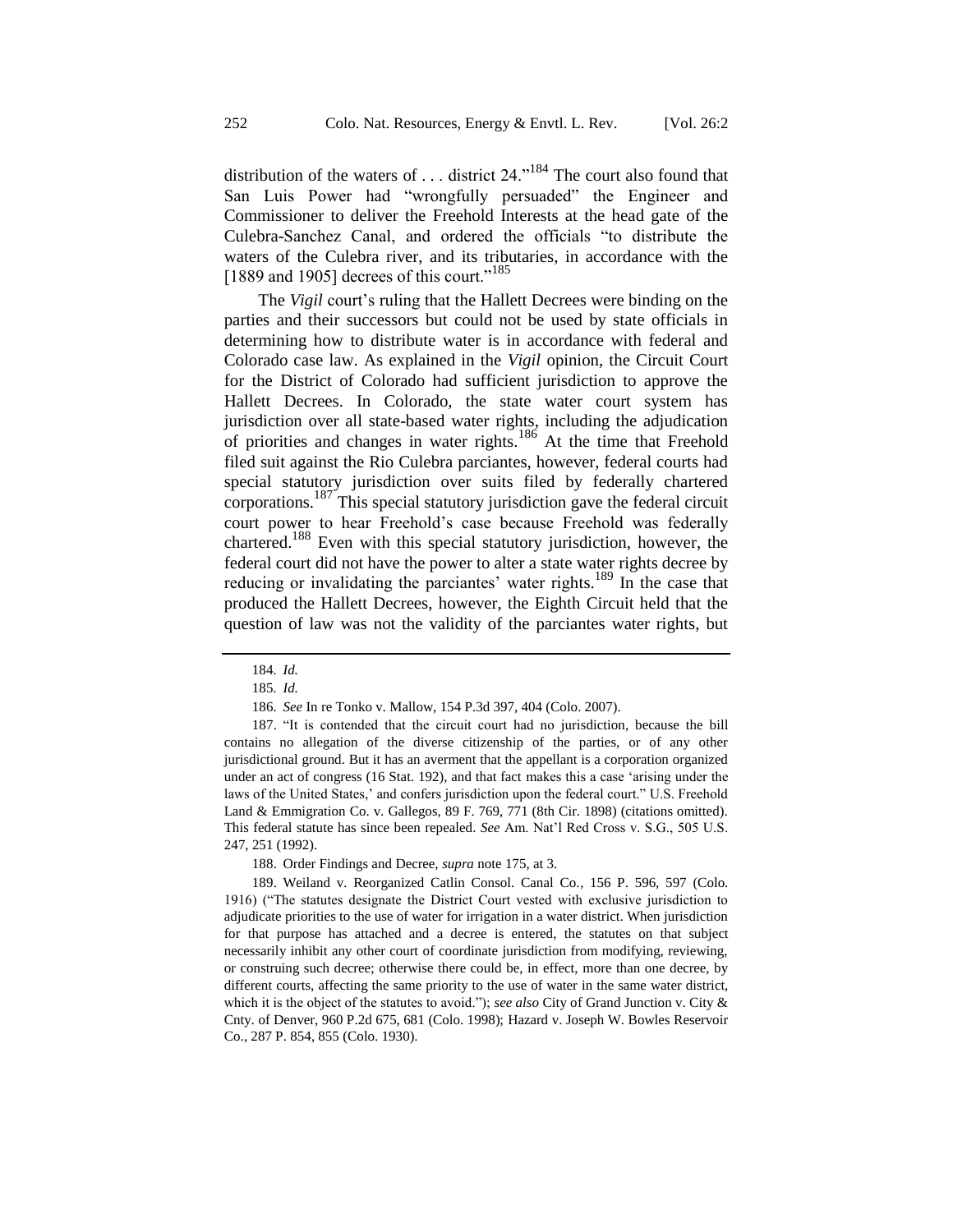rather whether the parciantes' diversion of water constituted trespass in light of Freehold's ownership of the land bordering the Culebra.<sup>190</sup> Because the federal courts interpreted the dispute to not involve the validity of state water rights, and because the Hallett Decrees were consent decrees that essentially acted as contracts transferring portions of the parciantes' 1889 water rights to Freehold,<sup>191</sup> the Federal Circuit Court for the District of Colorado had jurisdiction to enter the Hallett Decrees.

Although the Hallett Decrees were binding between the parties to them, because they were not Colorado decrees, they could not authorize use of Colorado water rights at locations other than those for which the rights were originally decreed. When the parciantes challenged the Hallett Decrees in state court in *Vigil v. Swanson*, therefore, the state court was presented with a conflict: the Hallett Decrees were validly entered and binding on the parties to the decrees, but Freehold had not returned to state court to change the Freehold Interests' location of use. <sup>192</sup> Colorado law has always recognized the right of individual users to sell or otherwise transfer their water rights, absent injury to other water users.<sup>193</sup> However, the State Engineer and other water officials are required to administer water according to users' decreed priorities.<sup>194</sup> Therefore, if a water right is not decreed according to state law, it

192. Order Findings and Decree, *supra* not[e 175.](#page-31-0)

193. Strickler v. City of Colo. Springs*,* 26 P. 313, 316 (1891) ("[T]he [water] right may be transferred by sale so long as the rights of others, as in this case, are not injuriously affected thereby.").

<sup>190</sup>*. Freehold*, 89 F. at 772.

<sup>191.</sup> United States v. N. Colorado Water Conservancy Dist., 608 F.2d 422, 430 (10th Cir. 1979) (citing United States v. ITT Continental Baking Co., 420 U.S. 223 (1975)) ("A consent decree or order is to be construed for enforcement purposes basically as a contract."). The Colorado Supreme Court has held that private agreements that "modify rights incident to water right ownership" are valid where the modifications do not run counter to the purpose of the law or strip water courts of their jurisdiction. *See* Ft. Lyon Canal Co. v. Catlin Canal Co., 642 P.2d 501, 506, 509 (Colo. 1982) (upholding a mutual ditch company bylaw requiring board approval before a shareholder could seek to change a water right where the bylaw did not "oust the water court of jurisdiction, ... conflict with the purposes of the Water Right Act or unduly interfere with the water court's exercise of its authority pursuant to that statute"). The Tenth Circuit has adopted this holding in the context of consent decrees entered in federal court. *See* Application of City & Cnty. of Denver By & Through Bd. of Water Comm'rs, 935 F.2d 1143, 1151–52 (10th Cir. 1991) (applying the Colorado Supreme Court's holding in *Ft. Lyon Canal Co.* to rule on Denver's contention that requiring compliance with a provision of a federal consent decree between Denver and the U.S. would violate Colorado water law).

<sup>194.</sup> COLO. REV. STAT. §§ 37-92-301(3), -501, -503 (2014).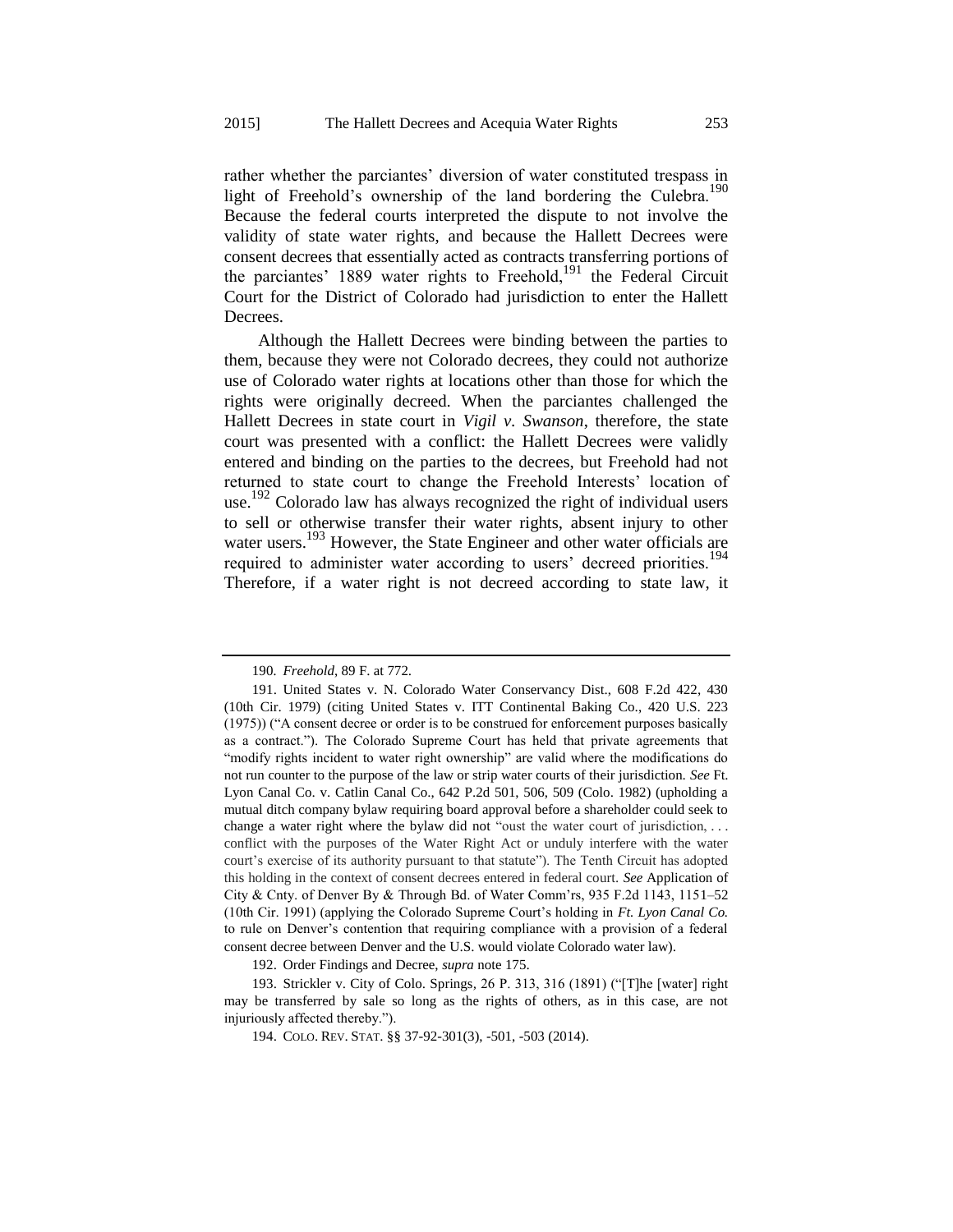generally cannot be enforced.<sup>195</sup> This is true even when a water right is validly transferred from one user to another.<sup>196</sup> Any change in water use from that contemplated in an original decree must be brought before a state court through a change of use action.<sup>197</sup> Accordingly, as federal decrees the Hallett Decrees could not authorize changing the Freehold Interests' location of use from the original acequias to the Culebra-Sanchez Canal.

Thus, the *Vigil* court's ruling was correct. Insofar as the Hallett Decrees transferred ownership of water rights from the parciantes to Freehold they were valid under Colorado law. A private agreement or consent decree that transfers ownership does not violate Colorado law or deprive Colorado courts of jurisdiction because Colorado law allows water rights to change hands without the involvement of a court.<sup>198</sup> Because only a Colorado court can approve a change in place of use or

<sup>195.</sup> Concerning Application for Water Rights of Turkey Canon Ranch Ltd. Liab. Co., 937 P.2d 739, 749 (Colo. 1997) (citing People ex rel. Simpson v. Highland Irrigation Co., 917 P.2d 1242, 1252-53 (Colo. 1996) ("Absent an adjudication under the Act, water rights are generally incapable of being enforced."); Cresson Consol. Gold Min. & Mill. Co. v. Whitten, 338 P.2d 278, 283 (1959))*.*

<sup>196</sup>*. See* City of Englewood v. Burlington Ditch, Reservoir & Land Co., 235 P.3d 1061 (Colo. 2010).

<sup>197.</sup> COLO. REV. STAT. §§ 37–92–302(1)(a), 203(1), 103(5); *In re* Tonko, 154 P.3d 397, 405 (Colo. 2007) (citing Santa Fe Trail Ranches Prop. Owners Ass'n v. Simpson*,* 990 P.2d 46, 55–56 (Colo. 1999) ("Water use at a place other than that anticipated by the original decree can be used to establish historic use in a change proceeding, but only if the change is inconsequential and there is no question of enlargement or abandonment."); Se. Colo. Water Conservancy Dist. v. Rich*,* 625 P.2d 977, 980 (Colo. 1981)).

<sup>198.</sup> Even if the parciantes had never used the amounts of water they granted to Freehold in the Hallett Decrees, the transfer of ownership of the rights was valid. Though the owner of a water right may sell the right without court approval, the sale of the right may not result in increased water use. Enlarged Southside Irr. Ditch Co. v. John's Flood Ditch Co., 183 P.2d 552, 554 (Colo. 1947) ("The owner of a priority for irrigation has no right . . . to lend, rent or sell to others the excess water after irrigation of the land for which it was appropriated."). However, it is not the sale of the water right that is unlawful, but the expanded use that subsequently takes place. *See* Baker v. City of Pueblo, 289 P. 603, 603–06 (1930) (rejecting city's application to change recently purchased irrigation water rights because the change would result in expanded use, but not commenting on the validity of the city's acquisition of the rights). Colorado law makes no provision for halting or invalidating a transfer of ownership of a water right simply because the transfer may result in expanded use. Rather, water rights holders can enforce the prohibition against expanded use by seeking an injunction to halt expanded use, *see*, *e.g.*, *id.* at 583–84, or by objecting to a proposed change in manner or place of use that will lead to expanded use, *see*, *e.g.*, In re Water Rights of Cent. Colorado Water Conservancy Dist., 147 P.3d 9 (Colo. 2006). Because the sale of a water right cannot be invalid simply because it could lead to expanded use, even if the parciantes had never used the amounts of water they granted to Freehold, the transfer of ownership was valid.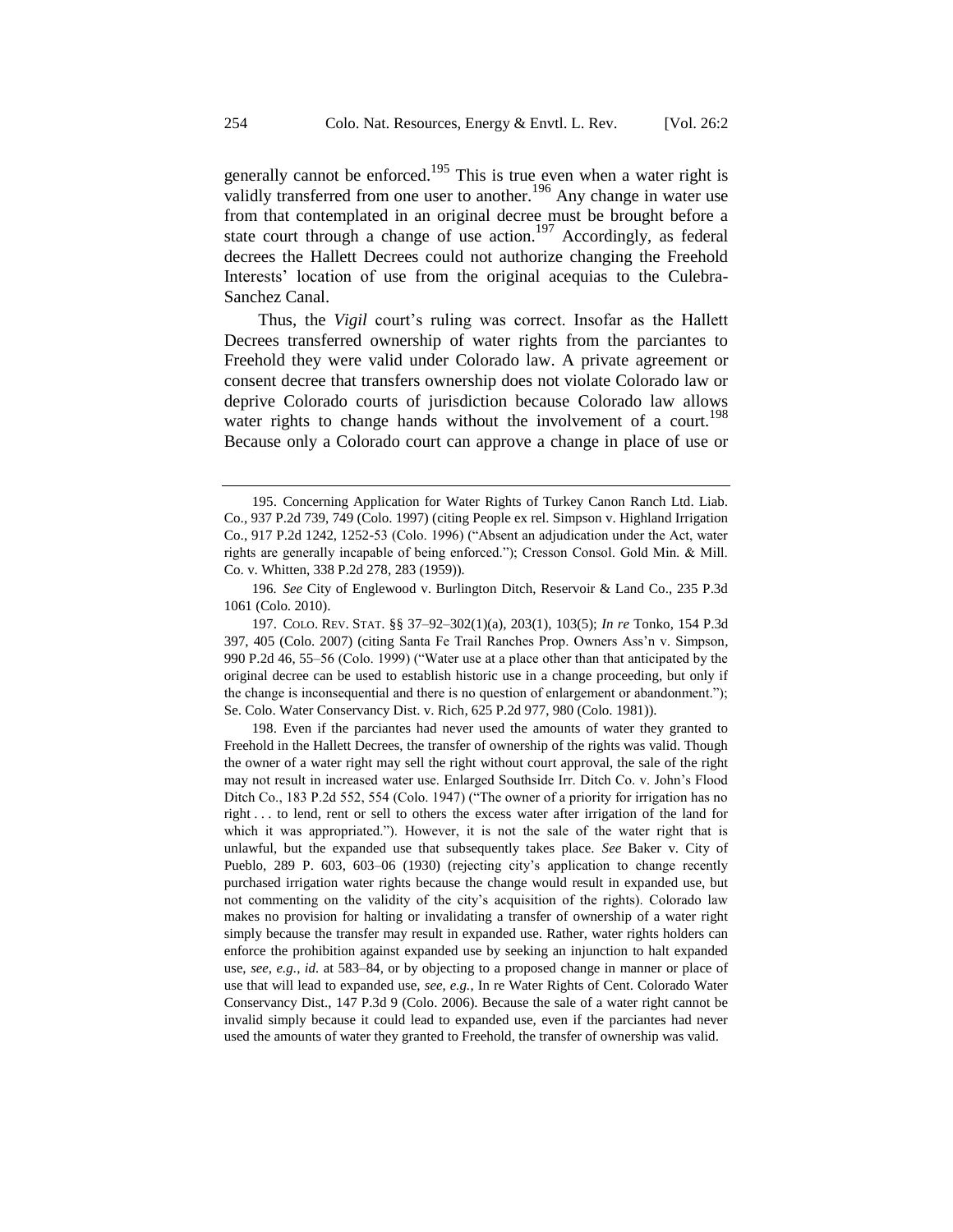diversion of a Colorado water right, however, the Hallett Decrees could not have changed the Freehold Interests place of diversion or use. Accordingly, it was inappropriate for Colorado water officials to rely of the Hallett Decrees rather than the 1889 Decree in determining where to deliver the Freehold Interests, as *Vigil* found.

# *B. The Type of Ownership Interests Created By the Hallett Decrees*

As discussed in Section (a) above, the Hallett Decrees were valid insofar as they constituted an agreement by the parciantes to transfer a portion of their water rights to Freehold. Were the Decrees alone enough to effect such a transfer, or was a deed required? Under current Colorado law, "[t]he conveyance of a water right requires that the same formalities be observed as in the conveyance of real estate."<sup>199</sup> However, early water law cases upheld oral agreements transferring ownership of water rights in more than one instance without requiring the execution a deed.<sup>200</sup> In the 1909 case *Park v. Park*, the Colorado Supreme Court even upheld an oral agreement that conflicted with the applicable water rights decree, in the name of equity.<sup>201</sup> Although ownership of the Freehold Interests was only confirmed by deed in the case of the rights on the San Acacio Ditch, $202$  the permissive case law regarding water rights agreements in the late nineteenth and early twenteith centuries combined with the District Court's conclusion in *Vigil v. Swanson* indicate that the Hallett Decrees created real and enforceable property rights in the form of the Freehold Interests.

<span id="page-36-0"></span><sup>199.</sup> Navajo Dev. Co. v. Sanderson, 655 P.2d 1374, 1378 (Colo. 1982). *See also* COLO. REV. STAT.  $\S$  38-30-102(2) (2009) ("In the conveyance of water rights in all cases, except where the ownership of stock in ditch companies or other companies constitutes the ownership of a water right, the same formalities shall be observed and complied with as in the conveyance of real estate.").

<sup>200</sup>*. See, e.g.*, Park v. Park, 101 P. 403, 405-06 (Colo. 1909); Caldwell v. States, 6 P.2d 1, 1 (Colo. 1931).

<sup>201</sup>*. Park*, 101 P. at 405-06 (citing Schilling et al. v. Rominger, 4 Colo. 104 (1878); McLure v. Koen, 25 Colo. 284 (1898)) ("Oral agreements concerning priorities and title to water rights, followed with its change of possession and application by the claimant, have heretofore been held valid by this court, also that part performance will take it out of the statute of frauds, and equity will enforce the right thus acquired.").

<sup>202</sup>*. See* Quit-Claim Deed from San Luis Water and Power to Sanchez Ditch and Reservoir Company (Apr. 18, 1956), *in* COSTILLA COUNTY, COLORADO, RECORD BOOK 162, at 160 (County Recorder's Office, San Luis, Colorado) [hereinafter Quit-Claim Deed from San Luis Water].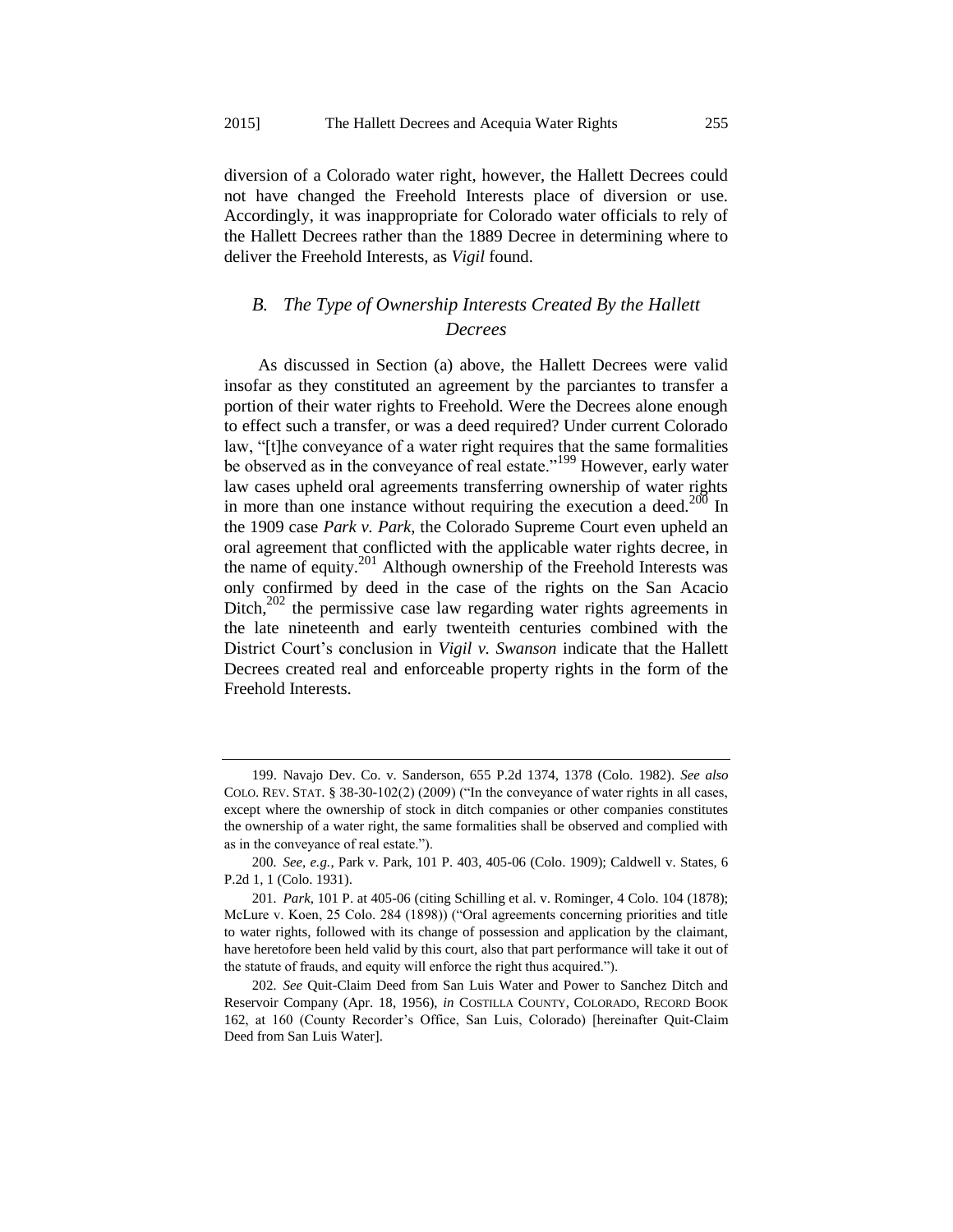#### *C. Post-*Vigil *Developments*

In the decades following *Vigil*, San Luis Power apparently made no further attempts to utilize the Freehold Interests. After the 1905 supplemental adjudication, the next District 24 supplemental adjudication did not take place until  $1935$ <sup>203</sup> Accordingly, although the Sanchez System had been in use since 1912, the 1935 adjudication was the first time that San Luis Power's water rights created by use of the System were adjudicated.

In its statement of claim filed in the 1935 adjudication, San Luis Power sought recognition of water rights for each canal, ditch, and reservoir of the Sanchez System "from the unappropriated waters" of the Culebra and its tributaries.<sup>204</sup> Because the Freehold Interests were recognized as appropriated in the 1889 Decree, $205$  San Luis Power appears not to have cited the Freehold Interests as a basis for its claimed appropriation of water rights for the Sanchez System. Indeed, the decree from the 1935 adjudication states: "no part of the water rights of said Sanchez System for direct irrigation [or storage] has heretofore been decreed."<sup>206</sup> Accordingly, the 1935 adjudication indicates that, post-*Vigil*, San Luis Power did not claim the Freehold Interests for use in the Sanchez system or seek to have the Freehold Interests transferred for use in the Sanchez System. Rather, in the 1935 adjudication the company sought recognition of new water rights to previously unappropriated water.

The conclusion that San Luis Power did not use the Freehold Interests in the Sanchez system post-*Vigil* is further supported by the fact that San Luis Power apparently did not include the Freehold Interests when it conveyed the Sanchez System and associated water rights to the Sanchez Ditch and Reservoir Company ("Sanchez Reservoir Co.") in

<sup>203.</sup> 1935 Decree, *supra* not[e 95.](#page-16-0)

<sup>204.</sup> Sanchez Statement of Claim, *supra* note [166](#page-30-0) at 5–18.

<sup>205</sup>*. See* Hallett Decrees, *supra* not[e 7,](#page-4-0) at 2; 1889 Decree, *supra* note [69.](#page-12-0)

<sup>206.</sup> 1935 Decree, *supra* not[e 95,](#page-16-0) at 83–84. The 1935 decree makes an exception to this statement for Eastdale 1 and 2 Reservoirs, the Eastdale 1 and 2 Canals, the Eastdale Culebra No. 1 Ditch, and the Culebra-Eastdale Ditch ("Eastdale structures"), as rights for these structures were decreed in the 1905 decree. *Id.* The claimant for rights for the Eastdale structures in the 1905 decree was the Eastdale Land, Canal, and Reservoir Company. 1905 Decree, *supra* note [138,](#page-25-0) at 26–29, 35. Because Costilla Investment owned the Freehold Interests in 1905, *see supra* note [141](#page-25-1) and [142](#page-26-1) and accompanying text, the water rights obtained for the Eastdale structures in the 1905 decree could not have been based on the Freehold Interests. Costilla Estate Co. acquired the Easdale structures from Eastdale Land, Canal, and Reservoir Company in 1909, and transferred them to San Luis Power in the same year. Deed from Costilla Estate Co. to San Luis Power, *supra* note [95.](#page-16-0)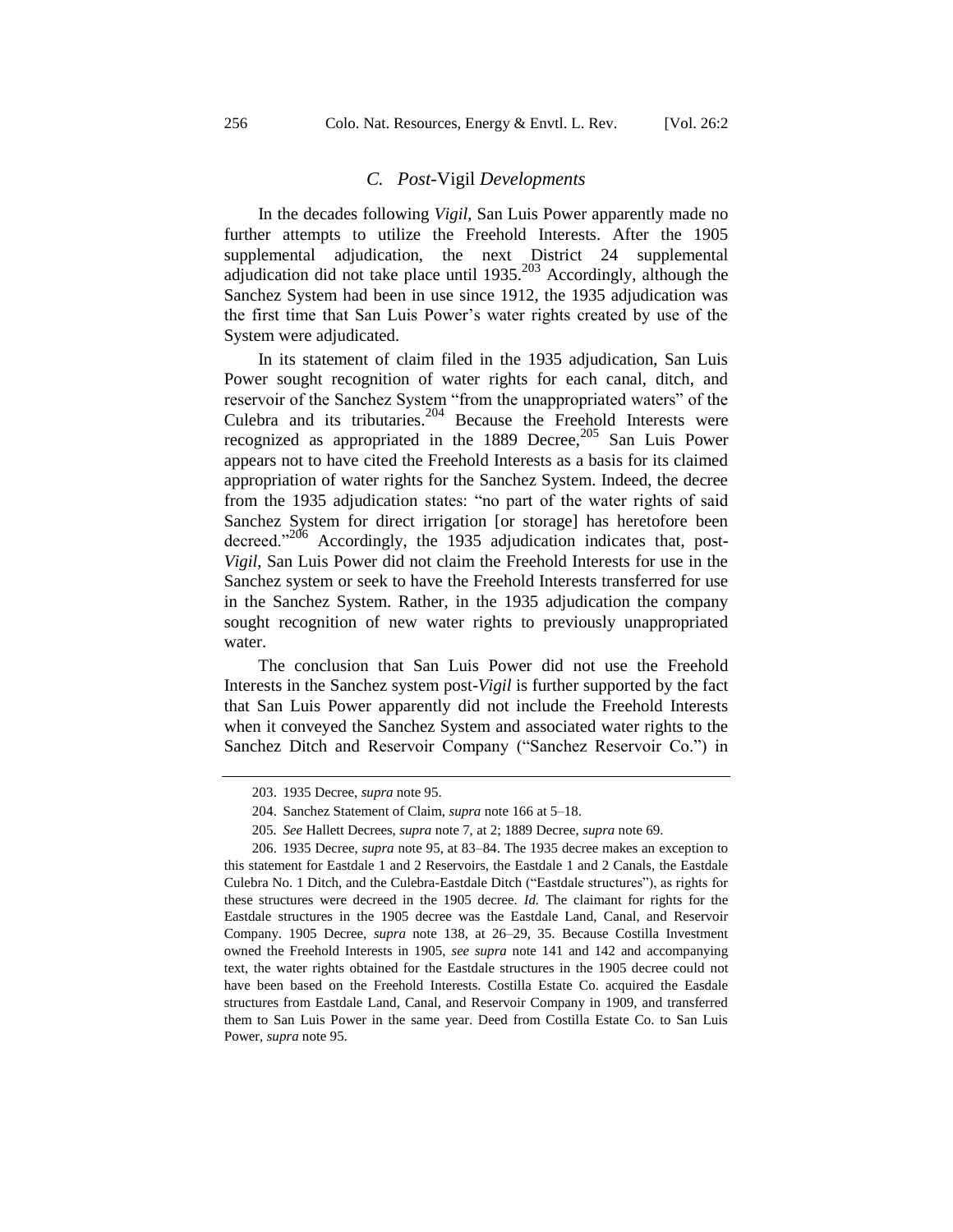1956. $207$  The deed for the Sanchez System specifically mentions one of the Hallett Decrees in the context of noting that the decree modified the San Acacio Ditch water right included in the deed.<sup>208</sup> However, the deed makes no other mention of the Hallett Decrees and does not include a catchall phrase transferring any and all unenumerated water rights belonging to San Luis Power.<sup>209</sup> In Colorado, when a deed expressly conveys specific water rights, unmentioned water rights are not implicitly conveyed.<sup>210</sup> Accordingly, because San Luis Power's deed to Sanchez Reservoir Co. expressly conveys specifically described water rights but does not mention the Freehold Interests, the deed could not have implicitly conveyed the Freehold Interests.

<span id="page-38-0"></span>San Luis Power was voluntarily dissolved on December 28, 1956.<sup>211</sup> Because the company did not transfer the majority of the Freehold Interests to Sanchez Reservoir Co., at least some of the Freehold Interests remained in the ownership of San Luis Power upon its dissolution. Accordingly, the next Section examines what happened to the Freehold Interests after San Luis Power dissolved.

#### *D. Who Currently Owns the Freehold Interests?*

If San Luis Power, the last entity that held title to the Freehold Interests, ceased to exist in 1956, who holds title to the Freehold Interests today? The answer appears to be twofold. First, a title search conducted

208*. Id*.

<sup>207.</sup> Quit-claim Deed from San Luis Water, *supra* note [202](#page-36-0) (conveying Sanchez Reservoir and the water rights thereof, Mesita Reservoir and the water rights thereof, Eastdale #1 Reservoir storage priority 1934-1, Eastdale #2 Reservoir storage priority 1934-2, the Culebra-Sanchez Canal with water rights as described in 1935 decree, the Romero Ditch and water rights thereof, the Culebra-Cerritos Canal and water rights thereof, the Culebra Eastdale Ditch and water rights thereof, the Cordillera Ditch and water rights thereof, the Island Ditch and water rights thereof, priorities 61 an 7 for the Eastdale #2 Reservoir as laid out in 1905 general adjudication, priorities 60 and 6 for the Eastdale-Culebra #1 Ditch as laid out in 1905 general adjudication, and the San Acacio Ditch and the water rights thereof as modified by the Hallett Decrees and *Vigil v. Swanson*).

<sup>209</sup>*. Id.* The deed does say that the structures and water rights it conveys are transferred "together with all appropriations, filings, adjudications, application, users, decrees or filings made, entered, or availed of as incident thereto or therewith and all sites rights of way, and easements of and for said reservoirs . . . canals, ditchs, and segments thereof conveyed hereby, with all structures thereon and appurtenances thereto." *Id.* However, because the Hallett Decrees do not involve any of the rights or structures transferred, they do not appear to be covered by this language.

<sup>210.</sup> Nielson v. Newmyer, 228 P.2d 456, 459 (Colo. 1951).

<sup>211.</sup> Colorado State Archives Records, San Luis Power & Water Co., No. 49249, Dec. 28, 1956 [hereinafter San Luis Power & Water Records].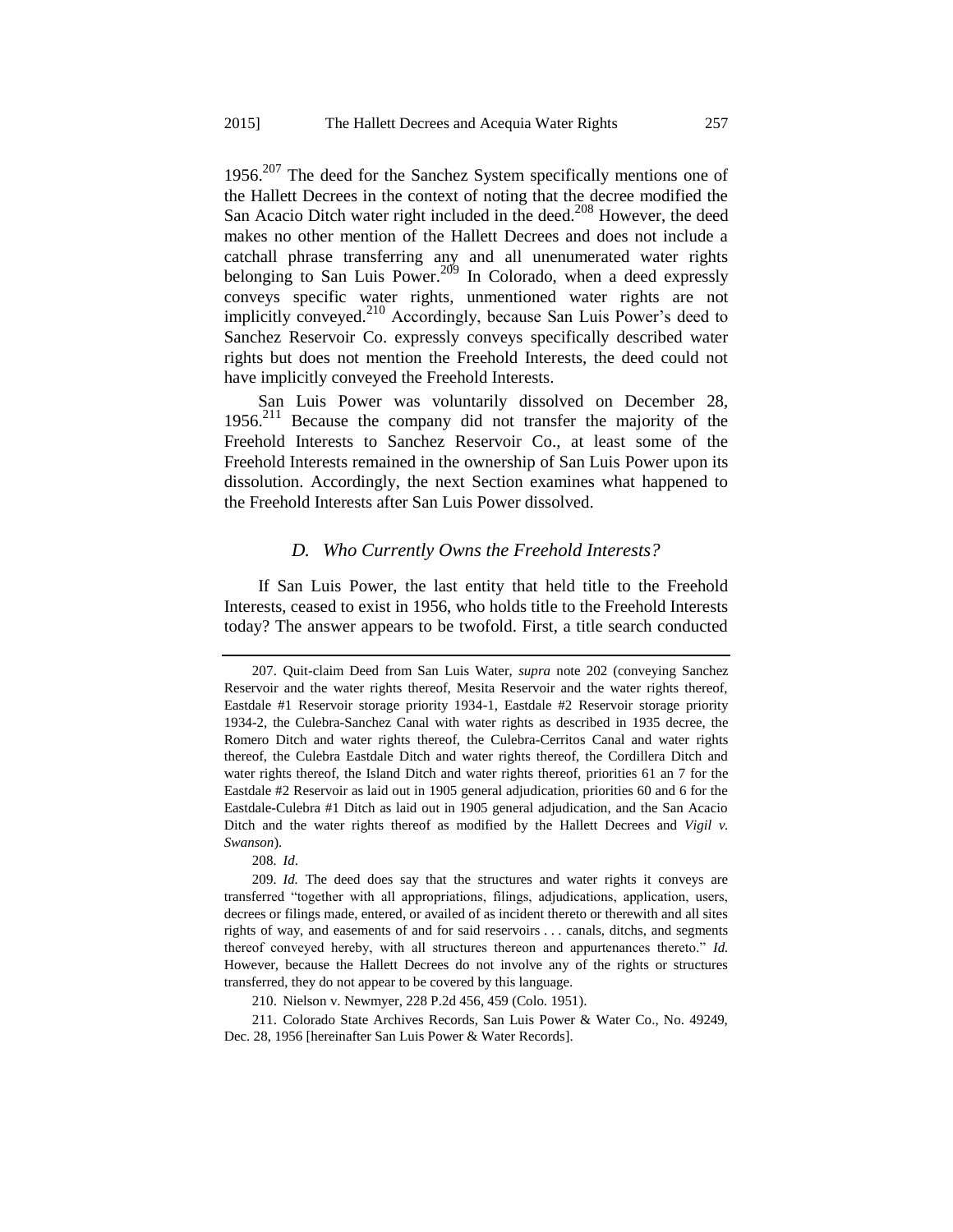by the authors revealed that Freehold and its successors transferred small portions of the Freehold Interests to landowners along the Hallett acequias between 1900, when the Hallett Decrees were entered, and 1956, when San Luis Power dissolved without transferring most of its remaining Freehold Interests to Sanchez Reservoir Co.<sup>212</sup> Accordingly, it is possible that a portion of the Freehold Interests are currently held by landowners along the original acequias, although further legal and title research would be required to determine if that is the case.<sup>213</sup>

Second, the portion of the Freehold Interests that were not alienated by Freehold or its successors, but instead remained in the possession of San Luis Power when it dissolved, are now held by the Costilla County Public Trustee. Under Colorado Law, title to the remaining interests of any corporation that dissolved prior to January 1, 1959 passed to its trustees, directors, or managers unless otherwise ordered by decree. $214$ After dissolution, a deed was only valid if executed by all surviving directors.<sup>215</sup> A sole surviving director had authority to convey property formerly held by a corporation alone.<sup>216</sup> Upon the death of the last surviving director, the title to property formerly owned by the corporation passes to the Public Trustee of the county in which the property was situated.<sup>217</sup> In such a case, the Public Trustee has full power and authority to dispose of the corporate property on the corporation's behalf. $^{218}$ 

The Costilla County Grantor Index contains no record of any conveyance of the Freehold Interests by San Luis Power to another entity before or after its dissolution on December 18, 1956.<sup>219</sup> In addition, as of 1987, no member of San Luis Power's final board of directors was still living.<sup>220</sup> Once all of the final board members of a Colorado corporation

- 216. Hochmuth v. Norton, 9 P.2d 1060 (1932).
- 217. COLO. REV. STAT. § 38-30-171 (2014).
- 218*. Id.*
- 219*. See* San Luis Power & Water Records, *supra* not[e 211.](#page-38-0)

220. According to the Colorado State Archives records, the final board members of San Luis Power and Water upon its dissolution were Alice S. John, Gerald Hughes, Charles J. Hughes, W. Clayton Carpenter, and L. H. Larwill. The authors have not been able to demonstrate sufficient legal interest to obtain death certificates for those members who died in Colorado, but have been able to identify dates and locations of death for each

<sup>212</sup>*. See id.* San Luis Power explicitly transferred the Freehold Interests on the San Acacio Ditch to Sanchez Reservoir Co in 1956, but did not transfer any other Freehold Interest in that deed.

<sup>213.</sup> The results of the title search are on file with the authors. Because the title search was not conducted by a professional title company, the specific results are not included here.

<sup>214.</sup> COLO. REV. STAT. § 31-6-5 (1953).

<sup>215.</sup> Whatley v. Wood, 366 P.2d 570 (1961).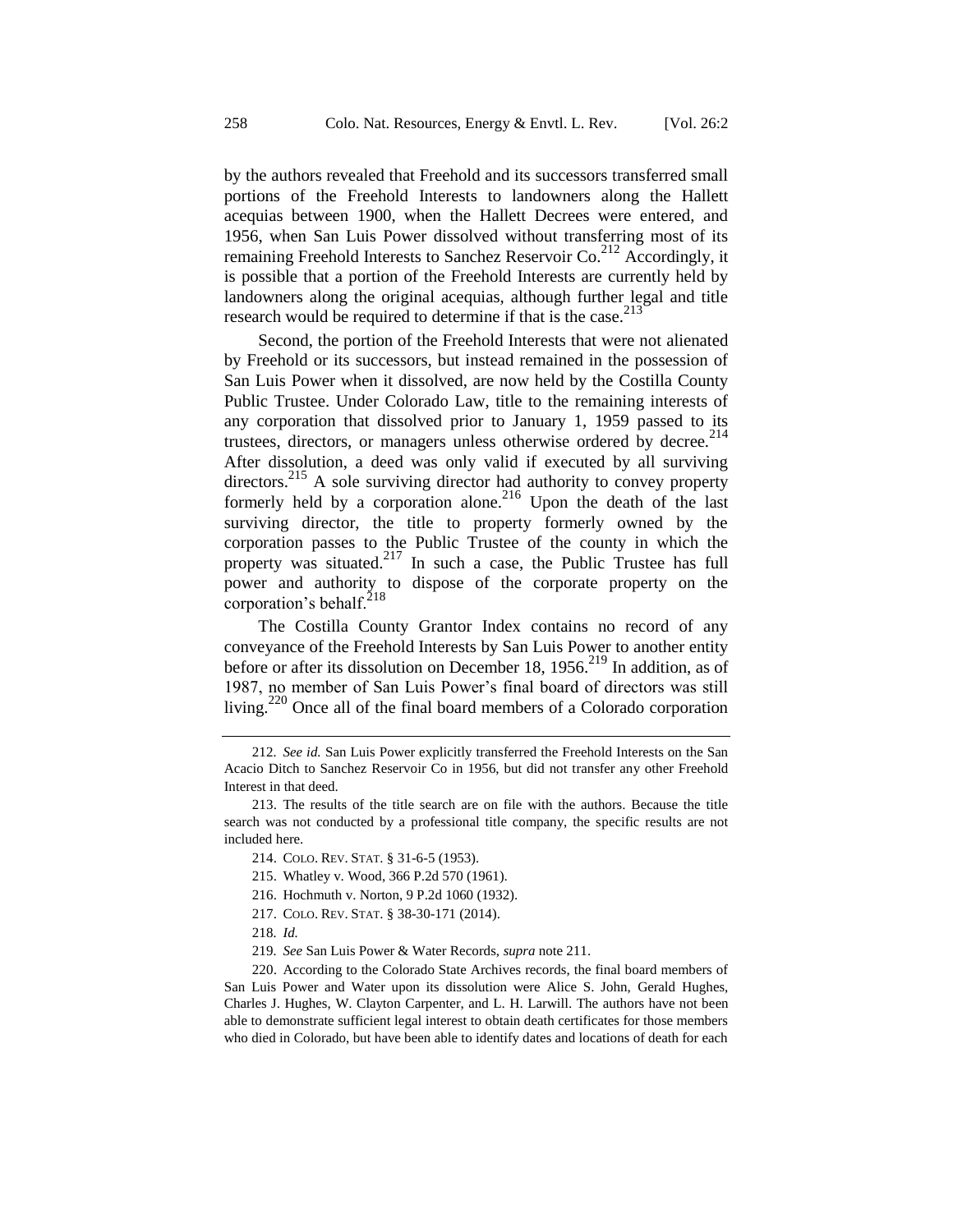are deceased, Colorado Law gives the public trustee of the county in which any real property remaining in the name of corporation is located the power to dispose of that property.<sup>221</sup> As a result, the Public Trustee for Costilla County has the statutory authority to dispose of the Freehold Interests. Parts IV and V, below, deal with potential avenues for resolving the conflict over the Freehold Interests in light of this fact. Before moving on to potential resolutions, however, Section (e) examines a past attempt to resolve the lingering uncertainty created by the Hallett Decrees—the Colorado Division Engineer's placement of the Freehold Interests on the 1984 abandonment list.

#### *E. The Division Engineer's 1984 Abandonment List*

On July 1, 1984, the Colorado Division Engineer released an abandonment list for District 24 that listed the amounts of water granted to Freehold out of each acequia involved in the Hallett Decrees as abandoned.<sup>222</sup> Under Colorado law, a presumption of abandonment arises, and a water right may be listed on an abandonment list, when "the person entitled to use [the water available under the water right]" has not put the water to beneficial use for ten years or longer.<sup> $223$ </sup>

board member. If the parciantes or another party wishes to move forward with resolution, they would need to obtain proof of death for each of these board members.

<sup>221.</sup> COLO. REV. STAT. § 38-30-171(3)(b) (2014).

<sup>222</sup>*. Id.*

<sup>223.</sup> COLO. REV. STAT. § 37-92-402(11) (2014) (stating that 10 years of non-use creates a rebuttable presumption of abandonment).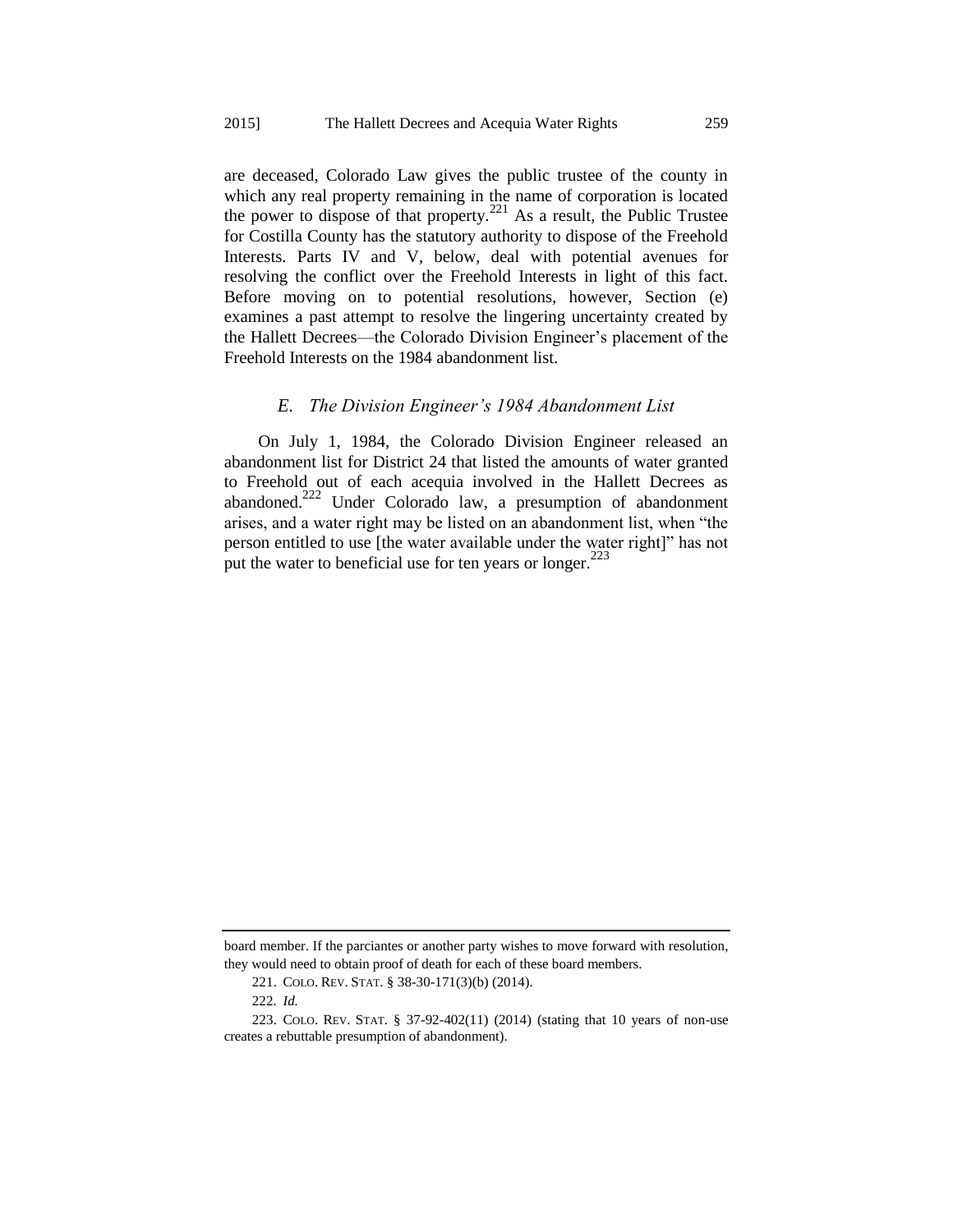| Table 3: Comparison of water rights granted to Freehold by the |  |  |  |  |
|----------------------------------------------------------------|--|--|--|--|
| Hallett Decrees and water rights listed as abandoned on 1984   |  |  |  |  |
| abandonment list (in cfs) $^{224}$                             |  |  |  |  |

| Name of<br>Acequia   | <b>Water rights</b><br>retained by<br>parciantes<br>under Hallett<br><b>Decrees</b> | rights<br>Water<br>granted<br>to<br>Freehold<br>by<br><b>Hallett</b><br><b>Decrees</b> | <b>Water rights</b><br>listed as<br>abandoned on<br>1984<br>abandonment<br>list |
|----------------------|-------------------------------------------------------------------------------------|----------------------------------------------------------------------------------------|---------------------------------------------------------------------------------|
| San Luis             | 13.5                                                                                | 9.5                                                                                    | 9.5                                                                             |
| People's             |                                                                                     |                                                                                        |                                                                                 |
| San Pedro            | 10.5                                                                                | 9                                                                                      | 9                                                                               |
| Montez               | 0.25                                                                                | 0.75                                                                                   | 0.75                                                                            |
| Vallejos             | 8.5                                                                                 | 8.5                                                                                    | 8.5                                                                             |
| San Acacio           | 23.25                                                                               | 22.75                                                                                  | 22.75                                                                           |
| Cerro                | 22.5                                                                                | 17.5                                                                                   | 17.5                                                                            |
| Francisco<br>Sanchez | 6.25                                                                                | 6.25                                                                                   | 6.25                                                                            |
| <b>Mestas</b>        | 2.25                                                                                | 2.25                                                                                   | 2.25                                                                            |
| San Francisco        | 10                                                                                  | 6                                                                                      | 6                                                                               |
| Little Rock          | 0.25                                                                                | 0.75                                                                                   | 0.75                                                                            |
| Torcido              | 0.50                                                                                | 0.5                                                                                    | 0.50                                                                            |
| Abundo<br>Martin     | 1.75                                                                                | 1.75                                                                                   | 1.75                                                                            |
| Guadalupe<br>Vigil   | 2.5                                                                                 | 1.5                                                                                    | 1.5                                                                             |
| J. M. J. Maez        | 0.75                                                                                | 0.75                                                                                   | 0.75                                                                            |
| Pando                | 0.65                                                                                | 0.6                                                                                    | 0.6                                                                             |
| Guadalupe<br>Sanchez | 2.5                                                                                 | 2.75                                                                                   | 2.75                                                                            |

<sup>224.</sup> Colo. Div. of Water Res. Div. 3, Dist. 24 Division Engineer Abandonment List (1984); Hallett Decrees, *supra* note [7,](#page-4-0) at 1–35; Complaint, Vigil v. Swanson, *supra* note [80,](#page-13-0) at 13–14.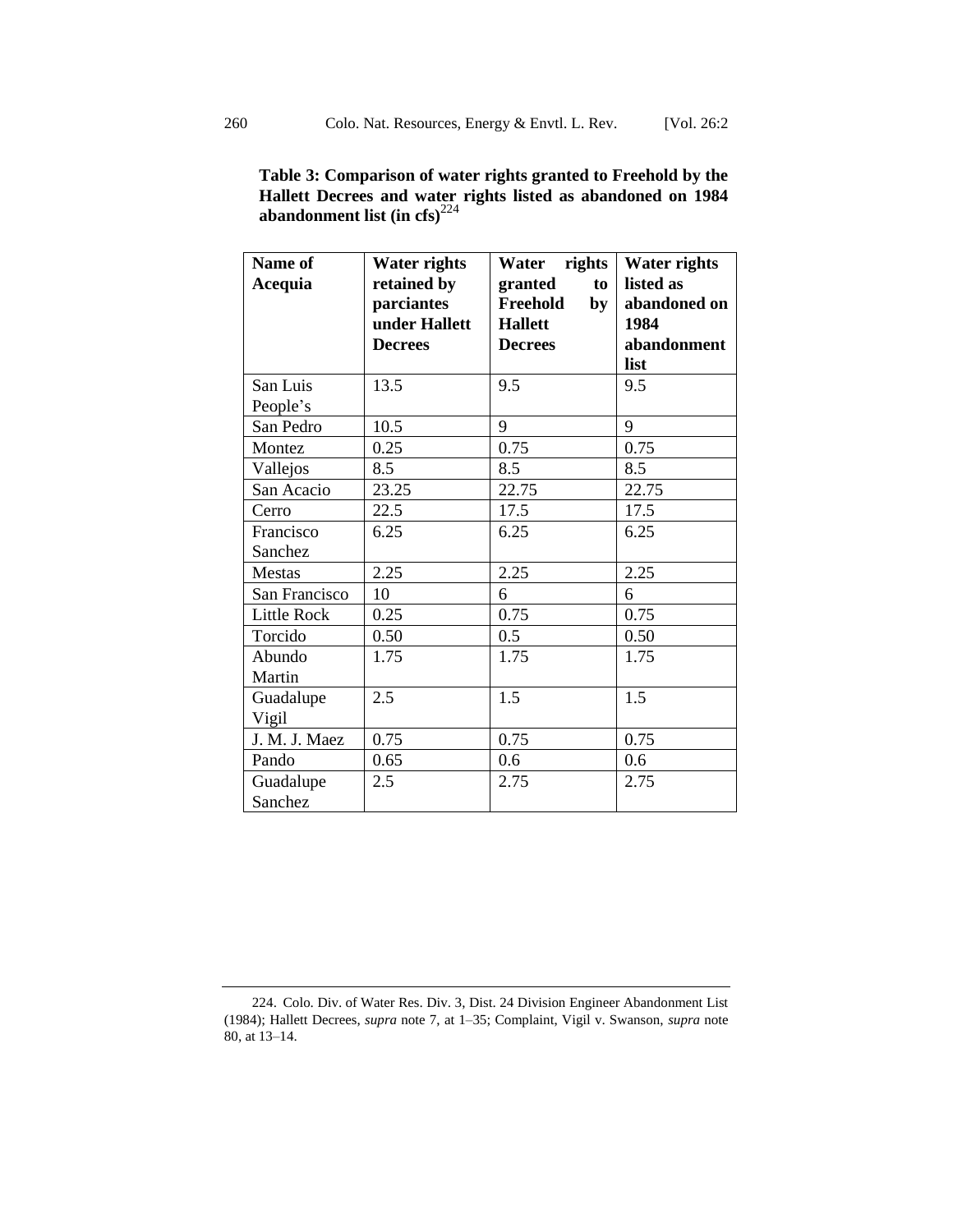<span id="page-42-1"></span><span id="page-42-0"></span>Some parciantes on each of the acequias with Freehold Interests protested the abandonment listings.<sup>225</sup> In their protests, the parciantes claimed that they owned the allegedly abandoned rights and used them on a "regular basis."<sup>226</sup> Because the parciantes protested the listing of the water rights on the abandonment list, preparations were made for trials to determine whether the water rights had in fact been abandoned.<sup>227</sup> Sanchez Reservoir Co. intervened in the cases, claiming that findings of non-abandonment and subsequent use of the Freehold Interests would damage the company's ability to receive water under its junior priorities for the Sanchez System.<sup>228</sup>

During pre-litigation procedures, the parciantes claimed that they owned the water rights in question and had been using them to irrigate their fields.<sup>229</sup> The Division Engineer asked the parciantes to admit that they did not own the water rights because the water rights had been transferred to Freehold by the Hallett Decrees, and that the parciantes had not "ever demanded or requested delivery of" the allegedly abandoned rights. $^{230}$  The Engineer also argued that even if the parciantes had been using the rights, use of a water right by a party that did not own the right could not serve as a defense to abandonment.<sup> $231$ </sup> The last known

229*. See, e.g.*, Protest to Abandonment List, *supra* note [226,](#page-42-0) at 2.

<sup>225</sup>*. See* Amended Order Deleting Water Rights from the July 1, 1984 Abandonment Tabulation, Concerning the Abandonment List of the Div. Engineer for Water Div. No. 3, Nos. 84CW77, 84CW78, 84CW79, 84CW82, 84CW83, 84CW84, 84CW85, 84CW86, 84CW87, 84CW92, 84CW93, 84CW99, 84CW101, 84CW112, 84CW119, 84CW173, 84CW174 (Dist. Ct. Water Div. 3, Feb. 17, 1987) [hereinafter Amended Order].

<sup>226</sup>*. See, e.g.*, Protest to Abandonment List at 2, Concerning the Abandonment List of the Div. Engineer for Water Div. No. 3, No. 84CW77 (Dist. Ct. Water Div. 3, Oct. 11, 1984).

<sup>227</sup>*. See, e.g.*, Notice Setting Hearing, Concerning the Abandonment List of the Div. Engineer for Water Div. No. 3, No. 84CW77 (Dist. Ct. Water Div. 3, Mar. 22, 1985).

<sup>228.</sup> Motion to Intervene, Concerning the Abandonment List of the Div. Engineer for Water Div. No. 3, Nos. 84CW77, 84CW78, 84CW79, 84CW82, 84CW83, 84CW84, 84CW85, 84CW86, 84CW87, 84CW92, 84CW93, 84CW99, 84CW101, 84CW112, 84CW119, 84CW173, 84CW174 (Dist. Ct. Water Div. 3, June 28, 1985).

<sup>230.</sup> Request for Admissions, First Set of Interrogatories amd Request for Production of Documents at 4, Concerning the Abandonment List of the Div. Engineer for Water Div. No. 3, Nos. 84CW78, 84CW79, 84CW82, 84CW83, 84CW86, 84CW87, 84CW92, 84CW93, 84CW99, 84CW101, 84CW112, 84CW124 84CW100 (Dist. Ct. Water Div. 3, Oct. 7, 1985).

<sup>231.</sup> Motion in Limine at 2–3, Concerning the Abandonment List of the Div. Engineer for Water Div. No. 3, Nos. 84CW77, 84CW78, 84CW79, 84CW82, 84CW83, 84CW84, 84CW85, 84CW86, 84CW87, 84CW92, 84CW93, 84CW99, 84CW101, 84CW112, 84CW119, 84CW173, 84CW174 (Dist. Ct. Water Div. 3, Oct. 28, 1985).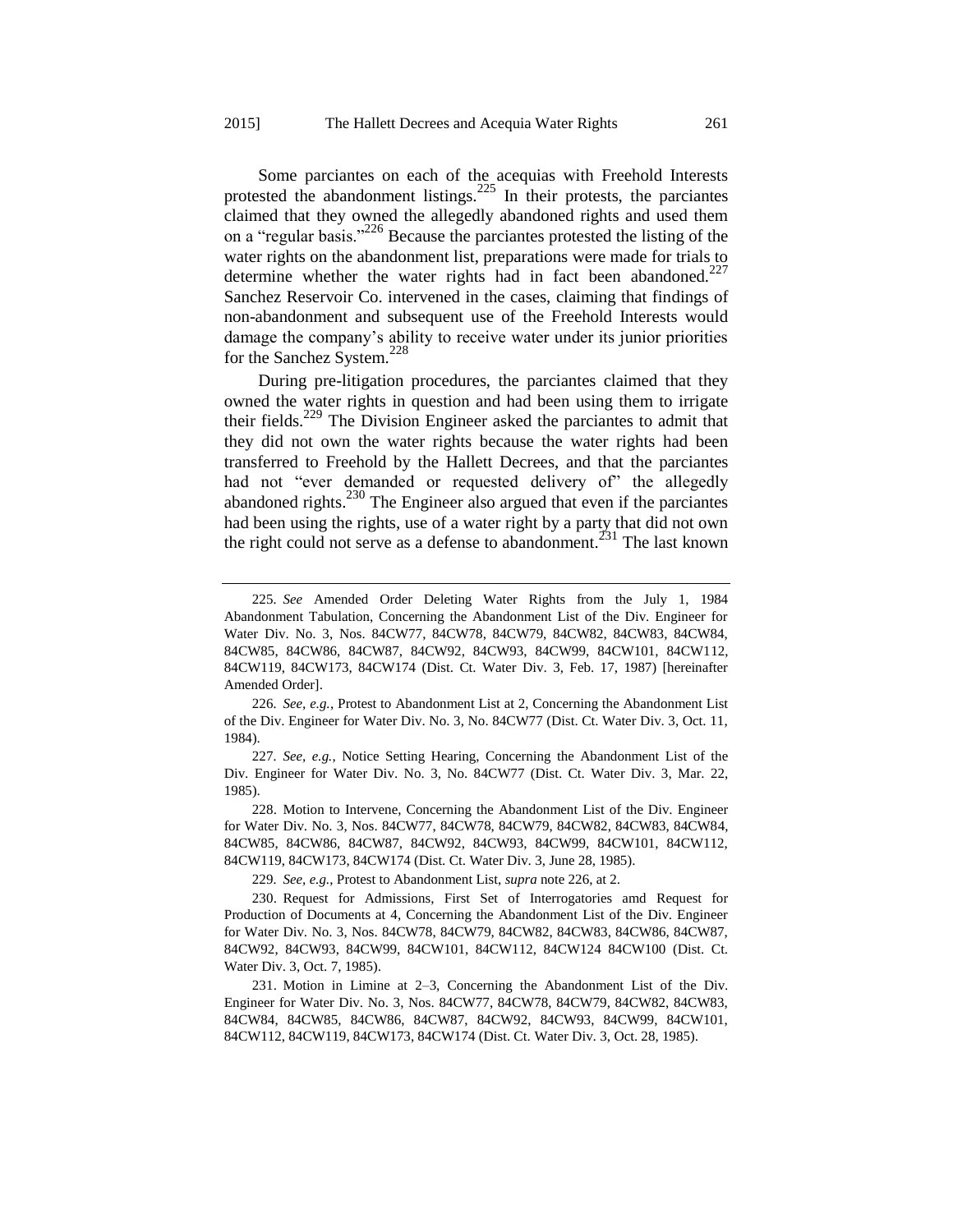owner of the Freehold Interests, the Engineer contended, no longer existed.<sup>232</sup>

<span id="page-43-0"></span>Before the protest cases went to trial, the Engineer and the parciantes entered into a stipulated settlement.<sup>233</sup> The stipulation noted that "all parties desire the preservation of the status quo where possible within the bounds of law," and stated that the Engineer would delete the Freehold Interests from the abandonment list if the parciantes complied with a list of conditions.<sup>234</sup> In order for the rights to be removed from the list, the parciantes were required to: (1) provide the Engineer with a claimed "actual historically irrigated acreage" for each acequia; and (2) provide the Engineer with proof of the claimed "actual historically irrigated acreage" in the form of an aerial photograph study performed by the U.S. Soil Conservation Service or a private engineering firm.<sup>235</sup> The study was to determine "the highest amount and location of acreage which has been irrigated under each specific water right and priority . . . during the last 49 years."<sup>236</sup>

Under the stipulation, the Engineer would accept the historically irrigated acreage verified by the study as long as the verified acreage did not exceed the acreage listed for each acequia in the Hallett Decrees (see Table 2 above).<sup>237</sup> The parciantes agreed to "accept and be bound by" the verified acreage even if it was a smaller amount than that listed in the Hallett Decrees.<sup>238</sup> The parciantes further agreed "to limit the use of the entire water right as originally decreed in 1889 to the . . . historically irrigated acres."<sup>239</sup> Once historically irrigated acreage had been verified and accepted by both sides, a list would be attached to the stipulation specifying "the individual water rights and their corresponding legal

<sup>232</sup>*. Id.* at 3 (stating that "[t]he State Engineer and Division Engineer contend that the last known owner of the amounts of the water rights which have been included in the abandonment tabulation no longer exist").

<sup>233.</sup> Stipulation, Concerning the Abandonment List of the Div. Engineer for Water Div. No. 3, Nos. 84CW77, 84CW78, 84CW79, 84CW82, 84CW83, 84CW84, 84CW85, 84CW86, 84CW87, 84CW92, 84CW93, 84CW99, 84CW101, 84CW112, 84CW119, 84CW173, 84CW174 (Dist. Ct. Water Div. 3, Nov. 15, 1985) [hereinafter Stipulation Concerning Abandonment List in Water Div. No. 3].

<sup>234</sup>*. Id.* at 2.

<sup>235</sup>*. Id.*

<sup>236</sup>*. Id.*

<sup>237</sup>*. Id.* at 3.

<sup>238.</sup> Stipulation Concerning Abandonment List in Water Div. No. 3, *supra* note [233,](#page-43-0) at 4.

<sup>239</sup>*. Id.*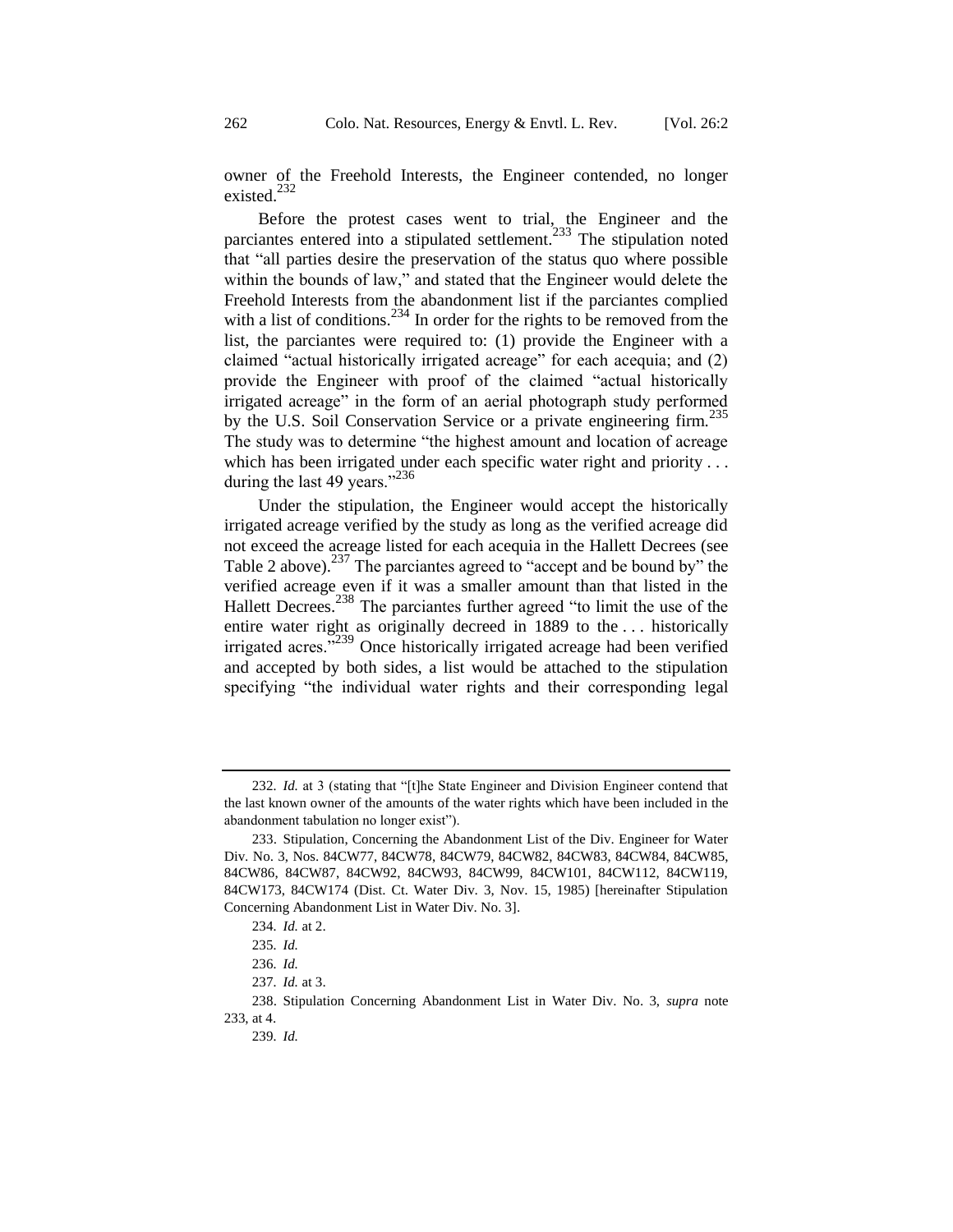descriptions and verified historically irrigated acreage amounts."<sup>240</sup> All parties agreed to be bound by the list.  $241$ 

<span id="page-44-1"></span><span id="page-44-0"></span>Both the U.S. Soil Conservation Service and a private engineering firm completed historically irrigated acreage studies as contemplated by the stipulation (the studies' results are listed in Table 4 below).<sup>242</sup> However, disagreements developed between the Engineer and the parciantes regarding how the aerial photographs should be interpreted to determine "actual historically irrigated acreage."<sup>243</sup> The Division Engineer refused to accept the results of the studies, asserting that the parciantes had not complied with the terms of the stipulation,  $244$  but nonetheless requested that the court enter an order deleting the Freehold Interests from the abandonment list.<sup>245</sup> The Engineer's request indicated that the state would allow "status quo" conditions to return but would monitor the parciantes' water usage to determine if it was harming other water right holders.<sup>246</sup>

243*. See* Letter from Richard Kadinger, lawyer for parciantes, to Steve Witte, Division Engineer (Jan. 27, 1986) (on file with authors) (alleging that the Engineer's proposed specifications for the study are not in accord with the stipulation because they define historically irrigated acreage totoo narrowly); Letter from Steve Witte, Division Engineer, to Richard Kadinger, lawyer for parciantes (Feb. 6, 1986) (on file with authors) (alleging that parciantes' proposed specifications for the study are not in accord with the stipulation because they define historically irrigated acreage too loosely).

244. Response to Protestants' Motion to Dismiss and Vacate Trial Dates and Recitation of Legal Authority, Concerning the Abandonment List of the Div. Engineer for Water Div. No. 3, Nos. 84CW77, 84CW78, 84CW79, 84CW82, 84CW83, 84CW84, 84CW85, 84CW86, 84CW87, 84CW92, 84CW93, 84CW99, 84CW101, 84CW112, 84CW119, 84CW173, 84CW174 (Dist. Ct. Water Div. 3, Jan. 15, 1987) [hereinafter Response to Protestants' Motion].

245. Motion to Delete from the July 1, 1984 Abandonment Tabulation, Water Div. No. 3, Concerning the Abandonment List of the Div. Engineer for Water Div. No. 3, Nos. 84CW77, 84CW78, 84CW79, 84CW82, 84CW83, 84CW84, 84CW85, 84CW86, 84CW87, 84CW92, 84CW93, 84CW99, 84CW101, 84CW112, 84CW119, 84CW173, 84CW174 (Dist. Ct. Water Div. 3, Jan. 9, 1987).

246*. Id.* at 1.

<sup>240</sup>*. Id.*

<sup>241</sup>*. Id.*

<sup>242.</sup> AM-COR ENGINEERS, INC., VERIFICATION OF ACTUAL HISTORICALLY IRRIGATED ACREAGE (1986); SOIL CONSERVATION SERVICE, U.S. DEPT. OF AGRIC., IRRIGATED ACREAGE MEASUREMET (1986).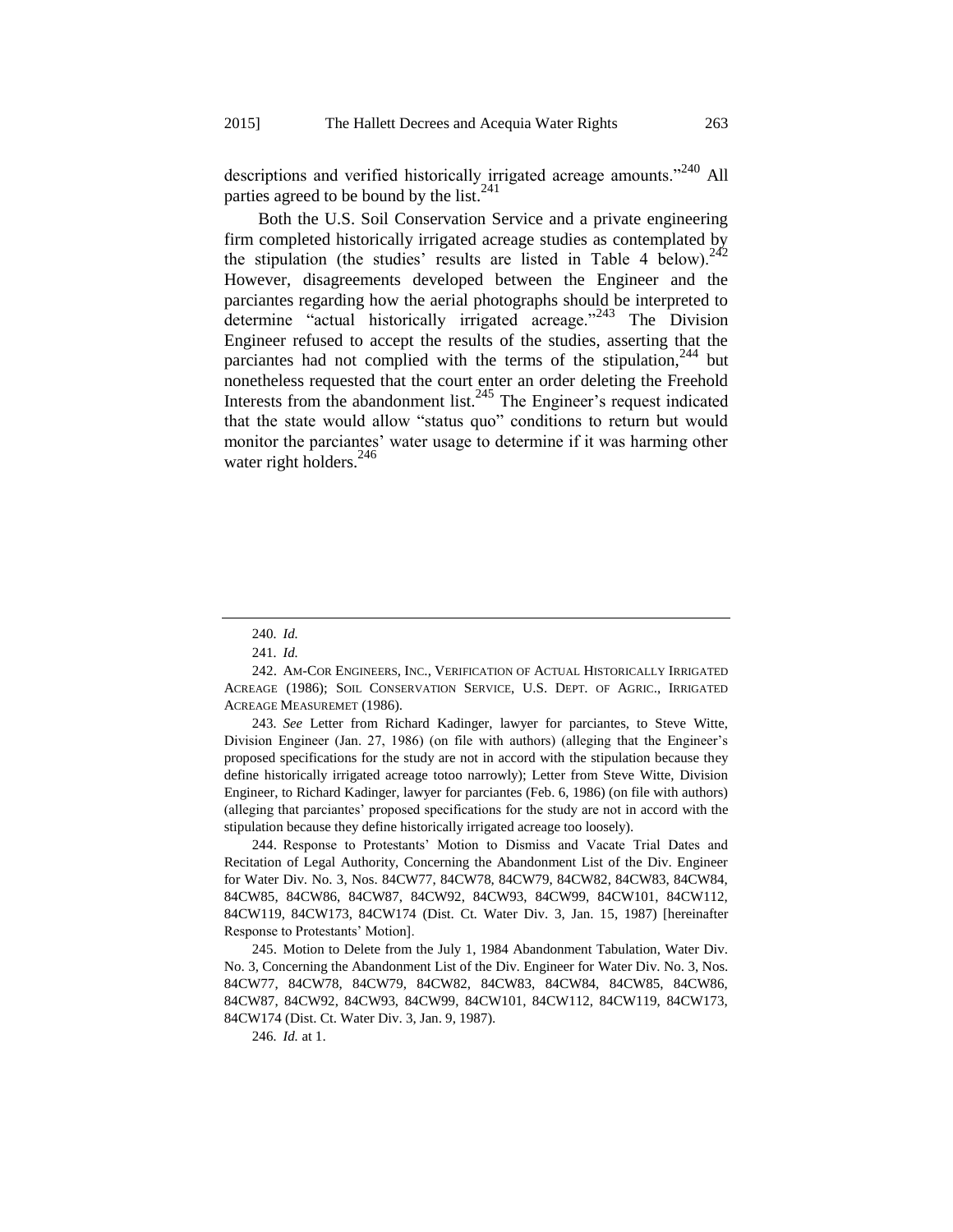| Name of            | <b>U.S.S.C.S.</b> | Am-Cor     | Acreage listed |
|--------------------|-------------------|------------|----------------|
| Acequia            | <b>Acreage</b>    | Acreage    | in Hallett     |
|                    |                   |            | <b>Decrees</b> |
| Maestas            | 220               | 222.5      | 180            |
| Montez             | 13                | 12         | 12             |
| Vallejos           | 1366              | 1290       | 680            |
| Cerro              | 1867              | 1884       | 1,800          |
| <b>Little Rock</b> | 17                | 17         | 21             |
| Guadalupe          | 210               | 201        | 200            |
| Sanchez            |                   |            |                |
| San Acacio         | 2446              | 2233       | 1,860          |
| Guadalupe Vigil    | 353               | 320        | 200            |
| Francisco          | 336               | 326        | 500            |
| Sanchez            |                   |            |                |
| San Luis           | 1710              | 1633       | 1,080          |
| People's           |                   |            |                |
| J.M.J. Maez        | Not listed        | Not listed | 60             |
| San Pedro          | 857               | Not listed | 840            |
| Pando              | 48                | Not listed | 50             |
| San Francisco      | 1178              | Not listed | 800            |

**Table 4: "Actual historically irrigated acreage" by acequia as determined by the U.S.S.C.S. and Am-Cor Engineers.**<sup>247</sup>

The parciantes did not support the Division Engineer's request, and instead asked the court to resolve the disagreement and enforce the stipulation.<sup>248</sup> The parciantes worried that the Engineer's conception of status quo conditions differed from their own,<sup>249</sup> and that even if the Engineer deleted the Freehold Interests from the abandonment list, he or future Engineers would still administer District 24 as if the rights had

<sup>247.</sup> AM-COR ENGINEERS, INC., *supra* not[e 242;](#page-44-0) SOIL CONSERVATION SERVICE, U.S. DEPT. OF AGRIC., *supra* not[e 242.](#page-44-0)

<sup>248</sup>*. See* Motion for Relief from Judgment or Order and Recitation of Legal Authority, Concerning the Abandonment List of the Div. Engineer for Water Div. No. 3, Nos. 84CW77, 84CW85, 84CW87, 84CW92, 84CW93, 84CW119 (Dist. Ct. Water Div. 3, Jan. 26, 1987).

<sup>249</sup>*. Id.* at 2. The parciantes claimed that the Assistant Attorney General representing the State Engineer had sent the parciantes a letter stating that use of the Freehold Interests pursuant to the stipulation "would alter historic water usage and injure . . . vested rights." *Id.* (quoting letter from Assistant Attorney General).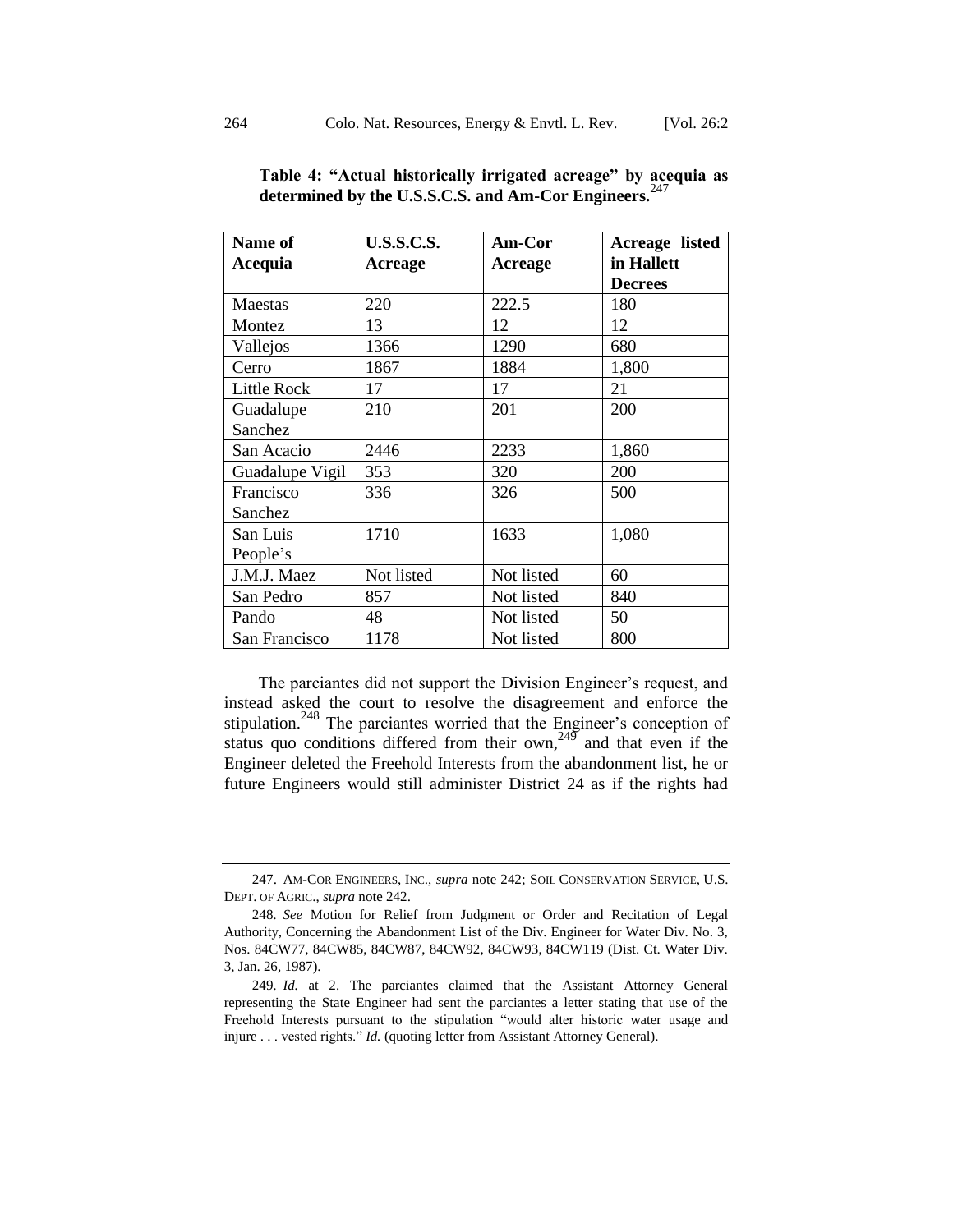been abandoned.<sup>250</sup> For his part, the Engineer claimed that the parciantes had "repudiated" the stipulation during a status conference. $^{251}$ 

On February 17, 1987 the court entered an order that deleted the Freehold Interests from the abandonment list but did not include the provisions of the stipulation.<sup>252</sup> As the Engineer requested, the order stated that the deletion of the rights "shall in no way preclude the . . . Engineer from placing the above-listed water rights on the 1990 Abandonment Tabulation."<sup>253</sup> However, in an apparent attempt to address the concerns of the parciantes the order also stated that the deletion "shall in no way prejudice the rights of protestants under the Stipulation dated October 31, 1985, if any."<sup>254</sup> Following this 1987 order, no further legal action has taken place to determine the legal ownership or status of the Freehold Interests and the issue of who, if anyone, owns the Interests or has the right to use them remains unresolved. Accordingly, Part IV evaluates potential legal avenues for resolving this issue.

# IV. POTENTIAL LEGAL RESOLUTIONS

The following Part explores whether the Freehold Interests have been abandoned, whether the parciantes have the right to use the Interests because they are co-tenants in them, and whether the parciantes could regain control of the Freehold Interests through an adverse possession action. The Freehold Interests likely are subject to a presumption of abandonment, and the parciantes likely are not co-tenants in the Interests. The parciantes, however, may have adversely possessed the Freehold Interests by using them. Although it is possible that the parciantes could prevail in an adverse possession action, it is likely that this path would be prohibitively expensive and suffer from the same factual difficulties that the parciantes confronted in the 1984 Abandonment List settlement negotiations, during which conflict arose around proof of historically irrigated acreage. Therefore, a different strategy for resolution of the ownership of the Freehold Interests is proposed in Part V. This Part,

<sup>250.</sup> Memorandum Brief in Support of Motion to Alter or Amend Orders, or for New Trials at ¶ 5, Concerning the Abandonment List of the Div. Engineer for Water Div. No. 3, Nos. 84CW77, 84CW78, 84CW79, 84CW82, 84CW83, 84CW84, 84CW85, 84CW86, 84CW87, 84CW92, 84CW93, 84CW99, 84CW101, 84CW112, 84CW119, 84CW173, 84CW174 (Dist. Ct. Water Div. 3, Jan. 26, 1987).

<sup>251.</sup> Response to Protestants' Motion, *supra* not[e 244,](#page-44-1) at 2.

<sup>252.</sup> Amended Order, *supra* not[e 225.](#page-42-1)

<sup>253</sup>*. Id.* at 4.

<sup>254</sup>*. Id*.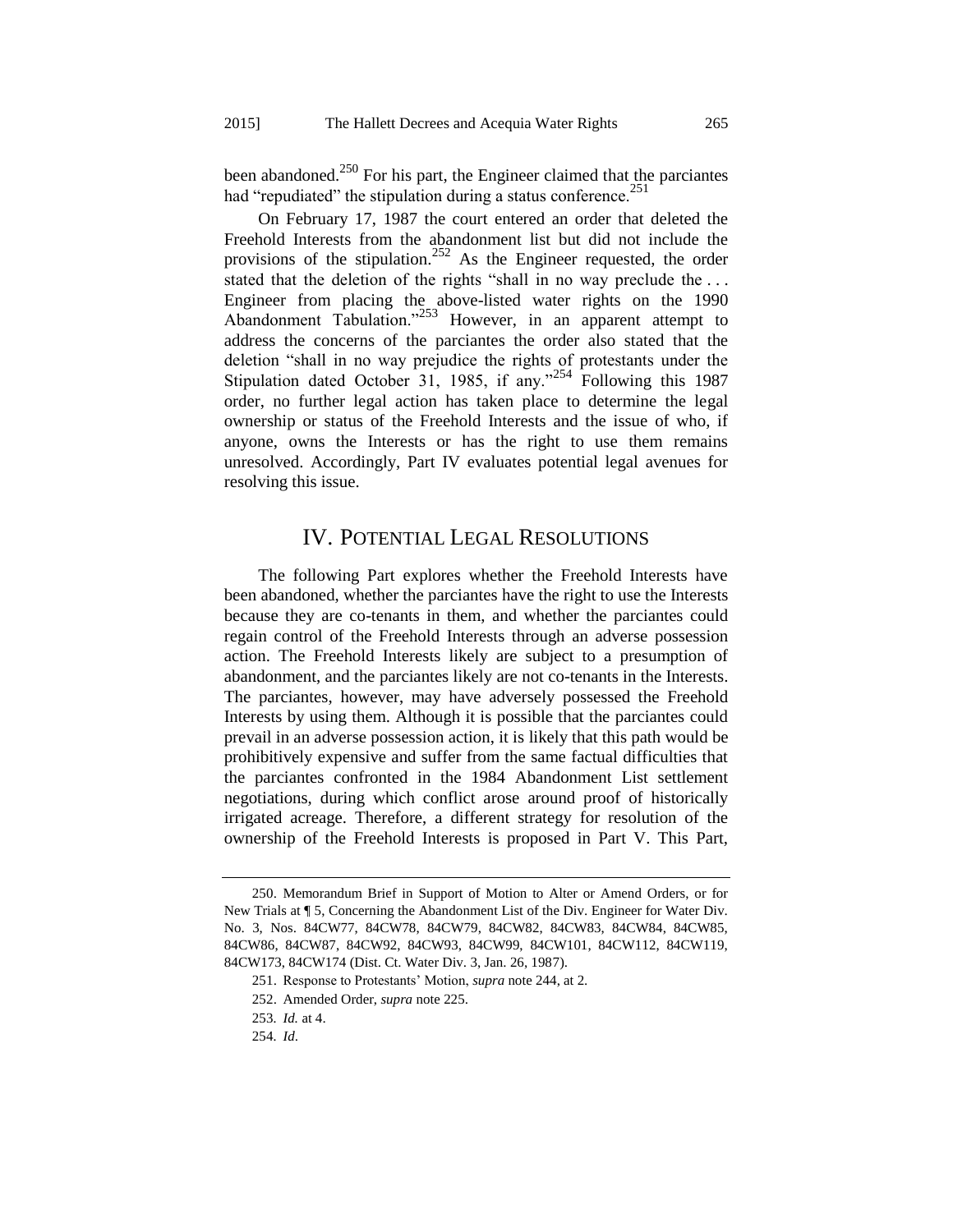however, contains important information for the parciantes as they consider their legal position.

## *A. The Freehold Interests Likely Are Subject to a Presumption of Abadonment*

"'Abandonment of a water right' means the termination of a water right in whole or in part as a result of the intent of the owner thereof to discontinue permanently the use of all or part of the water available thereunder."<sup>255</sup> A period of ten years of non-use creates a rebuttable presumption of intent to abandon "by the person entitled to use [the water right]."<sup>256</sup> Because the majority of the Freehold Interests were not transferred to an entity that currently exists, the Interests have apparently not been used "by the person entitled to" do so since at least 1956.<sup>257</sup> The Interests are therefore subject to a presumption of abandonment.

Because Freehold evidently owned some land along some of the acequias, $258$  it is possible that Freehold could have legally used the Freehold Interests by leasing out land and accompanying water served by the original acequias. However, if Freehold or its successors attempted to use the Freehold Interests on land other than that to which it was decreed in 1889, such use would not rebut a presumption of abandonment.

Colorado courts have held that use of a water right through an unofficially changed point of diversion can lead to a presumption of abandonment but is not necessarily enough to prove intent to abandon.<sup>259</sup> Rather, they have emphasized that even when the actual point of diversion is different from that described in the decree, if the right is being used for the purposes and on the land described, abandonment cannot be proven.<sup>260</sup> Therefore, use by Freehold, its lessees, or

258*. See supra* discussion of Costilla Investment's participation in the 1905 supplemental adjudication in Section II.D*.*

260*. See, e.g.*, Means v. Pratt, 331 P.2d 805, 807 (Colo. 1958) ("That the point of diversion as fixed in the original decree renders it impossible to divert water into the ditch, as originally located, strongly suggests that such point was erroneously described and fixed in the decree. If the users of this water intended to, and thought that they were diverting water from Dry Creek under the decreed priority . . . certainly no intention to

<sup>255.</sup> COLO. REV. STAT. § 37-92-103 (2014).

<sup>256</sup>*. Id.* § 37-92-402(11).

<sup>257</sup>*. See* discussion of undivided interests *infra* Part IV.B.

<sup>259.</sup> Wolfe v. Jim Hutton Educ. Found., No. 2015 CO 17, slip op. at 2 (Colo. 2015) ("We hold that when the Engineers prove that the water rights holder has not used the decreed point of diversion for ten years or more, the Engineers trigger the rebuttable presumption of abandonment . . . Once triggered, the burden shifts to the water rights holder to deminstrate a lack of intent to abandon").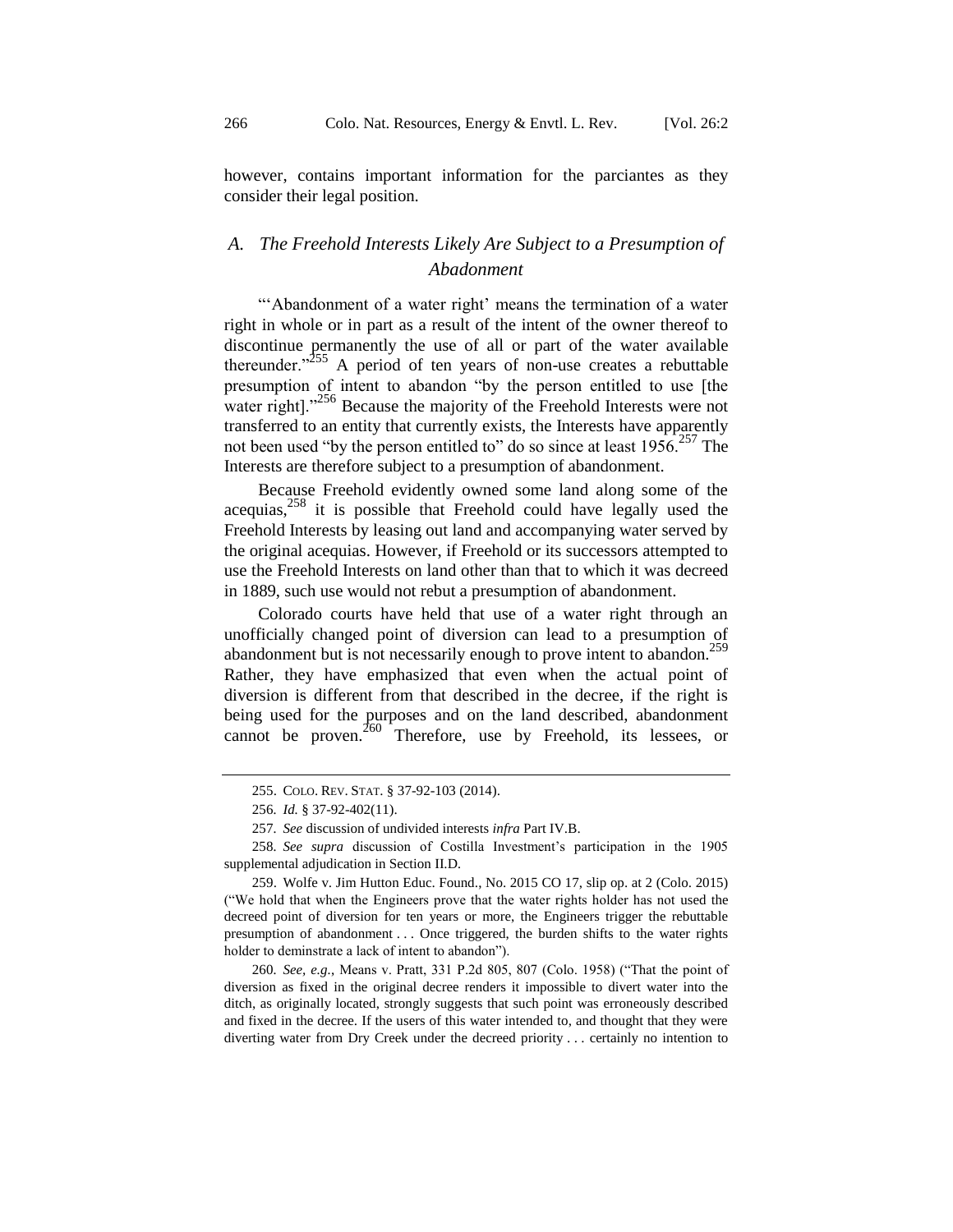successors in interest on land served by the original acequias would likely rebut a presumption of abandonment for that period of use.

Colorado courts have not considered an abandonment case in which the place of use, in addition to the point of diversion, has been changed. The Colorado Supreme Court has, however, held that use of water rights for non-decreed uses cannot be used to establish historical use for the purpose of a change-in-use proceeding.<sup>261</sup> In *Santa Fe Trail Ranches Property Owners Association v. Simpson*, Santa Fe Trail Ranches sought to change the use of two water rights originally decreed to Colorado Fuel and Iron Company.<sup>262</sup> The original rights were for domestic and manufacturing uses, but were leased by Colorado Fuel and Iron to El Moro Ditch for irrigation purposes through a different point of diversion for more than thirty years.<sup>263</sup> Although Colorado Fuel and Iron never sought a change in use for its lease to El Moro Ditch, Santa Fe Trail Ranches presented evidence of historic use by El Moro Ditch to the Water Court as part of its own change in use application.<sup>264</sup> The Water Court held and the Colorado Supreme Court confirmed that: "an undecreed change of use of a water right cannot be the basis for calculating the amount of consumable water that can be decreed for change to another use."<sup>265</sup> Because use of water for an undecreed use at an undecreed location cannot be the basis for calculating historical use of a water right, it is likely that a court would hold that use of a water right at an undecreed location cannot rebut a presumption of abandonment.

In light of *Santa Fe Trail Ranches*, it is unlikely that Freehold could have avoided abandoning the Freehold Interests by using them on land that they were not decreed to. It is possible, however, that Freehold could have avoided abandonment if it continued to use the Freehold Interests

abandon can be inferred . . . all of the evidence points to a regular and continued diversion and use of water from Dry Creek for the irrigation of this farm for more than 40 years."); *see also* Corey v. Long, 138 P.2d 930, 932 (Colo. 1943) ("The defendants, by changing the point of diversion, or by procuring a priority decree in which the point of diversion was erroneously described, did not thereby lose the right to the water which they had theretofore appropriated and which they had continued to use.").

<sup>261.</sup> Santa Fe Trail Ranches Prop. Owners Ass'n v. Simpson, 990 P.2d 46, 49 (Colo. 1999) ("Diversions made pursuant to a decreed water right, when not used for decreed uses, may not be considered as establishing historical use for the purpose of a change of water right proceeding, regardless of whether the water commissioner was aware of such diversions and did not order their discontinuance or curtailment.").

<sup>262</sup>*. Id.*

<sup>263</sup>*. Id.* at 50.

<sup>264</sup>*. Id.* at 51.

<sup>265</sup>*. Id.* at 52.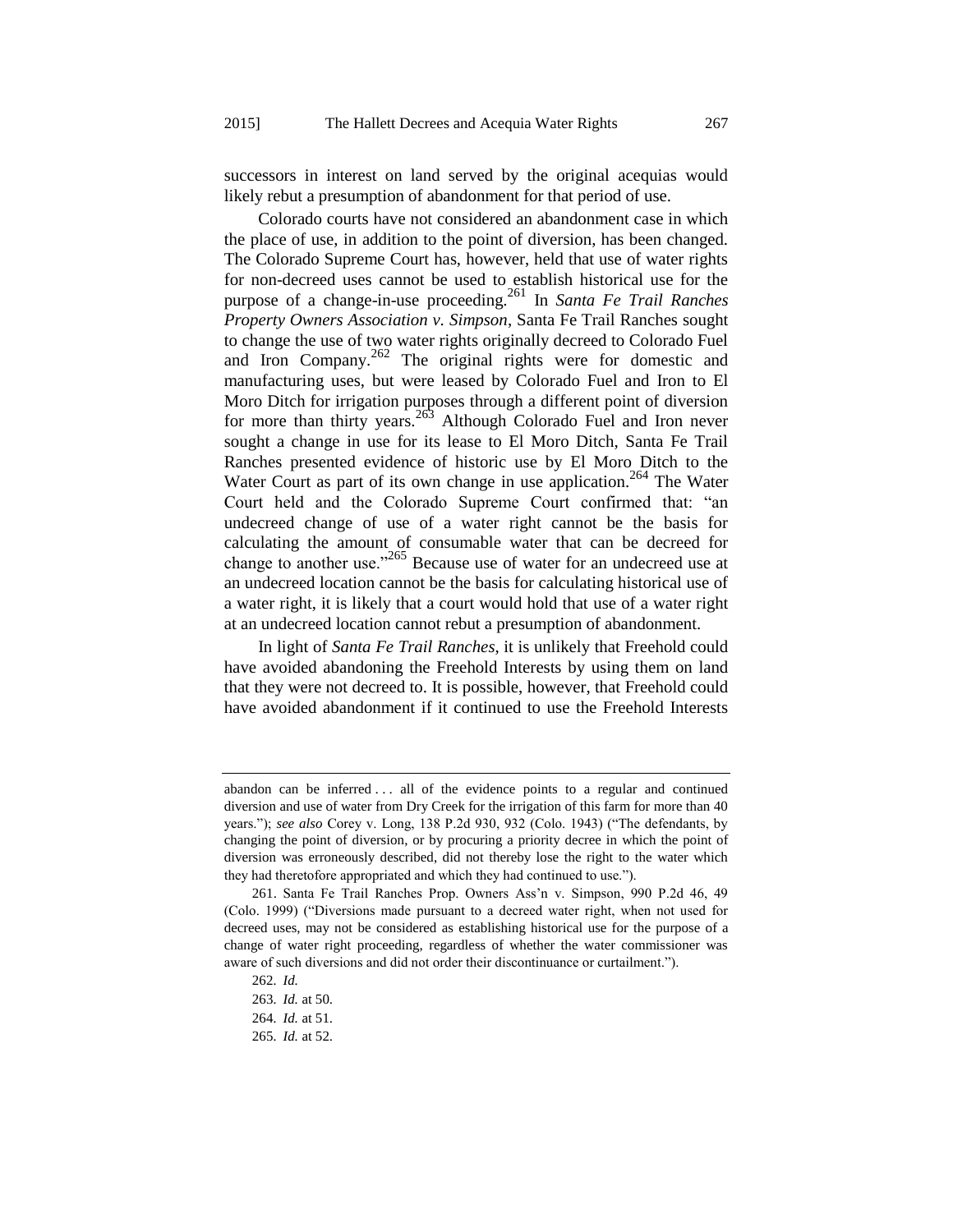on land served by the acequias the Interests were originally decreed to, even if the use was via a different point of diversion.

# *B. The Parciantes Likely Are Not Co-Tenants in the Freehold Interests, and It Is Thus Unlikely That Their Use of the Freehold Interests Prevented Abandonment*

A water right that is used by a co-tenant in the right is not subject to abandonment due to lack of use.<sup>266</sup> Accordingly, because the Freehold Interests are likely subject to a presumption of abandonment, whether or not a court would find that they have been abandoned may turn on whether parciantes on the original acequias are co-tenants in the rights with Freehold and its successors. Colorado case law suggests that it is unlikely that a court would find that the parciantes are co-tenants in the Freehold Interests..

In *Cache La Poudre Irrigation Company v. Larimer & Weld Reservoir Company*, the Supreme Court of Colorado held that where two or more people are co-tenants in a water right, use of the water right by any co-tenant avoids abandonment.<sup>267</sup> However, a subsequent case, *City and County of Denver v. Just*, limited the *Cache La Poudre* holding by stating that normally only stockholders in mutual ditch companies and co-tenants of irrigated land are co-tenants in water rights.<sup>268</sup>

In *Just*, the single holder of a water right for a ditch executed a quitclaim deed that divided the water right into shares and conveyed a specific number of shares to each of nine other landowners along the ditch.<sup>269</sup> Years later, Denver claimed that the rights held by one of the landowners had been abandoned because the rights had not been used by that landowner for an extended period of time.<sup>270</sup> Citing *Cache La Poudre*, the trial court held that the rights had not been abandoned because they had been used by other rights holders on the ditch.<sup>271</sup> The Supreme Court of Colorado reversed the trial court, holding that the landowners were not co-tenants in the water right, and that use by a nonco-tenant was not a defense to abandonment.<sup>272</sup> The Supreme Court

<sup>266</sup>*. See* Cache La Poudre Irrigation Co. v. Larimer & Weld Reservoir Co., 53 P. 318 at 320–21 (Colo. 1898).

<sup>267</sup>*. See id.* (stating that "one tenant in common may preserve the entire estate held in common").

<sup>268.</sup> City and County of Denver v. Just, 487 P.2d 367, 369 (Colo. 1971).

<sup>269</sup>*. Id.* at 367–68.

<sup>270</sup>*. Id.* at 368.

<sup>271</sup>*. Id.* at 368–69.

<sup>272</sup>*. See id.* at 369.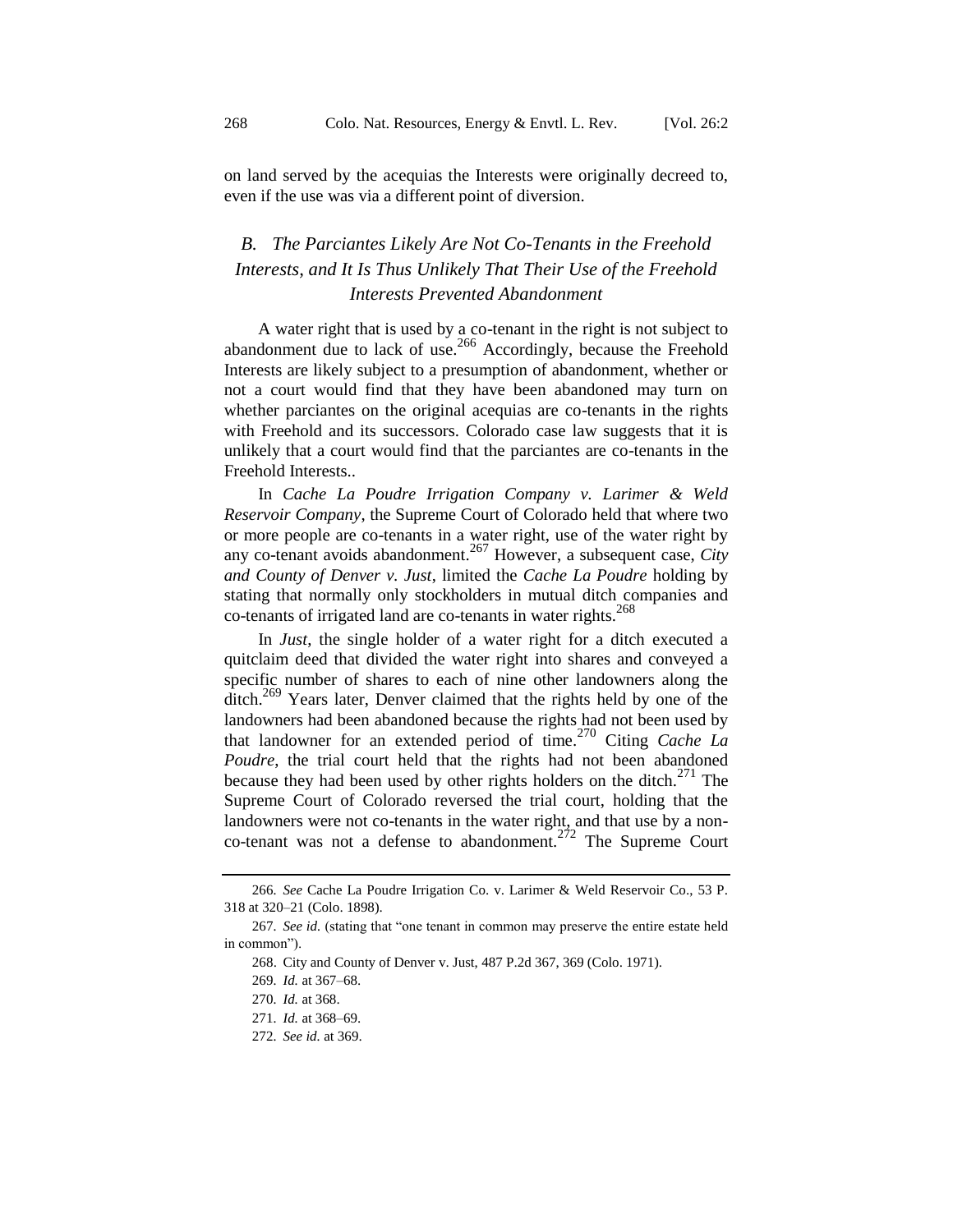distinguished *Cache La Poudre* by noting that *Cache La Poudre* involved a mutual ditch company while *Just* did not.<sup>273</sup> The court stated that "[e]xcluding consideration of stockholders in mutual ditch companies, ordinarily, for persons to be tenants in common in an irrigation water right, they must be owners as tenants in common of the lands upon which the water is used." $274$  Because the water right deed conveyed "designated fractional amount[s] of a water priority" rather than "undivided interests in co-tenancy," the court held that the deed did not create a co-tenancy in the water right even if doing so was possible outside of a mutual ditch company or co-tenancy in land.<sup>275</sup> The court distinguished the ownership structure in *Just* from a mutual ditch company by noting that in *Just*, there was no attempt to transfer ownership of the water right "to the ditch or to a community of persons owning the ditch."<sup>276</sup>

The *Just* court did not exclude the possibility that co-tenancy in a water right might arise outside of a mutual ditch company or co-tenancy in irrigated land, and in *Kountz v. Olson*, the court found that co-tenancy existed without either.<sup>277</sup> In *Kountz*, ten water users on a single ditch agreed orally that each would hold a one-tenth "interest" in the ditch and its water right. $278$  The court stated that through their agreement, the users "became tenants in common."<sup>279</sup>

While the parciantes on the acequias affected by the Hallett Decrees might be held to be co-tenants with one another in their water rights, $280$  it

<sup>273</sup>*.* Just, 487 P.2d at 369.

<sup>274</sup>*. Id.* (citing City of Telluride v. Davis, 80 P. 1051 (Colo. 1905)). The *Telluride* court held that there is no co-tenancy in a water right where the holders of the right use their portions of the right on separately owned pieces of land because in such a situation "the right to a unity of possession necessary to constitute a tenancy in common d[oes] not extend to the right of user, which is essential to the existence of such a tenancy in a water right." Telluride, 80 P. at 1052.

<sup>275</sup>*.* Just, 487 P.2d at 369–70.

<sup>276</sup>*. Id.* at 370.

<sup>277.</sup> Kountz v. Olson, 29 P.2d 627, 629 (Colo. 1934).

<sup>278</sup>*. Id*.

<sup>279</sup>*. Id.* Though the water users in *Kountz* had equal interests in their water right, equal interests are not required for co-tenancy to exist. 20 Am. Jur. 2d Co-tenancy and Joint Ownership § 31 (stating that in co-tenancy, property "may be owned in equal or unequal undivided shares, with each person having an equal right to possess the whole property").

<sup>280.</sup> Acequia parciantes may be co-tenants in their acequia's water rights because an acequia is like a mutual ditch company. Currently, "acequia ditch corporations" are governed by COLO. REV. STAT. § 7-42-101.5 (2014), which is located in the same section of statutes that govern mutual and carrier ditch companies. Acequias are more like mutual ditches than carrier ditches because mutual ditches are nonprofit organizations created to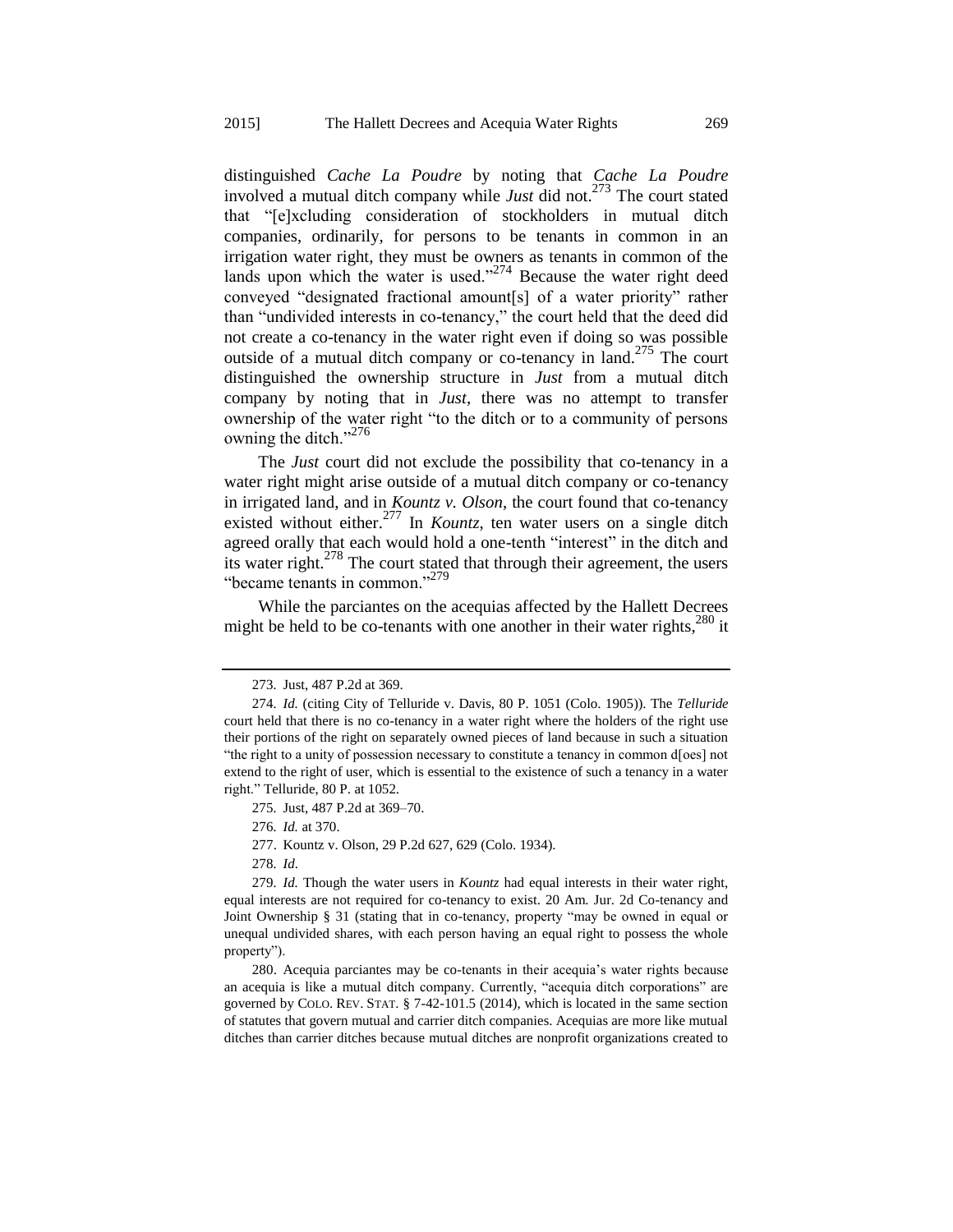is unlikely that Freehold became a co-tenant with the parciantes as a result of the Hallett Decrees. Like the water deed in *Just*, which conveyed "designated fractional amount[s] of a water priority" rather than "undivided interests in co-tenancy,"<sup>281</sup> the Hallett Decrees appear to divide the priorities, transferring specific amounts of water to Freehold.<sup>282</sup> Co-tenancy requires that each co-tenant have the right to possess the entire property,<sup>283</sup> but the Hallett Decrees state that Freehold is "entitled to take and use" the portion of each priority transferred to it, whereas the parciantes are entitled to "the remainder" of each priority, suggesting that neither party has the right to possess the entire water right.<sup>284</sup> *Just* and *Kountz* suggest that co-tenancy arises only when parties intend or arrange for a water right to be held in common. Accordingly, it is likely that a court would hold that Freehold and the parciantes were not co-tenants in the Hallett decree water rights. Because it is unlikely that the Hallett Decrees made Freehold and the parciantes co-tenants in Freehold Interests, and because use by a non-co-tenant is not a defense to abandonment, it is unlikely that use of the Freehold Interests by the parciantes would rebut a presumption that the rights have been abandoned.

distribute water to shareholders who own water rights, while carrier ditches are for-profit companies that own water rights and sell water to customers. (*See* Nelson v. Lake Canal Co. of Colo*.*, 644 P.2d 55, 57–58 (Colo. App. 1981). In addition, COLO. REV. STAT. § 7- 30-101(2) (2014) recognizes that acequias are "nonprofit association[s]"). Because acequias are community organizations that treat water as a communal resource, they share the cooperative nature of a mutual ditch company and the arrangement between the water users in *Kountz*. Accordingly, it is possible that parciantes on the acequias affected by the Hallett Decrees could have been or could be co-tenants in the water rights of their respective acequias.

Furthermore, the mutual ditch company system was modeled, in Colorado, on the acequia system. In the 1870s, Benjamin Eaton, who had worked on the Maxwell Grant in New Mexico, came to Greeley, Colorado, where he built the Union Colony No. 2 canal modeled in part on the acequias he had observed in New Mexico. Eaton went on the build the High Line Canal in Denver and the Weld Canal in Fort Collins, and was Governor of Colorado from 1885 to 1887. *See generally* JANE E. NORRIS & LEE G. NORRIS, WRITTEN IN WATER: THE LIFE OF BENJAMIN HARRISON EATON (1990). This historical connection further supports the proposition that acequia irrigators, like members of a mutual ditch company, should be considered co-tenants in their water rights.

<sup>281.</sup> City and County of Denver v. Just, 487 P.2d 367, 369–70 (Colo. 1971).

<sup>282</sup>*. See* Hallett Decrees, *supra* not[e 7.](#page-4-0)

<sup>283</sup>*. See* 20 Am. Jur. 2d Co-tenancy and Joint Ownership § 31.

<sup>284.</sup> U.S. Freehold Land & Emigration Co. v. Albert, No. 2548, slip op. at 2 (C.C.D. Colo. Filed July 17, 1900).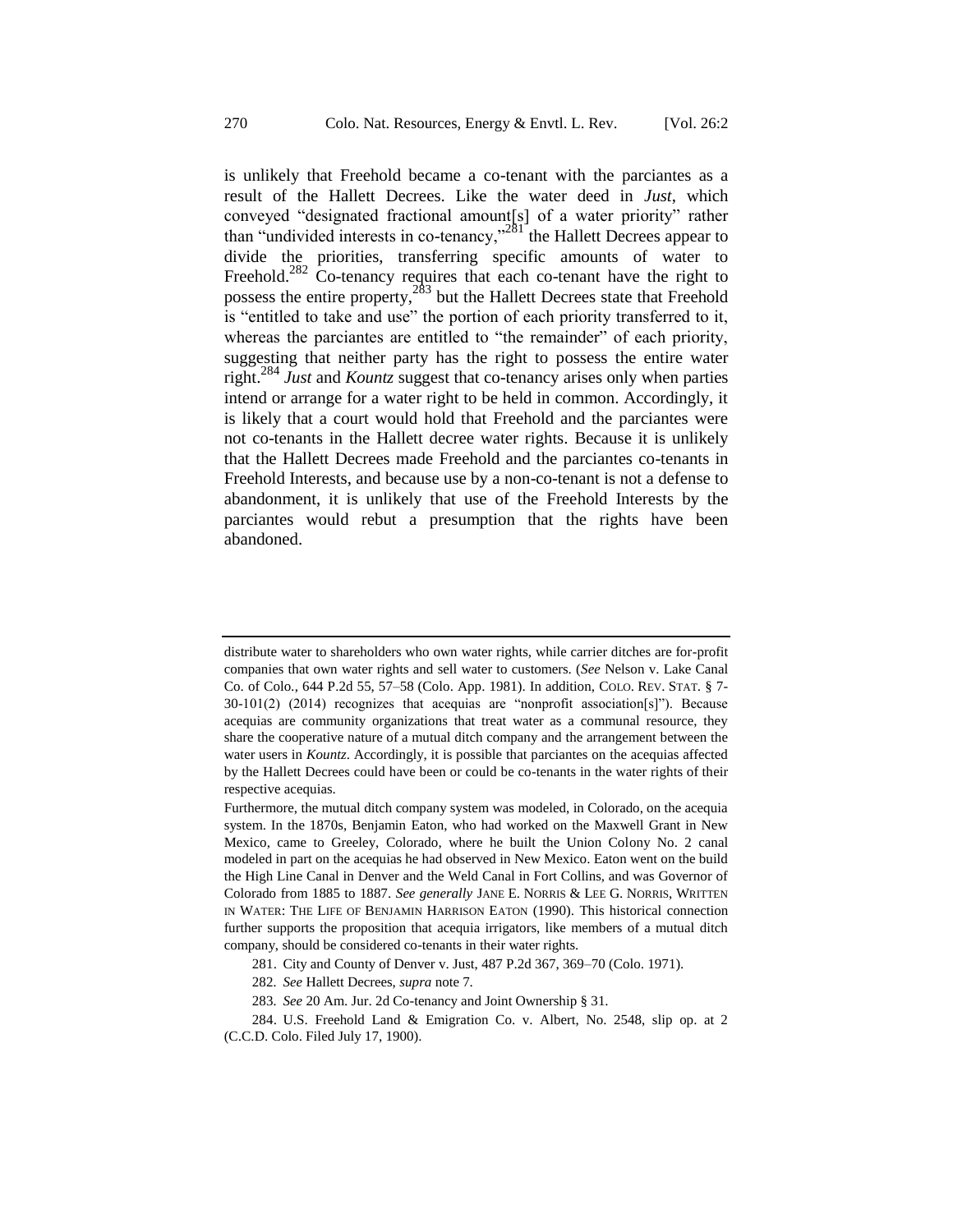# *C. The Parciantes Could Potentially Rebut a Presumption of Abandonment Through Adverse Possession*

While a non-co-tenant's use of a water right cannot rebut a presumption of abandonment, such use can defeat that presumption through adverse possession.<sup>285</sup> Although adverse possession cannot revive a water right that has been abandoned,<sup>286</sup> "evidence rebutting the presumption of abandonment may . . . be adduced by an adverse possession claimant who demonstrates his or her continuous use of [a] deeded owner's interest in [an] adjudicated water right."<sup>287</sup> Accordingly, the parciantes' use of the Freehold Interests could rebut a presumption of abandonment if such use was demonstrated in connection with an adverse possession claim and the parciantes could prove that their adverse use occurred before the Freehold Interests were abandoned.<sup>288</sup>

Under Colorado law, water rights are considered real property and are subject to adverse possession under the terms of Colorado's adverse possession statutes.<sup>289</sup> Adverse possession of water rights can only occur "between rival claimants to the possession and use of water . . . after the water's diversion from the stream pursuant to an adjudicated water right."<sup>290</sup> As only Freehold and the parciantes owned water rights on the acequias affected by the Hallett Decrees,  $291$  the parciantes would have used the Freehold Interests by using any amount of water greater than the amount they retained under the Hallett Decrees. Because adverse

289. COLO. REV. STAT. §§ 38-41-101, -106 (2014). COLO. REV. STAT. § 38-41-106 applies when property is adversely possessed under color of title and is thus not applicable to the present case. COLO. REV. STAT. § 38-41-101 applies when property is adversely possessed without color of title, and provides that "[ei]ghteen years' adverse possession of any land shall be conclusive evidence of absolute ownership."

290. Archuleta, 200 P.3d at 342.

291*. See* U.S. Freehold Land & Emigration Co. v. Albert, No. 2548, slip op. at 2 (C.C.D. Colo. July 17, 1900).

<sup>285.</sup> Archuleta v. Gomez, 200 P.3d 333, 344 (Colo. 2009).

<sup>286</sup>*. Id.* at 344.

<sup>287</sup>*. Id*.

<sup>288.</sup> Coffey v. Emigh, 25 P. 83, 86 (Colo. 1890) (quoting Bush v. Stanley, 13 N.E. 249 (Ill. 1887) (Because "[t]he doctrine of laches can only be invoked by one in possession against one out of possession," and cannot defeat an adverse possession claim, the long period of time between when the parciantes may have obtained ownership of the Hallett rights and when any potential claim of adverse possession may be brought in the future should not be a barrier to a claim of adverse possession). Additionally, because "a grantor may originate a possession adverse to his grantee," the fact that the parciantes granted the Hallett rights to Freehold through the Hallett Decrees does not bar the parciantes from adversely possessing the rights. Hitchens v. Milner Land, Coal & Townsite Co*.*,178 P. 575, 577 (Colo. 1919).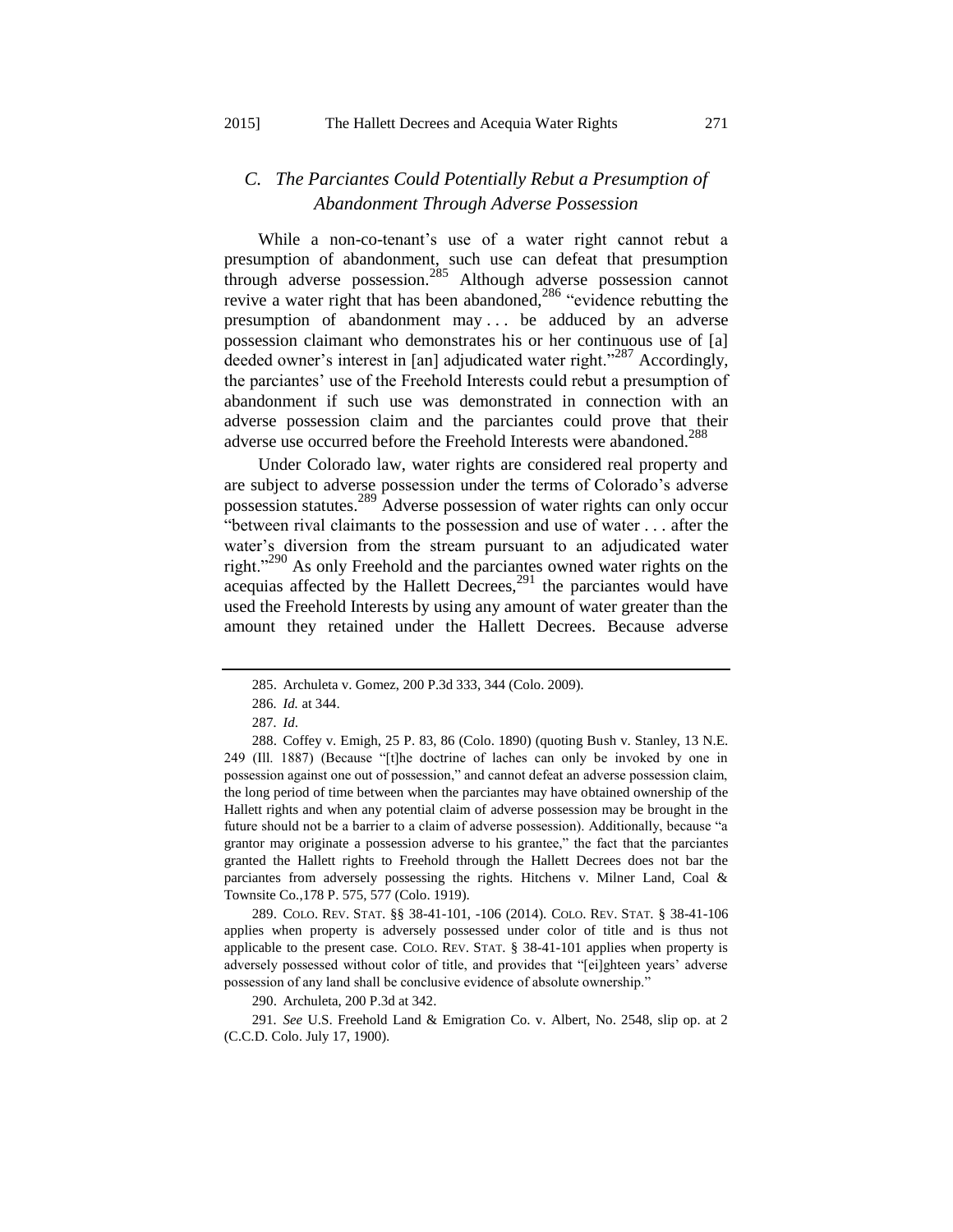possession cannot revive an abandoned water right, determining the validity of an adverse possession claim requires assessing whether the right's record owner abandoned it before the adverse possession occurred.<sup>292</sup> In order to obtain ownership through adverse possession, a claimant must adversely possess a piece of property continuously for the required statutory period,<sup>293</sup> which was twenty years in 1908.<sup>294</sup> The Colorado Supreme Court has also noted that: "adverse possession [of a water right] is very difficult to establish."<sup>295</sup>

The reason that adverse possession is so difficult to establish is that claimants are required to demonstrate actual possession of a disputed water right through beneficial use.<sup>296</sup> The Colorado Supreme Court has held that proof of beneficial use requires quantification of that use, stating that in order to show actual possession, a claimant must "establish, by a preponderance of the evidence, the amount of water expressed in acre feet belonging to the deeded owner's water right that the adverse claimant has placed to beneficial consumptive use." Where a claimant holds water rights in addition to those he claims through adverse possession, the claimant must show that his total beneficial use of water was greater than that allowed under his own rights.<sup>298</sup>

In order for the parciantes to make a valid claim of adverse possession of the Freehold Interests they would need to produce evidence that they have, in fact, used the Interests. Supporting such a claim would require a detailed investigation by a water engineer employing aerial photos and other evidence of use during the required statutory period, and would also require refuting inevitable cross-claims of abandonment.

## V. RECOMMENDATION FOR A RESOLUTION

The Hallett Decrees were valid binding agreements between the parciantes and Freehold and accordingly transferred portions of the parciantes' water rights to Freehold. Under *Vigil v. Swanson* and in accordance with Colorado and federal case law, however, the Division Engineer and Water Commissioner for Water District 24 are required to

<sup>292.</sup> Archuleta, 200 P.3d at 344.

<sup>293</sup>*. See* Hodge v. Terrill, 228 P.2d 984, 988 (1951).

<sup>294.</sup> COLO. REV. STAT. § 4084 (1908).

<sup>295.</sup> Archuleta, 200 P.3d at 344.

<sup>296</sup>*. Id.* at 343, 346.

<sup>297</sup>*. Id.* at 346.

<sup>298</sup>*. Id.* at 346–47.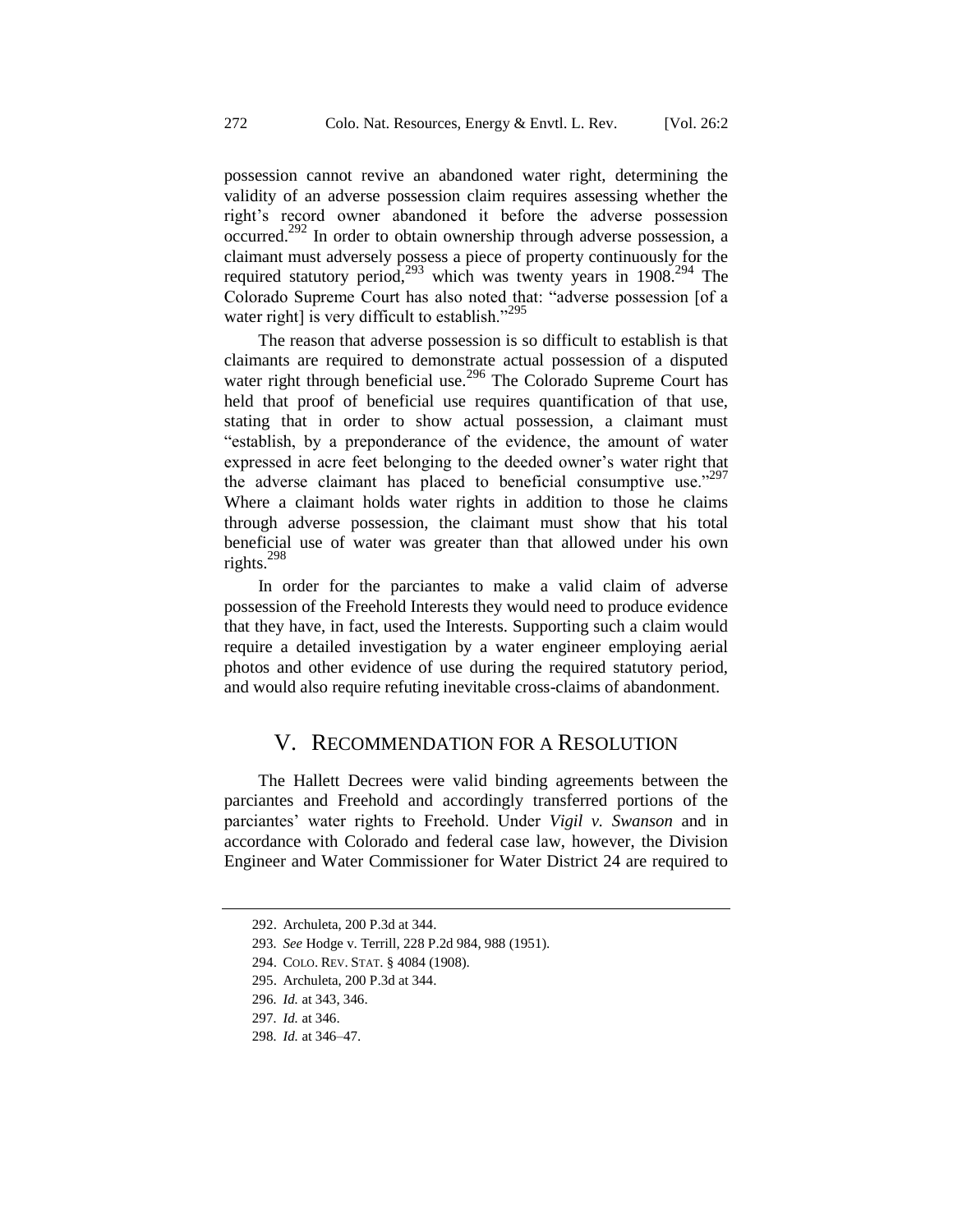deliver the Freehold Interests to the acequias as the rights were originally decreed in the absence of a change decree issued by a Colorado water court.<sup>299</sup> Accordingly, because a water court never entered a change decree for the Freehold Interests, current parciantes on the original Rio Culebra acequias would be legally justified in calling for the Freehold Interests to be delivered to their acequias. Calling for the Freehold Interests, however, would likely result in the state or junior right holders initiating legal action to have the Freehold Interests declared abandoned. Junior appropriators would likely feel that reactivation of the Freehold Interests would greatly decrease the juniors' likelihood of receiving water. In addition, the state might feel obligated to protect the rights of juniors and preserve what it views as the status quo.

Because the Freehold Interests' last record owner no longer exists,<sup>300</sup> and use of a water right by a non-owner is not a defense to abandonment, $301$  it is likely that a court would rule that the Freehold Interests have been abandoned unless the parciantes can successfully demonstrate that they adversely possessed the Interests before abandonment occured.<sup>302</sup> Although it is possible that the parciantes adversely possessed the Freehold Interests if they regularly used the rights, the extent to which they did so over the past 115 years is unclear.<sup>303</sup> Even if the parciantes have regularly used the Freehold Interests, providing the level of proof required to demonstrate adverse possession—quantification of the amount of water historically beneficially used under the claimed water right—would be complex and expensive.

Because litigation regarding abandonment or adverse possession would be costly, contentious, and unpredictable, a settlement agreement between all affected parties is likely the most desirable and cost-effective way to resolve ownership of the Freehold Interests. Furthermore, the settlement process would provide a venue that, unlike litigation, would be flexible enough to take into account the tortuous history of the Hallett Decrees and the interests of all involved, in order to reach an equitable solution. As discussed in Section IV (d), above, the Costilla County Public Trustee obtained the power and authority to dispose of the Freehold Interests that remained the property of San Luis Power upon the last board member's death in  $1987$ .<sup>304</sup> However, this power is not

<sup>299</sup>*. See supra* Section III.A*.*

<sup>300</sup>*. See supra* Section III.D*.*

<sup>301</sup>*. See supra* Section IV.A*.*

<sup>302</sup>*. See supra* Section IV.C*.*

<sup>303</sup>*. See id.*

<sup>304.</sup> COLO. REV. STAT. § 38-30-171 (2014).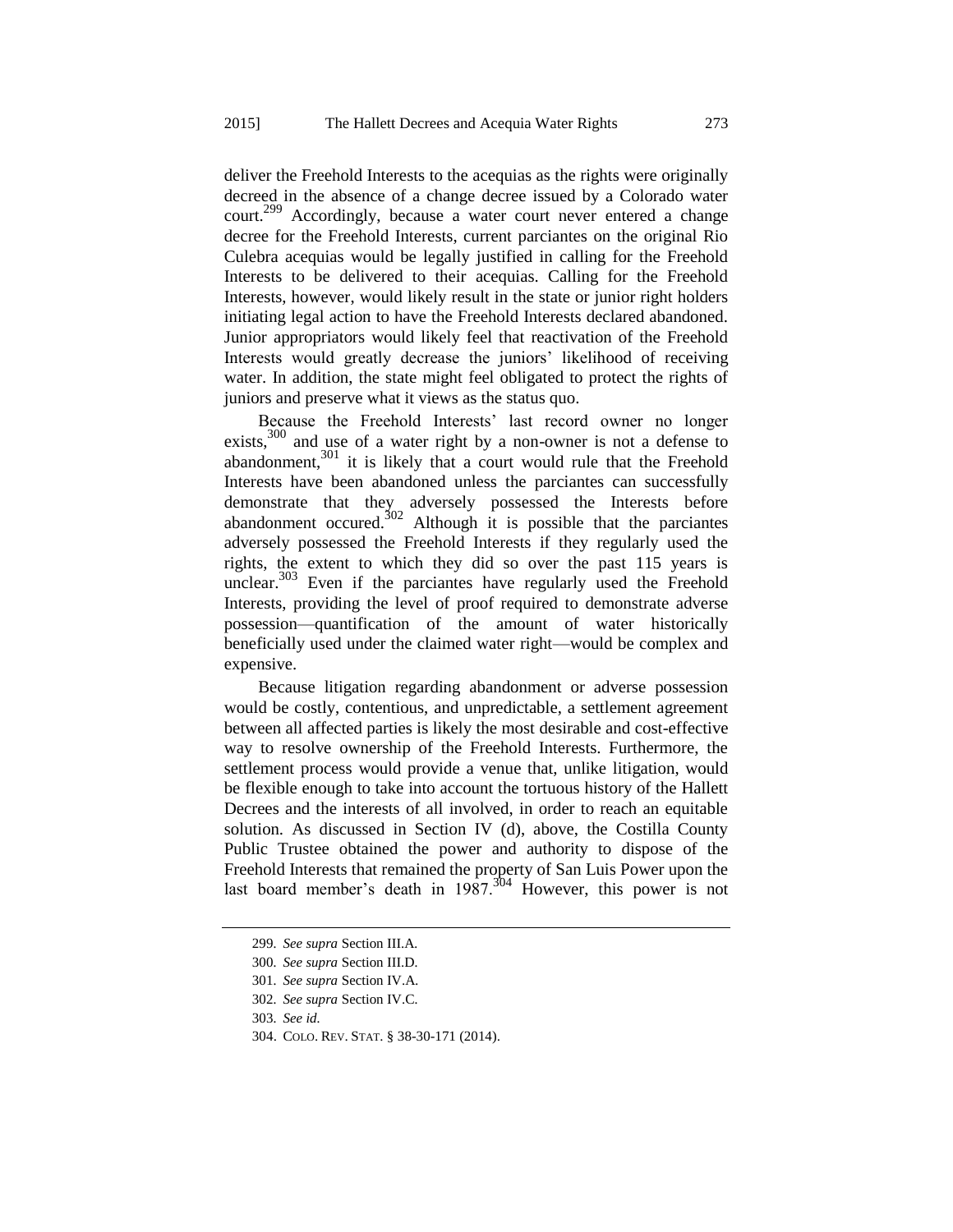unfettered. For example, the Public Trustee should not convey the Freehold Interests to herself or to a friend or family member, except to the extent to which she or they had a valid claim to use the Freehold Interests in their decreed locations as of 1987. As an additional example, the Public Trustee should not convey the Freehold Interests to a place where they cannot lawfully be used. Such a conveyance would seemingly be beyond the authority of the Public Trustee because only the water court can approve a change in location of use, and the court might nullify or call into question the right purporting to be conveyed, thereby causing unlawful waste by the Public Trustee of the property interest. Thus, the only permissible alternative for the Public Trustee appears to be to convey the Freehold Interests to the landowners who could lawfully make use of the Freehold Interests in their decreed location, subject to the possible claim that all or a portion of the Interests have been abandoned. Such a conveyance could consist of undivided interests in the appropriate amount of water to individual parciantes or to the respective acequias for the use of its parciantes.

Settlement negotiations should include all users on the original acequias and the Public Trustee, and should also be open to other water rights owners. Each party may desire to hire its own lawyer or advocate, and all parties would likely benefit from the appointment of a neutral mediator to oversee the process. Settlement will necessarily avoid injury to other users on the Culebra, which as a practical matter probably means preserving the status quo to the extent possible.<sup>305</sup> The settlement process has the advantage of avoiding the zero-sum approach of litigation, and could account for the needs of junior users through partial abandonment of the Freehold Interests or a later stipulated administration date for any Freehold Interests transferred back to the parciantes or the acequias. If the parties reached a solution, it would need to be adopted by the water court to be legally enforceable because it would involve the use of water rights. The agreement of other water rights owners to settlement is accordingly crucial to avoid litigation on the question of injury.

As climate change and long-term drought continue to affect the water resources of the San Luis Valley, clarifying the legacy of the Hallett Decrees and the state of ownership of the Freehold Interests will likely become of increasing importance for all water users on the Rio

<sup>305.</sup> There appear to be some unofficial policies and practices in place on the Culebra that are aimed at equitable and workable water distribution amongst users in the system. Based on conversations with water users and state officials, the authors were not able to discern a clear or universally understood scheme to these policies and practices. Defining the status quo, therefore, would likely be a major component of the settlement negotiations.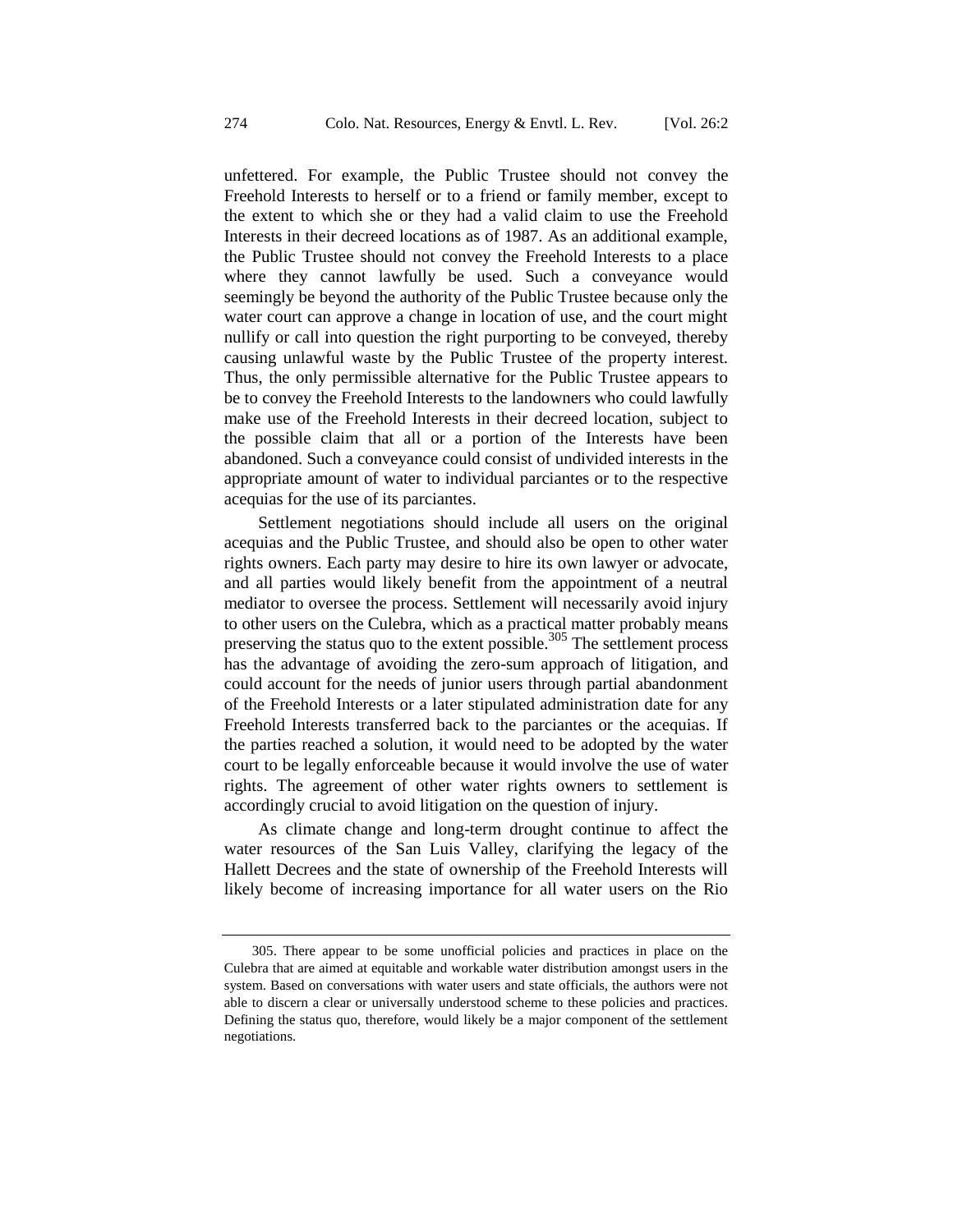Culebra. Although there is certainly reason for parciantes to be wary of initiating a reduction of the water rights decreed to the acequias, it is likely that the state of water resources on the Rio Culebra will eventually force the issue to some kind of legal resolution. As one user pointed out at the 2014 Congreso de Acequias<sup>306</sup> in San Luis, the longer this issue remains unresolved, the more difficult it is for acequias and individual parciantes to plan for the future.

# VI. CONCLUSION

The history of non-Indigenous settlement of the West is a story of optimism, greed and speculation, conflicts between majority and minority groups, and the persistent quest for water in what was once called "The Great American Desert."<sup>307</sup> The story of the Rio Culebra and the conflicts that arose there between Hispanic settlers and later Euro-American developers is one that played out across the West between different actors in different watersheds. On the Rio Culebra this conflict took the form of an 1889 Decree awarding recognized water rights to the parciantes, complicated within a decade by a law suit brought in federal court by the United States Freehold Land and Emigration Company. That lawsuit ended in the Hallett Decrees, settlement agreements that transferred almost half of the water rights awarded to the parciantes in 1889 to Freehold. The parties went back to state court in 1914, arguing over whether the Hallett Decrees were valid. The state court concluded, in a decision captions *Vigil v. Swanson*, that the Decrees validly transferred the Freehold Interests from the parciantes to Freehold, but did not authorize their use in any place other than those to which they were decreed in 1889. Apparently *Vigil v. Swanson* did little to clarify things on the ground, and Freehold and its successors in interest never legally transferred or used more than a small portion of the Freehold Interests before the final owner, San Luis Power and Water, dissolved in 1956. The last living board member of San Luis Power passed away in 1987, leaving the task of disposing of the remaining Freehold Interests to the Public Trustee of Costilla County. This twist of fate has created an opportunity for the parciantes to seek a return of at least some portion of the Freehold Interests, transferred to Freehold under unequal and perhaps

<sup>306.</sup> The Congreso de Acequias is an annual event put on by the Sangre de Cristo Acequia Association, where parciantes from all around the San Luis Valley gather to share information about acequias and water law in their communities.

<sup>307</sup>*. See* 2 EDWIN JAMES, AN ACCOUNT OF AN EXPEDITION FROM PITTSBURGH TO THE ROCKY MOUNTAINS, PERFORMED IN THE YEARS 1819, 1820 236–37 (1823).